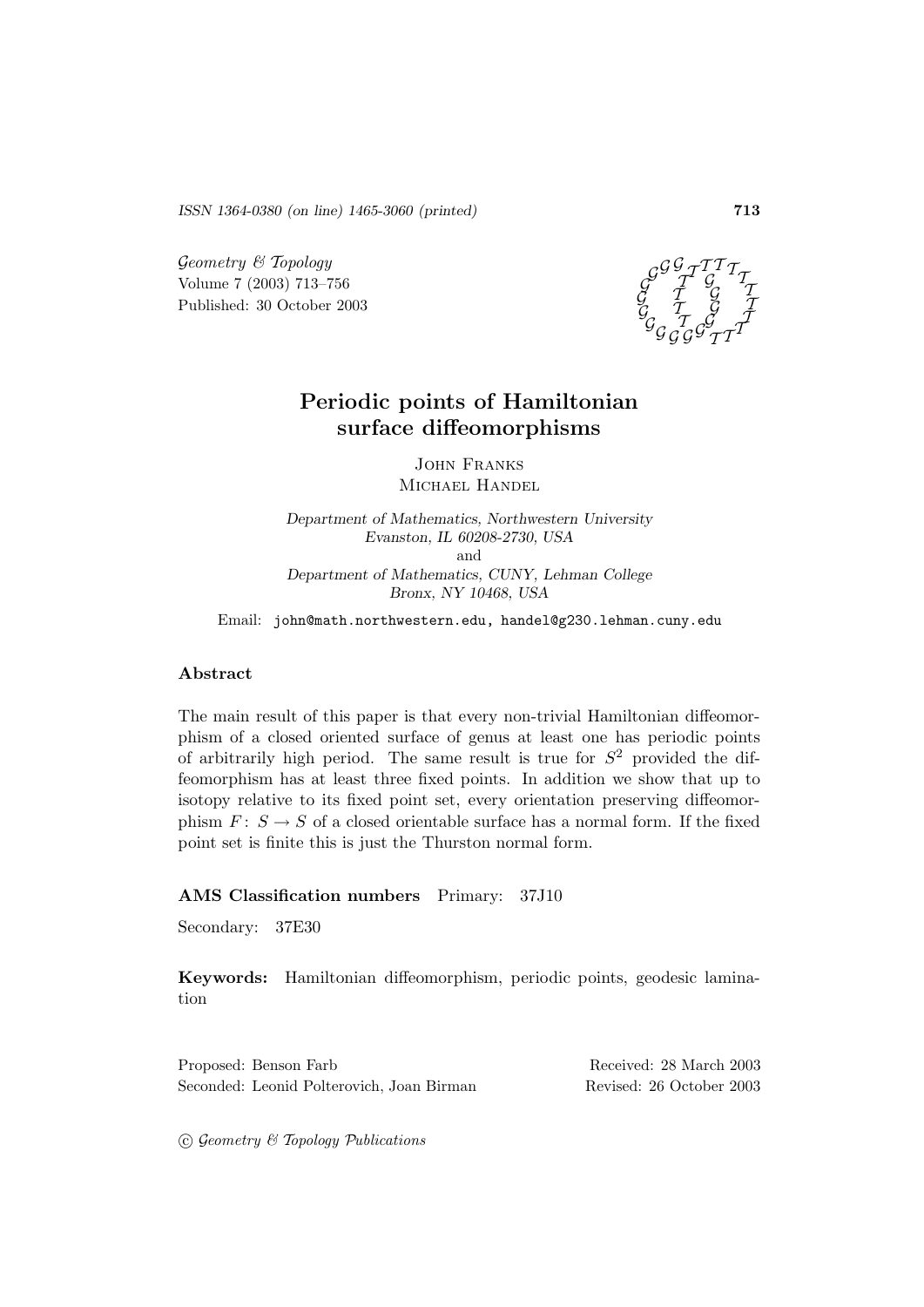## **1 Introduction**

The main result of this paper is that every non-trivial Hamiltonian diffeomorphism of a closed oriented surface of genus at least one has periodic points of arbitrarily high period. The same result is true for  $S<sup>2</sup>$  provided the diffeomorphism has at least three fixed points. It was previously known (see [12], [13]) that any non-trivial area preserving homeomorphism of  $S<sup>2</sup>$  with at least three fixed points has infinitely many periodic points. The existence of unbounded periods is a substantially stronger conclusion that is not only interesting in its own right but has applications [16] to the algebraic properties of the group of area preserving diffeomorphisms of closed oriented surfaces.

**Theorem 1.1** *Suppose*  $F: S \to S$  *is a non-trivial, Hamiltonian diffeomorphism of a closed oriented surface* S and that if  $S = S^2$  then  $Fix(F)$  contains *at least three points. Then* F *has periodic points of arbitrarily high period.*

Our second result is closely related to, and depends on, a celebrated result of Thurston [29] which provides a canonical form, up to isotopy relative to a finite invariant set, for any homeomorphism of a compact surface. With the added hypothesis that the homeomorphism is a diffeomorphism, we obtain an analogous result for isotopy relative to the fixed point set of the map, even if that fixed point set is infinite.

**Theorem 1.2** *Every orientation preserving diffeomorphism*  $F: S \rightarrow S$  *of a closed orientable surface has a normal form up to isotopy relative to its fixed point set.*

More details, including the definition of normal form is provided below in §6.

The main technical work in the paper (sections 8 through 11) is an analysis of the dynamics of an element  $f \in \mathcal{P}(S)$ , the set of diffeomorphism of the surface S that are isotopic to the identity relative to the set of periodic points of f. (The standard example of an element of  $\mathcal{P}(S)$  is the time one map of a flow whose periodic points are all fixed.) Preservation of area plays no role in this analysis. But rather striking conclusions follow when the area preserving hypothesis is added. Indeed we ultimately prove, for example, that the identity is the only area preserving element of  $\mathcal{P}(S^2)$  that fixes at least three points. One can construct non-trivial area preserving examples in  $\mathcal{P}(T^2)$  by stopping an irrational flow at a closed set of points. These examples have non-trivial mean rotation vector and so are not Hamiltonian. (See Corollary 2.12.) All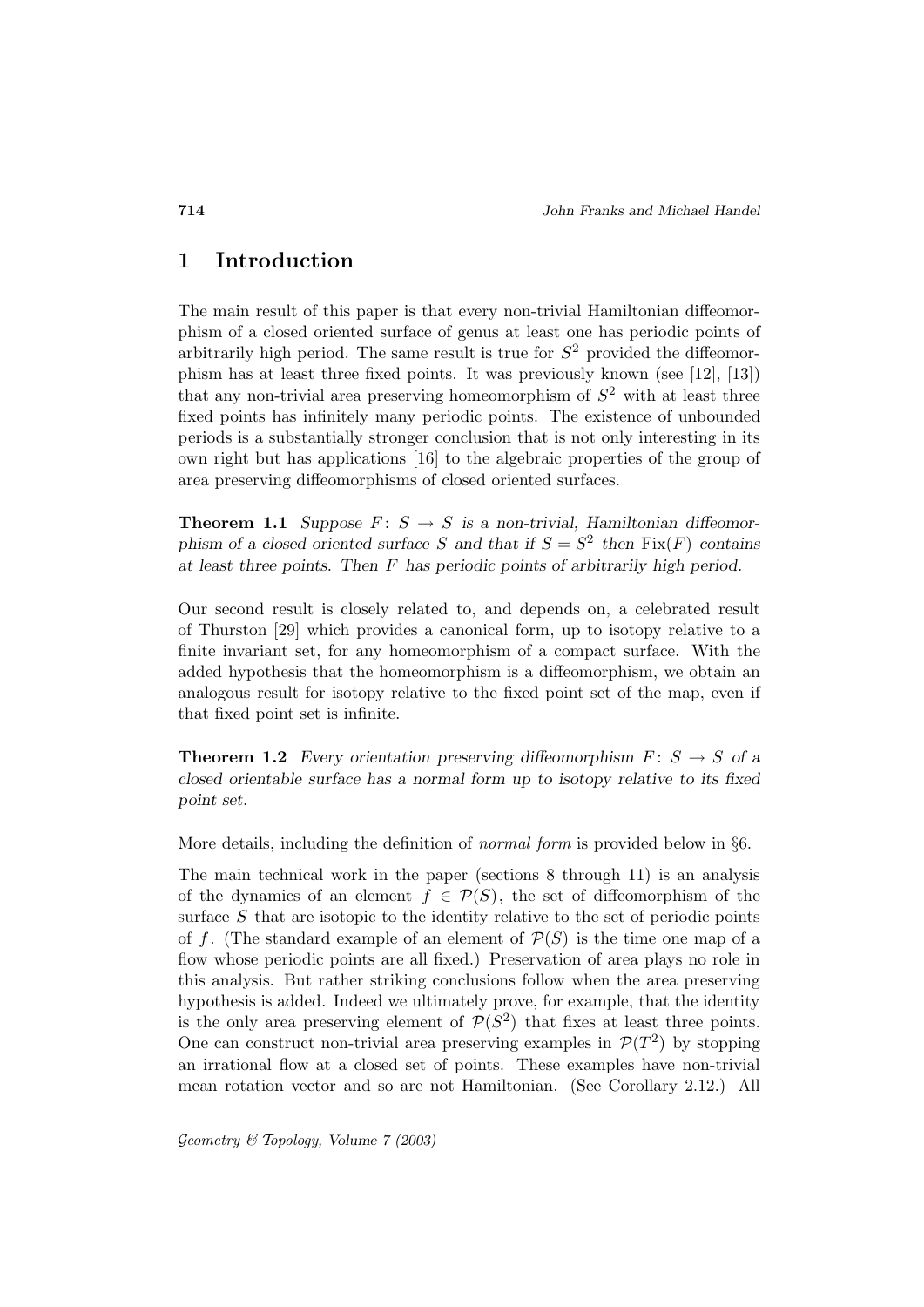elements of  $\mathcal{P}(S)$  have zero entropy [23]. While the converse is not true,  $\mathcal{P}(S)$ is a rich family of zero entropy diffeomorphisms and the techniques that we develop here should be useful in understanding the extent to which arbitrary zero entropy diffeomorphisms behave like the time one maps of flows. See also  $|19|$ .

As a consequence of Theorem 1.1 and the techniques used to prove it we will establish the following result which is of some independent interest.

**Theorem 1.3** *Suppose*  $F: S \to S$  *is a non-trivial, Hamiltonian diffeomorphism of a closed oriented surface* S and that if  $S = S^2$  then  $Fix(F)$  contains *at least three points. Then there exist*  $n > 0$  *and a finite set*  $P \subset Fix(F^n)$  *such that*  $F^n$  *is not isotopic to the identity relative to P.* 

We will show that a consequence of this is the following slight strengthening of Theorem 1.1.

**Theorem 1.4** *Suppose*  $F: S \to S$  *is a non-trivial, Hamiltonian diffeomorphism of a closed oriented surface* S and that if  $S = S^2$  then  $Fix(F)$  contains *at least three points. Then there exist*  $n > 0$  *and*  $p > 0$  *such that*  $F<sup>n</sup>$  *has a point of period* k *for every*  $k \geq p$ .

## **2 The flux homomorphism and rotation vectors**

Suppose S is a closed oriented surface and  $\omega$  is a smooth volume form. We will generally assume a fixed choice of  $\omega$  and refer to a diffeomorphism  $F: S \to S$ which preserves  $\omega$  as an *area preserving diffeomorphism*. We denote the group of diffeomorphisms preserving  $\omega$  by Diff<sub> $\omega(S)$ </sub> and its identity component by  $\text{Diff}_{\omega}(S)_{0}$ . Similarly, the identity component of  $\text{Diff}(S)$ , is denoted  $\text{Diff}(S)_{0}$ .

**Remark 2.1** The inclusion of  $\text{Diff}_{\omega}(S)_{0}$  into  $\text{Diff}(S)_{0}$  is a homotopy equivalence for all S (see Corollary 1.5.4 of [2]). It follows that an  $\omega$  preserving diffeomorphism  $F_1$  that is isotopic to the identity is isotopic to the identity through  $\omega$  preserving diffeomorphisms. Moreover, any isotopy  $F_t$  of  $F_1$  to the identity is homotopic relative to its endpoints to an isotopy of  $F_1$  to the identity through  $\omega$  preserving diffeomorphisms.

**Definition 2.2** Consider the set K of paths  $F_t$  in Diff<sub> $\omega(S)_0$ </sub>, with  $t \in [0,1]$ , such that  $F_0 = id$ . We let  $\mathcal{G}_{\omega}(S)$  denote the set of equivalence classes in K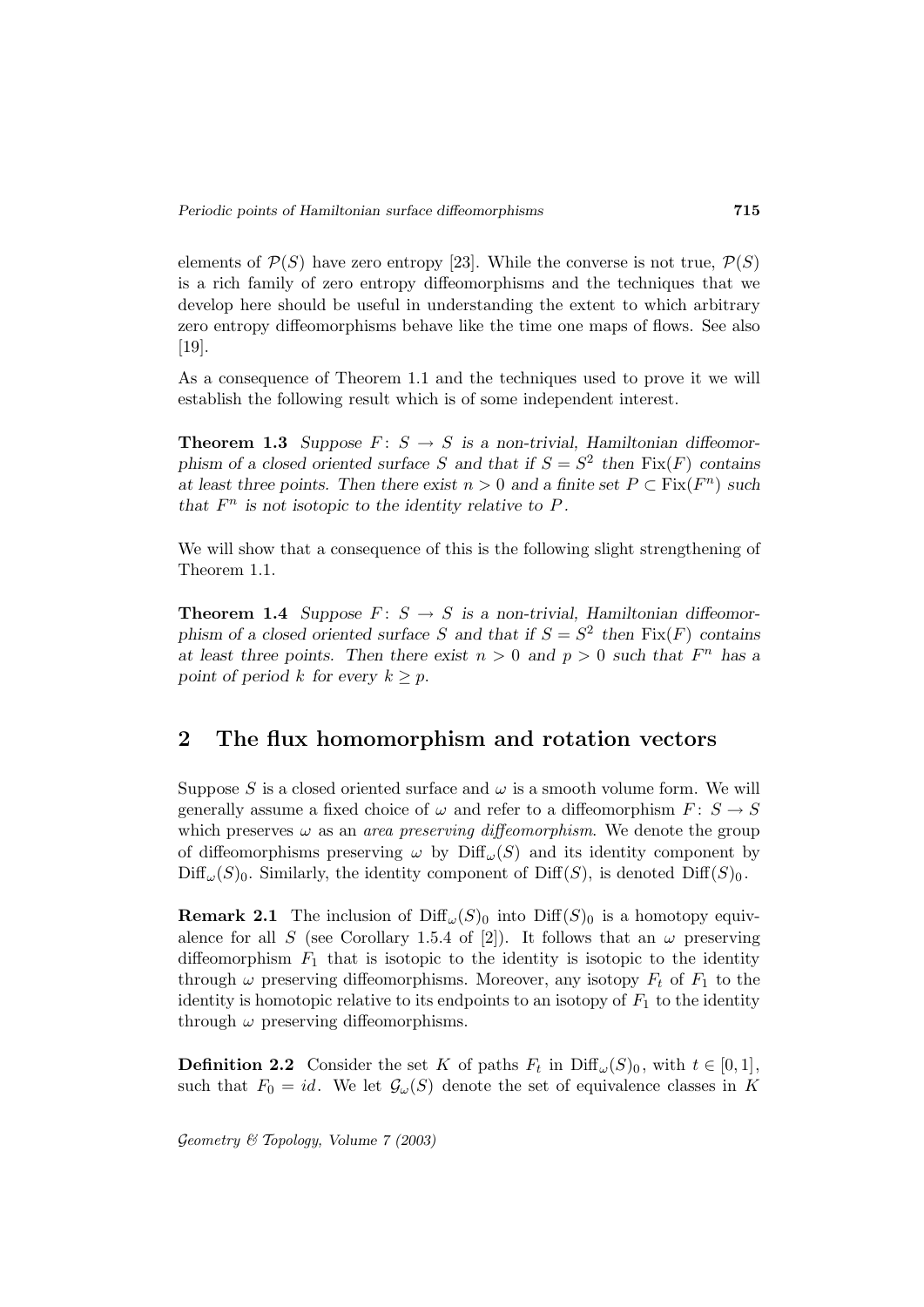where two paths are equivalent if they are homotopic relative to their endpoints. There is a group multiplication on  $\mathcal{G}_{\omega}(S)$  defined by composition, i.e.,  $|G_t||F_t|$  = [H<sub>t</sub>] where H<sub>t</sub> is defined by  $H_t(x) = G_t(F_t(x))$  for  $x \in S$ .

**Remark 2.3** If S has genus greater than 1 then  $\text{Diff}(S)_0$  is simply connected (see Theorem 1 of  $[6]$  or  $[18]$ ) so  $[F_t]$  depends only on  $F_1$ . This provides a canonical identification of  $\mathcal{G}_{\omega}(S)$  with  $\text{Diff}_{\omega}(S)$  by identifying  $[F_t]$  with  $F_1$ .

**Remark 2.4** Each  $[F_t] \in \mathcal{G}_{\omega}(S)$  determines a preferred lift  $\tilde{F}_1: \tilde{S} \to \tilde{S}$  of  $F_1$  to the universal cover of S. This is the lift of  $F_1$  obtained by lifting the isotopy  $F_t$  starting at the identity of  $\tilde{S}$ . It is clearly independent of the choice of representative in the homotopy class  $[F_t]$ . We are primarily concerned here with the case that the genus is 1. In this case (see Theorem 1 of [6] or [17]) the lifting provides a canonical identification of  $\mathcal{G}_{\omega}(T^2)$  with the group of diffeomorphisms of  $\mathbb{R}^2$  which are lifts of area preserving diffeomorphisms of  $T^2$  isotopic to the identity. In general this is the viewpoint we will most often take on  $\mathcal{G}_{\omega}(T^2)$ .

We want now to define the *flux homomorphism* from  $\mathcal{G}_{\omega}(S)$  to  $H^1(S, R)$ . We will largely follow Chapter 3 of [2], where it is shown that for any smooth  $\sigma: S^1 \to S$  and any path  $G_t$  in  $\text{Diff}_{\omega}(S)_0$  starting at the identity, the map  $G_{\sigma}$ :  $S^1 \times I \to S$  defined by  $G_{\sigma}(x,t) = G_t(\sigma(x))$  has the property that the value of

$$
\int_{S^1\times I} G^*_\sigma(\omega)
$$

depends only on the equivalence class  $[G_t]$  of  $G_t$  in  $\mathcal{G}_{\omega}(S)$  and the homology class of the singular cycle  $[\sigma]$ . Moreover, the function assigning the value to the homology class  $[\sigma]$  is a homomorphism. These properties are summarized in the following result:

**Theorem 2.5** (See [2]) *There is a unique homomorphism*

$$
\mathcal{F}\colon\thinspace \mathcal{G}_{\omega}(S)\to H^1(S,R)
$$

*with the property that*

$$
\mathcal{F}([G_t])([\sigma]) = \int_{S^1 \times I} G^*_{\sigma}(\omega)
$$

*for any*  $[G_t] \in \mathcal{G}_{\omega}(S)$  *and any smooth singular cycle*  $\sigma: S^1 \to S$ . The homomorphism  $F$  *is called the flux homomorphism.*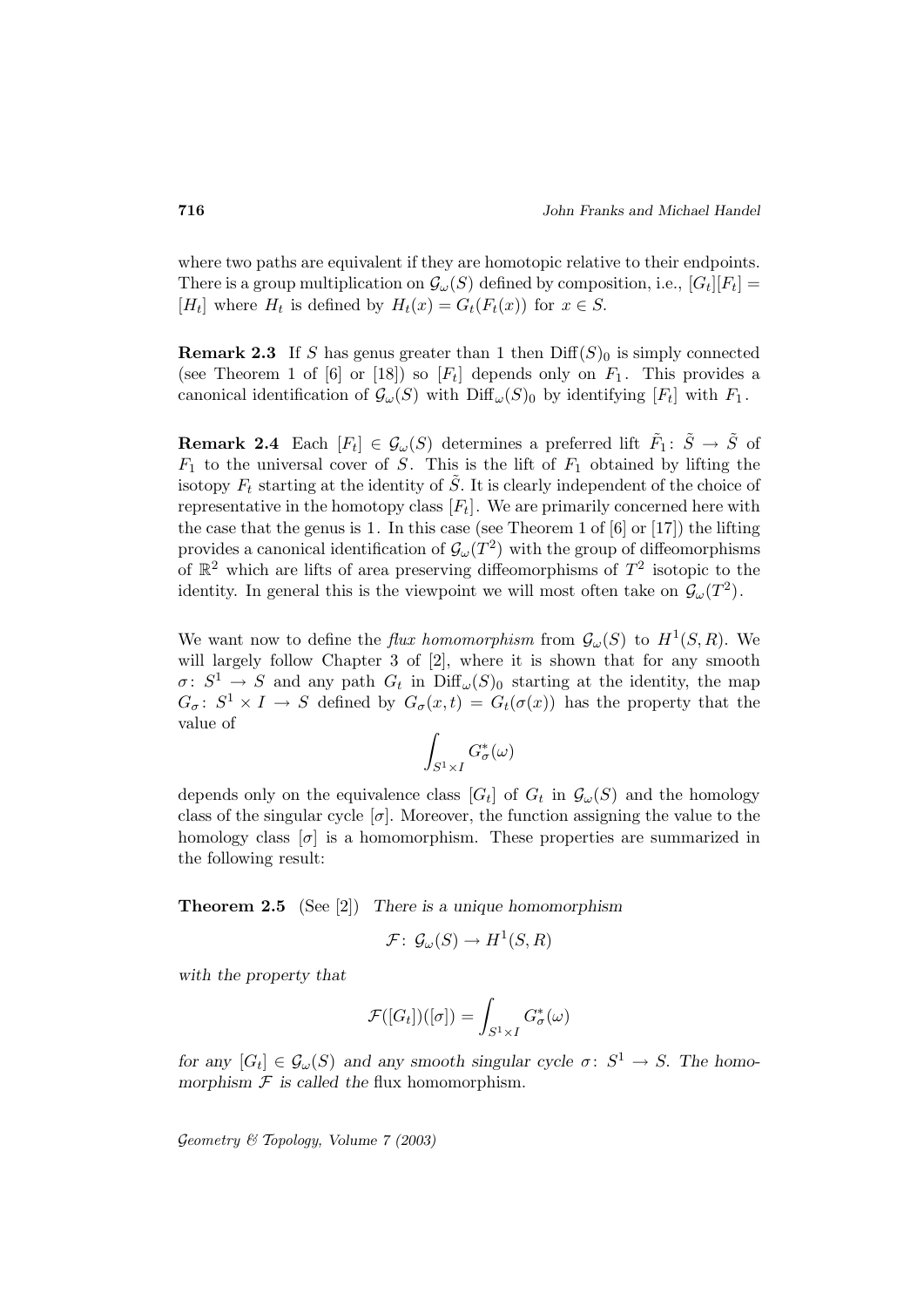**Remark 2.6** The flux is well defined when  $G_t$  is an isotopy from the identity to  $G_1 \in \text{Diff}_{\omega} S$  even if  $G_t$  is not area preserving for  $t \in (0,1)$ . Indeed, Remark 2.1 implies that the path  $G_t$  in  $\text{Diff}(S)_0$  is homotopic relative to its endpoints to a path  $H_t \in \text{Diff}_{\omega} S \subset \text{Diff}(S)_0$  and Stokes' theorem implies that the integrals defining  $\mathcal{F}(H_t)$  and  $\mathcal{F}(G_t)$  have the same value.

**Remark 2.7** The value of the integral defining  $\mathcal{F}([G_t])([\sigma])$  is the same as the value of a similar integral in a covering space of  $S$  and we will want to make use of this. More precisely, suppose  $p: \overline{S} \to S$  is a covering space,  $\sigma: S^1 \to S$ is a singular cycle and that  $\bar{\sigma}$  is a lift of  $\sigma$  to  $\bar{S}$ . Let  $\bar{\omega} = p^*(\omega)$ , and let  $\bar{G}_t$  be the lift of  $G_t$  with  $G_0 = id$ . We observe that

$$
\mathcal{F}([G_t])([\sigma]) = \int_{S^1 \times I} \bar{G}^*_{\bar{\sigma}}(\bar{\omega}).
$$

This is because  $p \circ \bar{G}_{\bar{\sigma}} = G_{\sigma}$  and hence  $G_{\sigma}^*(\omega) = \bar{G}_{\bar{\sigma}}^*(p^*(\omega)) = \bar{G}_{\bar{\sigma}}^*(\bar{\omega}).$ 

Closely related to the flux homomorphism is the mean rotation vector associated to elements of  $\mathcal{G}_{\omega}(S)$  which we now define following [14]. We want to define a "homological displacement" of a point  $x \in S$  by  $[G_t]$ . We will do this by considering the path  $G_t(x)$  from x to  $G_1(x)$  and closing it to form a loop whose homology class will define this displacement. There are choices of how to close it. We consider  $S$  as a convex polygon with edges identified. We choose a subset X of this polygon consisting of its interior and a subset of its boundary chosen so the identification map to  $S$  is a bijection. Then each path in  $S$  can be closed by taking the points of  $X$  corresponding to its endpoints and joining them to a base point in the interior of the polygon (see [14] for more details).

It is easy to see that if the subset of the boundary of the polygon which is in X is a Borel measurable set then the function  $\delta: S \to H_1(S, R)$ , which assigns to x the homology class of the loop formed by closing the path  $G_t(x)$  in this way, is a bounded Borel measurable function. We will call  $\delta$  a *homological* displacement function associated to  $[G_t]$ .

Concatenating the paths  $G_t(G_1^i(x))$  for  $0 \leq i < n$  gives a path from x to  $G_1^n(x)$  and the homology class of the loop formed by closing this path is  $\sum_{n=1}^{n-1} \xi(G^i(x))$ . (See [14] for more details)  $\sum_{i=0}^{n-1} \delta(G_1^i(x))$ , (See [14] for more details).

**Definition 2.8** Suppose that  $\delta: S \to H_1(S, R)$  is a homological displacement function associated to an isotopy  $[G_t]$ . We define the *rotation vector* of a point  $x \in S$  for the isotopy  $G_t$  to be

$$
\rho(x, G_t) = \lim_{n \to \infty} \frac{1}{n} \sum_{i=0}^{n-1} \delta(G_1^i(x)) \in H_1(S, R)
$$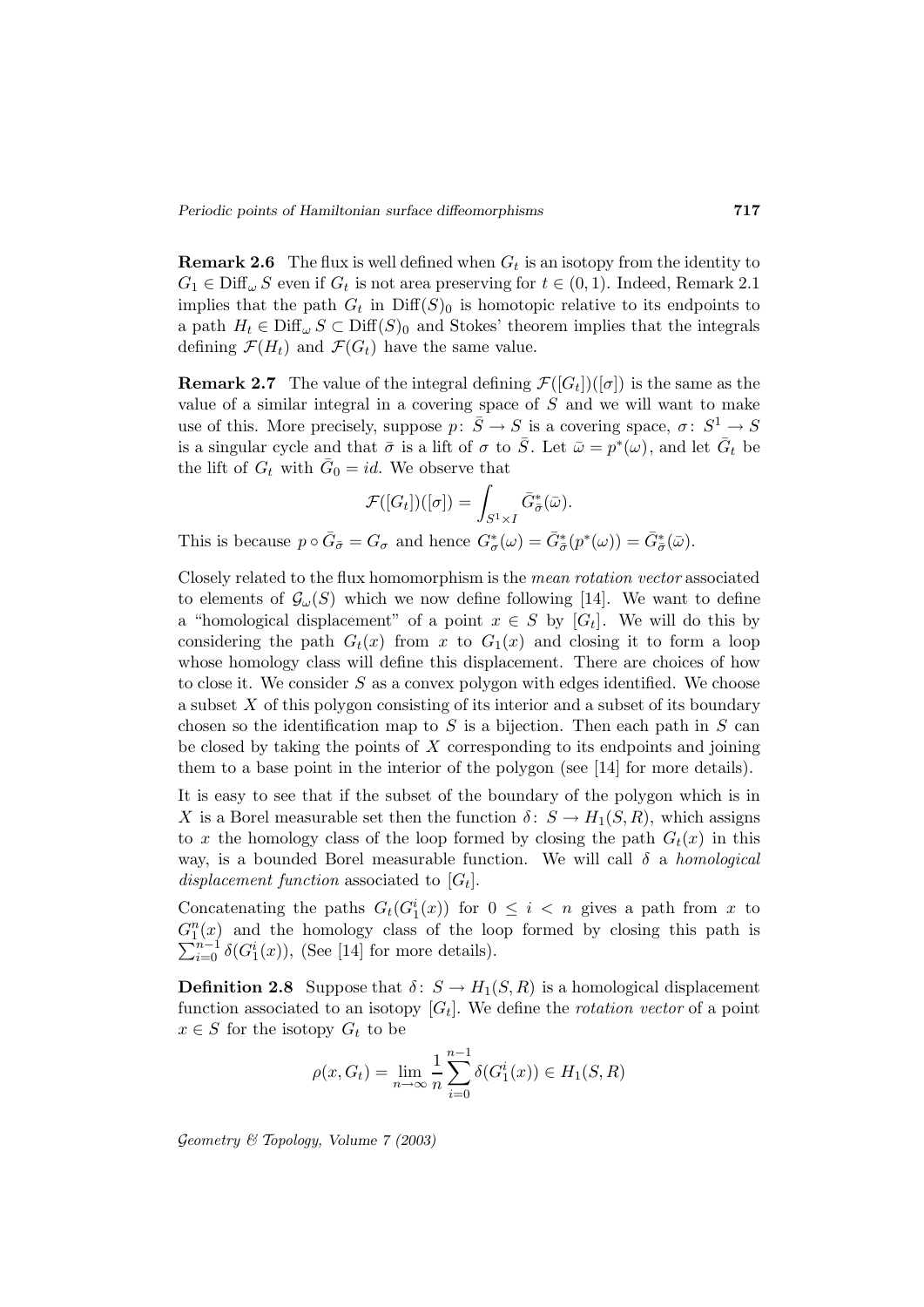if this limit exists.

If we are discussing the case when  $S$  is an annulus  $A$  we will often identify  $G_t$ with a lift  $\tilde{G}$  of  $G_1$  to the universal cover of A and identify  $H_1(A,\mathbb{R})$  with  $\mathbb{R}$ . We will then refer to the resulting value of  $\rho(x, G)$  as the *rotation number* of x.

Even for a general S, it follows from the ergodic theorem that the limit  $\rho(x, G_t)$ exists for almost all  $x$  with respect to any invariant Borel measure and defines an integrable function. It is also clear that  $\rho(x, G_t)$  is independent of the choice of the displacement function  $\delta$  used to define it. This is because the two homology classes formed by closing the path from x to  $G_1^n(x)$  in two different ways would differ by an amount bounded independently of  $n$  and hence this difference disappears in the limit defining  $\rho(x, G_t)$ .

We also observe that the ergodic theorem implies that for any invariant Borel measure ν

$$
\int_{S} \rho(x, G_t) \, d\nu = \int_{S} \delta(x) \, d\nu.
$$

This quantity is a key element of our discussion, in case the measure  $\nu$  is the probability measure  $\mu$  determined by  $\omega$ . More precisely, we let  $\mu$  be the measure on  $S$  determined by the volume form

$$
\frac{1}{\operatorname{area}(S)} \omega,
$$

i.e., normalized so  $\mu(S)=1$ .

**Definition 2.9** We define the *mean rotation vector* of the isotopy  $G_t$  to be

$$
\rho_{\mu}(G_t) = \int_S \rho(x, G_t) \ d\mu = \int_S \delta \ d\mu \in H_1(S, R).
$$

In [14] it is shown that the mean rotation vector  $\rho_\mu: \mathcal{G}_\omega(S) \to H_1(S, R)$  is a homomorphism. If  $S$  is an annulus  $A$ , as with the pointwise rotation vector, we will often identify  $G_t$  with a lift G of  $G_1$  to the universal cover of A and identify  $H_1(A,\mathbb{R})$  with R. We will refer to the resulting value of  $\rho_\mu(G)$  as the mean rotation number.

**Definition 2.10** An area preserving diffeomorphism  $G: S \rightarrow S$  is called Hamiltonian provided there is an isotopy  $G_t$  of S with  $G_1 = G$  and  $G_0 = id$ and  $\mathcal{F}([G_t]) = 0 \in H^1(M, R)$ . Equivalently (see Proposition 2.11 below), G is Hamiltonian if there is an isotopy  $G_t$  with mean rotation vector  $\rho_\mu(G_t)=0 \in$  $H_1(S, R)$ . We will denote the group of Hamiltonian diffeomorphisms by  $\mathcal{H}(S)$ or simply  $H$ .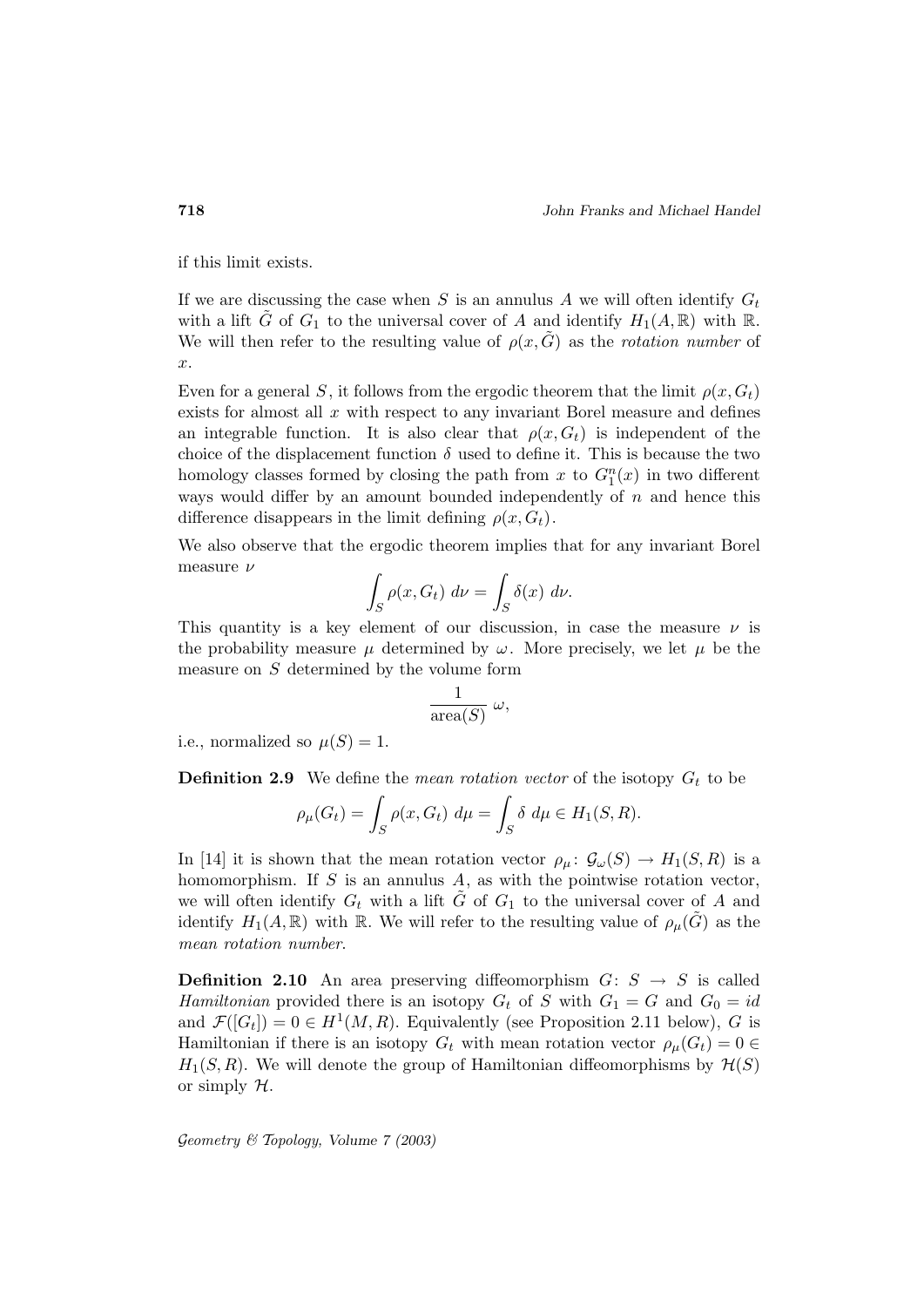Note that because of Remark 2.6 it makes no difference in this definition whether the diffeomorphisms  $G_t$  are area preserving for  $t \in (0,1)$ . Also note that any orientation preserving area preserving diffeomorphism  $G: S^2 \to S^2$  is Hamiltonian since any diffeomorphism is isotopic to the identity and  $H^1(S^2, R)=0$ .

The mean rotation vector and the flux homomorphism are closely related. In fact their values on an isotopy  $G_t$  are essentially Poincaré duals.

**Proposition 2.11** *Suppose*  $G_t \in \mathcal{G}_{\omega}(S)$  *and*  $\rho_{\mu}(G_t) \in H_1(S, R)$  *is its mean rotation vector.* Then if  $u \in H_1(S, R)$ ,

$$
\rho_{\mu}(G_t) \wedge u = \frac{\mathcal{F}(G_t)(u)}{\text{area}(S)}
$$

*where*  $\wedge$  *denotes the intersection pairing in*  $H_1(S, R)$ .

**Proof** It suffices to prove the result for  $u = [\alpha]$  where  $\alpha$  is any simple closed curve in S which is not null homologous, since these classes generate  $H_1(S, \mathbb{R})$ . In particular we may assume the genus of  $S$  is at least one. Hence we fix such a simple closed curve  $\alpha$  and let  $u = [\alpha]$ . Since the intersection pairing with u is a linear function, it is clear from the definition of rotation vector that if  $\delta$  is a homological displacement function associated with  $|G_t|$  then

$$
\rho_{\mu}(G_t) \wedge u = \int \rho(x, G_t) \wedge u \, d\mu = \int \delta \wedge u \, d\mu. \tag{1}
$$

The intersection pairing with u determines a map  $H_1(S, \mathbb{Z}) \to \mathbb{Z}$ . This in turn defines an infinite cyclic cover  $p: \overline{S} \to S$  with fundamental group the kernel of the homomorphism  $\pi_1(S) \to H_1(S, \mathbb{Z}) \to \mathbb{Z}$ .

Geometrically, this cover is obtained by cutting S along  $\alpha$  to form a surface  $S'$ with two boundary components (each a copy of  $\alpha$ ) and letting  $\bar{S} = S' \times \mathbb{Z}/\sim$ , where  $\sim$  is the relation identifying points of the "positive" copy of  $\alpha$  in  $(S', n)$ with the "negative" copy of  $\alpha$  in  $(S', n + 1)$ . The generator of the covering translations is  $T: \bar{S} \to \bar{S}$  given by  $T(x, n) = (x, n + 1)$ . Let  $S_n$  denote the closure in  $\overline{S}$  of the set  $(S', n)/ \sim$ . Then each  $S_n$  is diffeomorphic to  $S'$  and  $T^i(\bar{S}_n) = S_{n+i}$ . Let  $\bar{G}_t : \bar{S} \to \bar{S}$  denote the lift of  $G_t$  with  $\bar{G}_0 = id$ .

We will let  $\alpha_0 = S_{-1} \cap S_0$  and  $\alpha_i = T^i(\alpha_0)$  so  $\partial S_n = \alpha_n \cup \alpha_{n+1}$ . We would like to have the property that  $\bar{G}_1(S_0) \subset \text{Int}(S_{-1} \cup S_0 \cup S_1)$ . This may not be the case, but it will be true if  $S$  is replaced by a finite cover, specifically by  $S(k) = \overline{S}/T^k$  for some large k, since the infinite cyclic cover  $\overline{S}(k)$  is just  $\overline{S}$ with covering translations generated by  $T^k$ .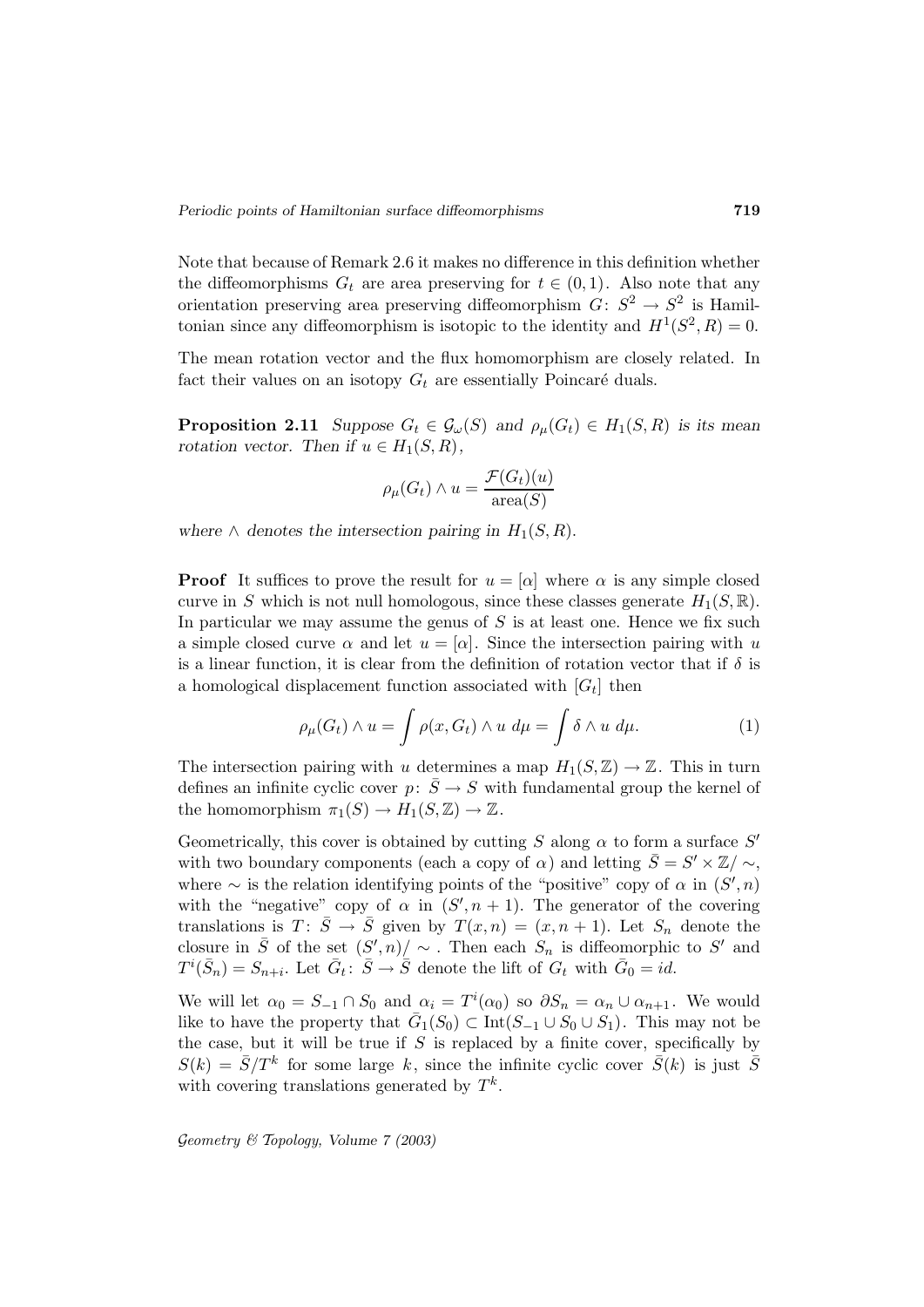But both sides of the equality in the statement of the proposition change by a factor of  $1/k$  if we change from S to  $S(k)$ . This is because the flux homomorphism applied to a lift of  $[\alpha]$  will not change (see Remark 2.7) while  $area(S(k)) = k \text{ area}(S)$ . For the other side of the equality, the intersection number  $\rho(x, G_t) \wedge [\alpha]$  will decrease by a factor of  $1/k$  for a lift of  $\alpha$  in the cover  $S(k)$  so  $\rho_{\mu}(G_t) \wedge [\alpha]$  will decrease by a factor of  $1/k$ . Hence the result we want for S is true if and only if it is true for  $S(k)$ . This means we may assume without loss of generality that  $\bar{G}_1(S_0) \subset \text{Int}(S_{-1} \cup S_0 \cup S_1)$  and hence that  $\bar{G}_1(S_n) \subset \text{Int}(S_{n-1} \cup S_n \cup S_{n+1})$  for all n. Note in particular that  $\bar{G}_1(\alpha_0) \cap \alpha_i = \emptyset$  for all  $i \neq 0$ .

To define the homological displacement function for  $G_t$  and hence the rotation vector we considered  $S$  as a polygon with edge identifications. We wish now to choose this data in such a way that the closed curve  $\alpha$  is the image of two identified edges of this polygon. Then the corresponding homological displacement function  $\delta$  has a lift  $\bar{\delta}$ :  $\bar{S} \to H_1(S, R)$  which satisfies

$$
\bar{\delta}(x) \wedge u = \bar{\delta}(x) \wedge [\alpha] = \begin{cases}\n-1, & \text{if } x \in S_n \text{ and } G_1(x) \in S_{n-1}; \\
0, & \text{if } x \in S_n \text{ and } G_1(x) \in S_n; \\
+1, & \text{if } x \in S_n \text{ and } G_1(x) \in S_{n+1}.\n\end{cases}
$$

It follows that if  $D_n^+ = \bar{G}_1(S_n) \cap S_{n+1}$  and  $D_n^- = \bar{G}_1(S_n) \cap S_{n-1}$ , then

$$
\rho_{\mu}(G_t) \wedge u = \int_S \delta \wedge u \, d\mu = \int_{S_0} \bar{\delta} \wedge u \, d\mu
$$

$$
= \mu(D_0^+) - \mu(D_0^-) = \mu(D_0^+) - \mu(D_1^-)
$$

$$
= \frac{\text{area}(D_0^+) - \text{area}(D_1^-)}{\text{area}(S)}.
$$

Let V denote the compact submanifold of  $\overline{S}$  bounded by  $\alpha_0$  and  $\overline{G}_1(\alpha_1)$ . Equivalently  $V = (\bar{G}_1(S_0) \cap S_1) \cup (S_0 \setminus \text{Int}(G_1(S_1)))$ . Then

$$
\int_{V} \bar{\omega} - \int_{S_0} \bar{\omega} = \operatorname{area}(D_0^+) - \operatorname{area}(D_1^-) = \operatorname{area}(S) \big( \rho_\mu(G_t) \wedge u \big). \tag{2}
$$

Since  $\overline{S}$  has no de Rham cohomology in dimension 2, we know that there is a one-form  $\theta$  on  $\overline{S}$  such that  $d\theta = \overline{\omega}$  where  $\overline{\omega}$  is the lift of  $\omega$ . We can apply Stokes' theorem to

$$
\int_{V} \bar{\omega} - \int_{S_0} \bar{\omega} = \int_{\partial V} \theta - \int_{\partial S_0} \theta = \int_{\bar{G}_1(\alpha_1)} \theta - \int_{\alpha_1} \theta.
$$
 (3)

Now let  $G: \alpha \times [0,1] \to S$  be defined by  $G(x,t) = G_t(x)$  so that by definition

$$
\mathcal{F}(G_t)(u) = \int_{\alpha \times [0,1]} G^*(\omega).
$$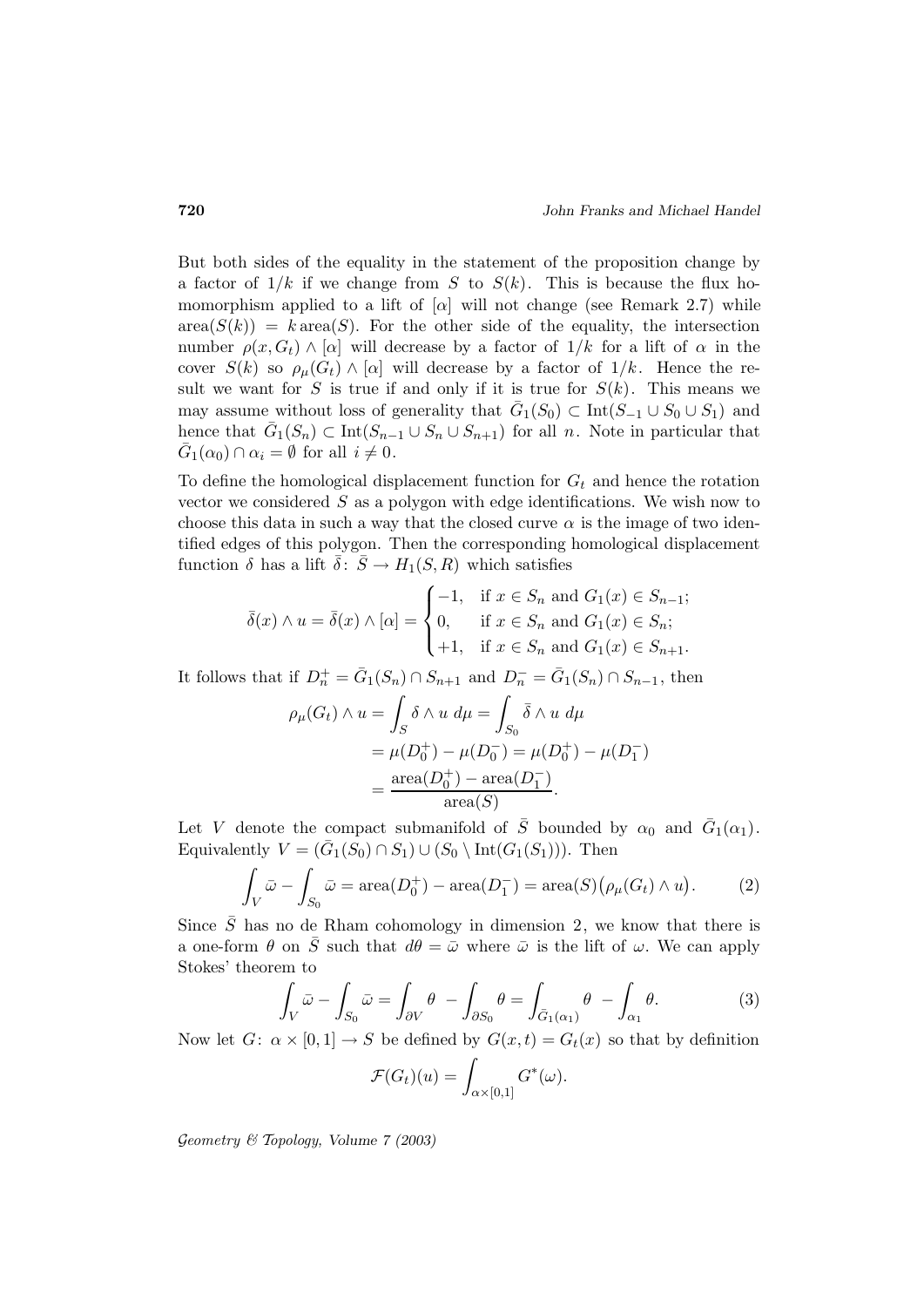If  $\bar{G}$ :  $\alpha \times [0, 1] \rightarrow \bar{S}$  is the lift of G with  $\bar{G}(\alpha \times \{0\}) = \alpha_1$  then again applying Stokes' theorem we have

$$
\int_{\alpha\times[0,1]}G^*(\omega)=\int_{\alpha\times[0,1]} \bar{G}^*(\bar{\omega})=\int_{\alpha\times\{1\}} \bar{G}^*(\theta)-\int_{\alpha\times\{0\}} \bar{G}^*(\theta)=\int_{\bar{G}_1(\alpha_1)} \theta-\int_{\alpha_1} \theta.
$$

Combining this with equations (3) and (2) we conclude that

$$
\frac{\mathcal{F}(G_t)(u)}{\text{area}(S)} = \rho_\mu(G_t) \wedge u.
$$

As an immediate corollary of Proposition 2.11 we have the following.

**Corollary 2.12** *If*  $G_t \in \mathcal{G}_{\omega}(S)$  *and*  $\rho_{\mu}(G_t) \in H_1(S, R)$  *is its mean rotation vector, then*  $\mathcal{F}([G_t]) = 0$  *if and only if*  $\rho_\mu(G_t) = 0$ *.* 

The following result is due to Conley and Zehnder [5].

**Theorem 2.13** If  $F: T^2 \to T^2$  is a Hamiltonian diffeomorphism then F has *at least three fixed points. Moreover three points*  $\{x_1, x_2, x_3\} \subset \text{Fix}(F)$  *may* be chosen so that F is isotopic to the identity  $rel{x_1, x_2, x_3}$ .

# **3 Chain recurrence**

We will make use of several facts about area preserving surface homeomorphisms.

**Theorem 3.1** An orientation preserving homeomorphism h of the disk  $D^2$ *which leaves invariant a measure whose support intersects the interior of the disk must have an interior fixed point. In particular if* h *is area preserving then it has an interior fixed point.*

**Proof** The Poincaré recurrence theorem says that there is a recurrent point in the interior of  $D^2$ . The Brouwer plane translation theorem then asserts that the restriction of  $h$  to the interior of the disk must have a fixed point.  $\Box$ 

Suppose that  $h: A \to A$  is a homeomorphism of the closed annulus that is isotopic to the identity. Recall that a sequence of points  $x_1, \ldots, x_n$  in A is an  $\varepsilon$ -chain from  $x_1$  to  $x_n$  if the distance from  $h(x_i)$  to  $x_{i+1}$  is less than  $\varepsilon$  for  $1 \leq i \leq n-1$ . A point x is *chain recurrent* if there is an  $\varepsilon$ -chain from x to itself for all  $\varepsilon > 0$ . The set of chain recurrent points is denoted  $\mathcal{R}(h)$ . We say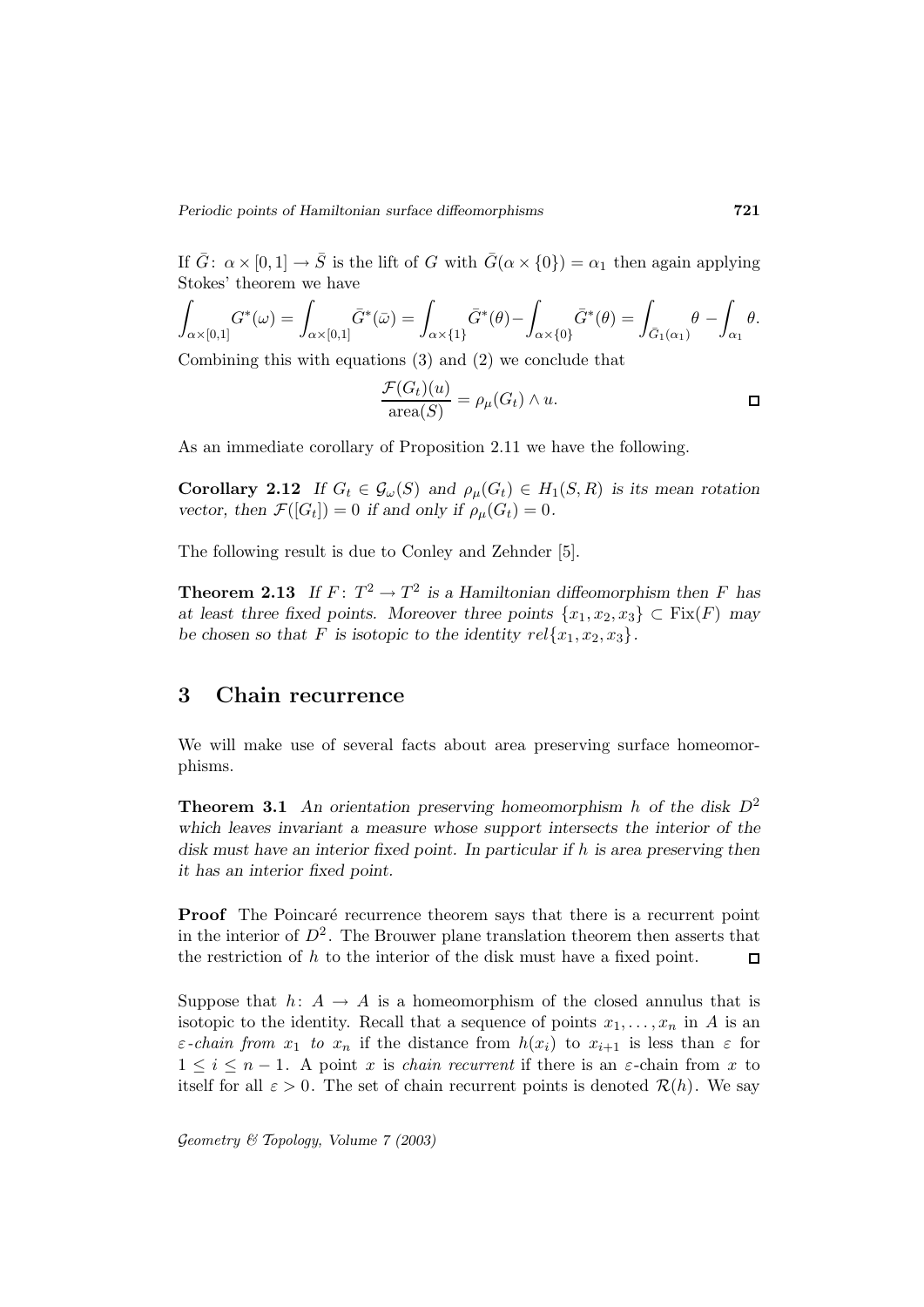that  $x, y \in \mathcal{R}(h)$  are in the same *chain transitive component* if for every  $\varepsilon > 0$ there is an  $\varepsilon$ -chain from x to y and another from y to x. If  $\mathcal{R}(h) = A$  and if all points in A belong to the same chain transitive component then  $h$  is chain recurrent.

Let  $h: A \rightarrow A$  be a lift to the universal covering space. Identify A with  $\mathbb{R} \times [0,1]$  and denote projection onto the first coordinate by  $p_1$ . The *rotation* number of x under  $h$  was defined above to be the number obtained from the rotation vector by identifying  $H_1(A, \mathbb{R})$  with  $\mathbb{R}$ . Equivalently it is

$$
\rho(x,\tilde{h}) = \lim_{n \to \infty} \frac{p_1(\tilde{F}^n(x)) - p_1(x)}{n},
$$

if this limit exists.

The following result is an immediate consequence of Theorem 2.2 of [10].

**Theorem 3.2** *Suppose*  $h: A \rightarrow A$  *is a chain recurrent homeomorphism of the closed annulus that preserves orientation and boundary components. Let* h:  $A \to A$  be a lift to the universal covering space. If  $w_0, w_1 \in A$  and  $p/q \in \mathbb{Q}$ *satisfy*

$$
\rho(w_0, \tilde{h}) \le p/q \le \rho(w_1, \tilde{h})
$$

*then* h has a periodic point with rotation number  $p/q$ . If p and q are relatively *prime this point has period* q *.*

We will use the following method for proving that homeomorphisms are chain recurrent.

**Definition 3.3** A homeomorphism  $h: A \rightarrow A$  of a closed annulus satisfies the essential circle intersection property provided that every essential simple closed curve  $\beta \subset S$  satisfies  $h(\beta) \cap \beta \neq \emptyset$ .

**Lemma 3.4** *Suppose that* A *is a closed annulus and*  $h: A \rightarrow A$  *is a homeomorphism. Suppose there does not exist a compact disk* D ⊂ Int(A) *and an*  $n \neq 0$  such that  $h^{n}(D) \subset \text{Int}(D)$ . If h satisfies the essential circle intersection *property and if* ∂A *is in the chain recurrent set of* h *then the chain recurrent set of* h *is all of* A.

**Proof** The homeomorphism h possesses a *complete Lyapunov function*  $\phi$ :  $A \to \mathbb{R}$  (see [9]). Recall this is a smooth function with  $\phi(\mathcal{R}(h))$  compact and nowhere dense and satisfying  $\phi(h(x)) < \phi(x)$  for  $x \notin \mathcal{R}(h)$ . In particular  $\phi$  is constant if and only if all of A is chain recurrent. If  $\phi$  is not constant then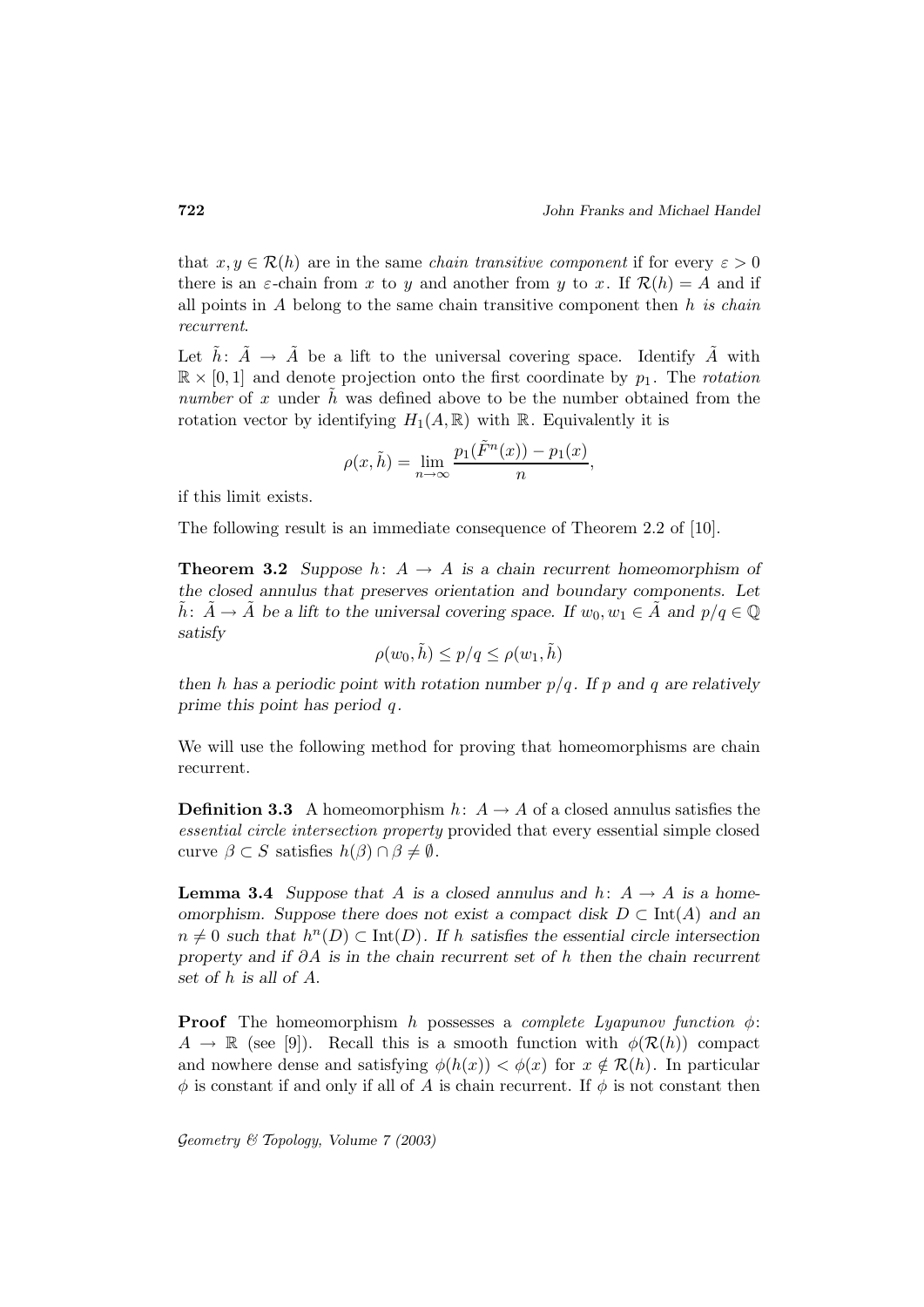there is a regular value  $c \in \phi(A)$  with  $c \notin \phi(\mathcal{R}(h))$ . Hence  $\phi^{-1}(c)$  is a finite set of circles in  $Int(D)$ , disjoint from their h-image. By hypothesis, these circles must be inessential and so must bound disks  $\{D_i\}$  in Int(A). There is no loss in assuming that these disks are components of  $\phi^{-1}(-\infty, c]$ . But then  $h(\cup D_i)$ is a proper subset of  $\cup D_i$  and hence for some  $n > 0$  one of the D's is mapped into its interior by  $h^n$ , a contradiction.  $\Box$ 

#### **4 Hyperbolic structures**

Some of our proofs rely on mapping class group techniques that use hyperbolic geometry. In this section we establish notation and recall standard results about hyperbolic structures on surfaces. Let  $S$  be a closed orientable surface. We will say that a connected open subset  $M$  of  $S$  has negative Euler characteristic if  $H_1(M, \mathbb{R})$  is infinite dimensional or if M is of finite type and the usual definition of Euler characteristic has a negative value. Suppose that  $F: S \to S$  is an orientation preserving homeomorphism, that  $K \subset S$  is a closed F-invariant zero dimensional set and that  $S \setminus K$  has negative Euler characteristic. Let  $M = S \setminus K$  and  $f = F|_M : M \to M$ .

If  $K$  is infinite, the surface  $M$  can be written as an increasing union of finitely punctured compact connected subsurfaces  $M_i$  whose boundary components determine essential non-peripheral homotopy classes in  $M$ . We may assume that boundary curves in  $M_{i+1}$  are not parallel to boundary curves in  $M_i$ . It is straightforward (see [3]) to put compatible hyperbolic structures on the  $M_i$ 's whose union defines a complete hyperbolic structure on  $M$ . Of course, when  $K$ is finite, M also has a complete hyperbolic structure. All hyperbolic structures in this paper are assumed to be complete.

We use the Poincaré disk model for the hyperbolic plane  $H$ . In this model, H is identified with the interior of the unit disk and geodesics are segments of Euclidean circles and straight lines that meet the boundary in right angles. A choice of hyperbolic structure on  $M$  provides an identification of the universal cover M of M with H. Under this identification covering translations become isometries of  $H$  and geodesics in  $M$  lift to geodesics in  $H$ . The compactification of the interior of the unit disk by the unit circle induces a compactification of  $H$ by the 'circle at infinity'  $S_{\infty}$ . Geodesics in H have unique endpoints on  $S_{\infty}$ . Conversely, any pair of distinct points on  $S_{\infty}$  are the endpoints of a unique geodesic.

Each covering translation T extends to a homeomorphism (also called) T:  $H \cup$  $S_{\infty} \to H \cup S_{\infty}$ . The fixed point set of a non-trivial T is either one or two points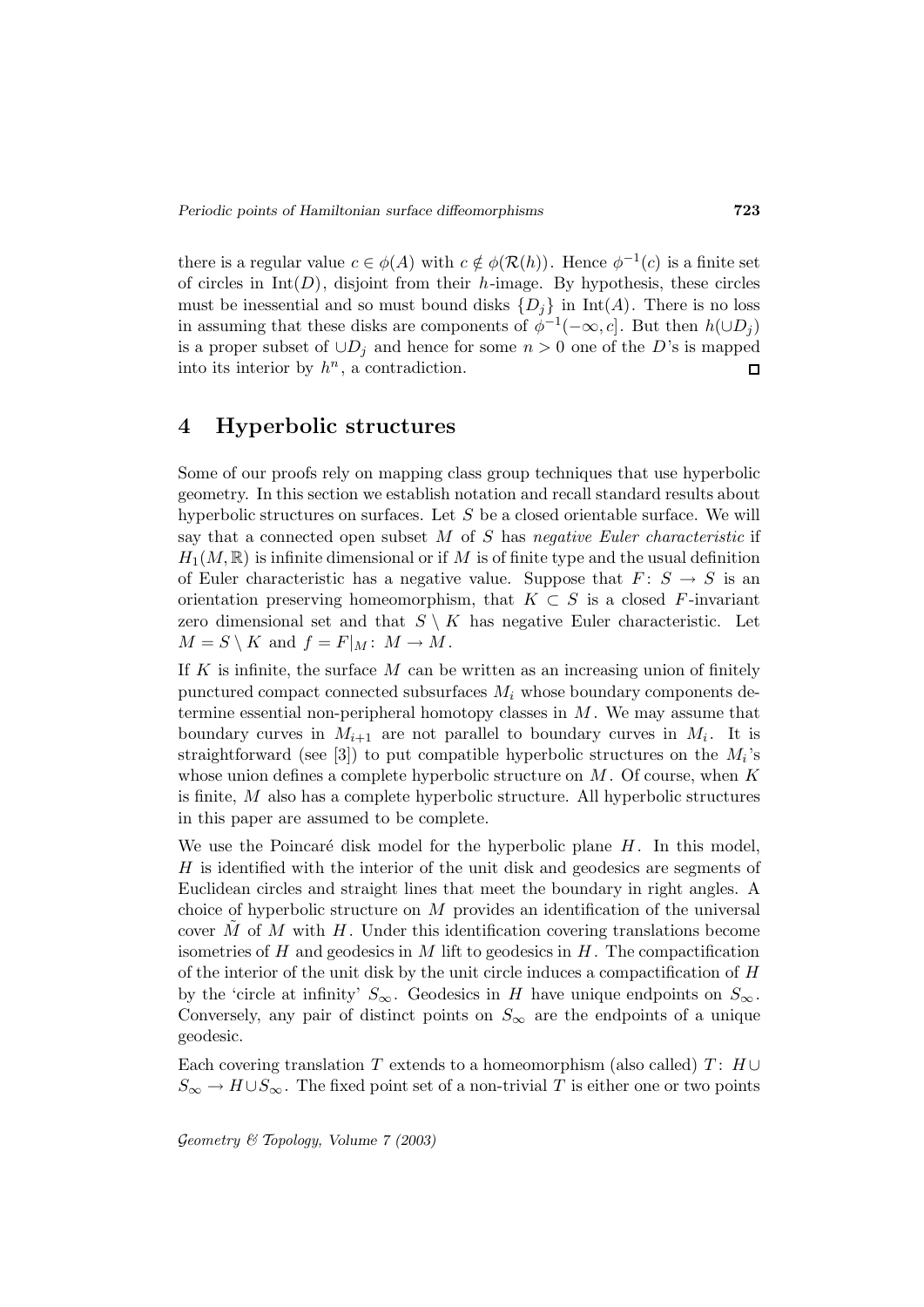in  $S_{\infty}$ . We denote these point(s) by  $T^{+}$  and  $T^{-}$ , allowing the possibility that  $T^+ = T^-$ . If  $T^+ = T^-$ , then T is said to be parabolic. If  $T^+$  and  $T^-$  are distinct, then T is said to be *hyperbolic* and we may assume that  $T^+$  is a sink and  $T^-$  is a source.

We use the identification of H with  $\tilde{M}$  and write  $\tilde{f}: H \to H$  for lifts of  $f: M \to M$  to the universal cover. A fundamental result of Nielsen theory is that every lift  $\tilde{f}$ :  $H \to H$  extends uniquely to a homeomorphism (also called)  $\tilde{f}$ :  $H \cup S_{\infty} \to H \cup S_{\infty}$ . (A proof of this fact appears in Proposition 3.1 of [20]). If  $f: M \to M$  is isotopic to the identity then there is a unique lift f, called the identity lift, that commutes with all covering translations and whose extension over  $S_{\infty}$  is the identity.

For any extended lift  $\tilde{f}: H \cup S_{\infty} \to H \cup S_{\infty}$  there is an associated action  $\tilde{f}_{\#}$ on geodesics in  $H$  defined by sending the geodesic with endpoints  $P$  and  $Q$ to the geodesic with endpoints  $f(P)$  and  $f(Q)$ . The action  $f_{\#}$  projects to an action  $f_{\#}$  on geodesics in M.

We occasionally allow  $\partial S$  to be non-empty. There is still a hyperbolic structure on  $M$  but now the universal cover  $M$  is naturally identified with the intersection of H with the interior of the convex hull of a Cantor set  $C \subset S_{\infty}$ . The frontier of  $\tilde{M}$  in  $H \cup S_{\infty}$  is the union of C with the full pre-image of  $\partial S$ . If f is isotopic to the identity, then the identity lift commutes with all covering translations and extends to a homeomorphism of the frontier of  $\tilde{M}$  that fixes  $C$ .

### **5 Lifting to annuli**

Throughout this section  $F: S \to S$  is a diffeomorphism of a closed surface S. An isolated end of an open set  $U \subset S$  has neighborhoods of the form  $N(E) = S<sup>1</sup> \times [0, 1)$ . The set  $fr(E) = cl<sub>S</sub>(N(E)) \setminus N(E)$ , called the frontier of  $E$ , is independent of the choice of  $N(E)$ .

**Lemma 5.1** *Suppose that*  $M \subset S$  *is an open F*-invariant set and that E is *an isolated end of* M *whose frontier is contained in Fix(*F *). Then* E *can be compactified by a circle* C and  $f = F|_M$  *can be extended continuously over* C. If the frontier of E is not a single point then  $f|_C =$  identity.

**Proof** If  $fr(E)$  is a single point of  $Fix(F)$  then we compactify by blowing up that point using the differentiability of  $f$ . We may therefore assume that  $fr(E)$  is a non-trivial compact connected subset of  $Fix(F)$ . The existence of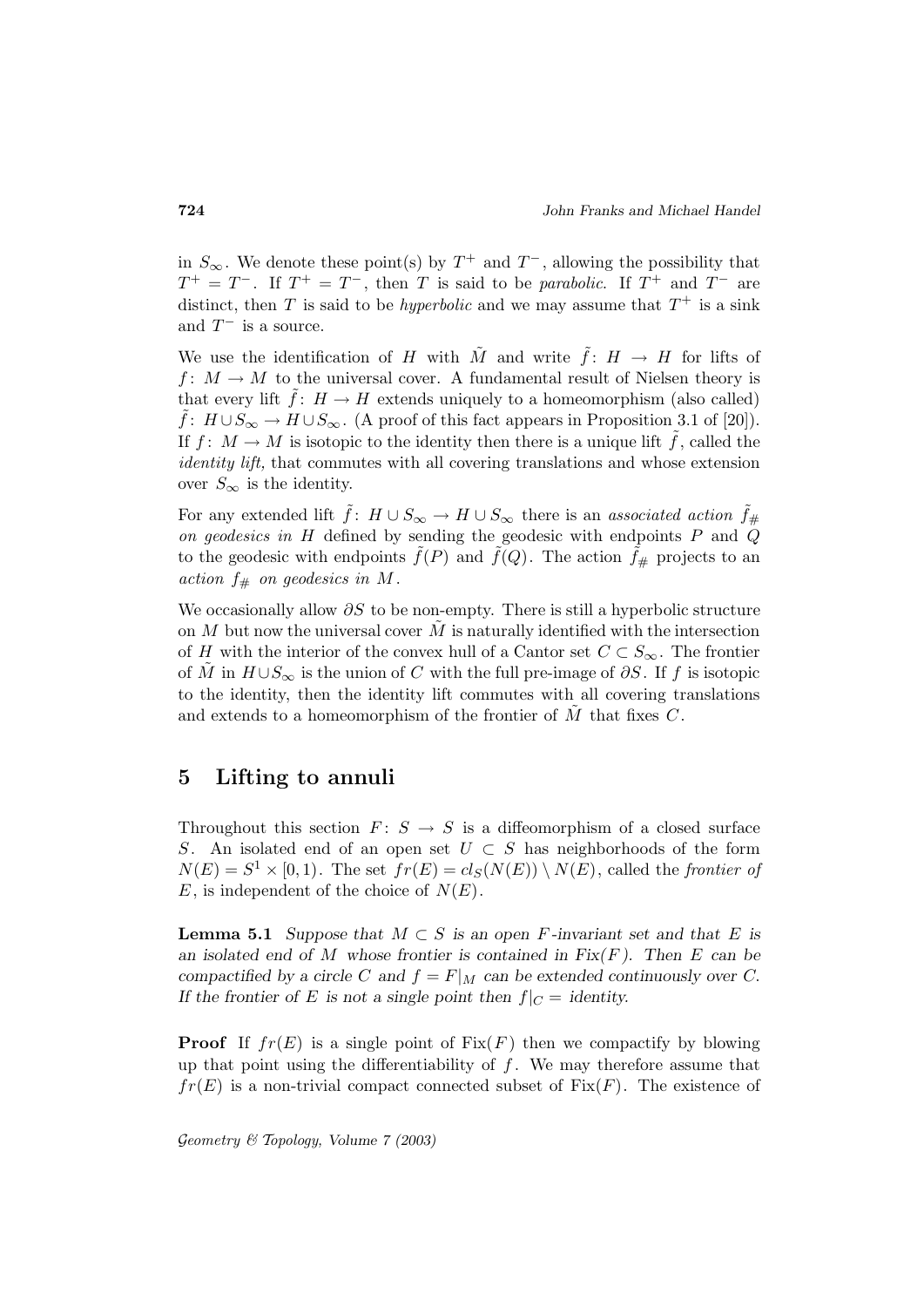$C$  and a continuous extension of  $f$  over  $C$  is a consequence of the theory of prime ends (see [25] for a good modern exposition). Moreover, a dense set  $P \subset C$  corresponds to accessible points in  $fr(E)$ , i.e. for any  $p \in P$  there is an embedded arc  $\alpha: [0, 1] \to M \cup C$  with  $\alpha(0) = p$  and  $\alpha((0, 1]) \subset M$  and such that the restriction of  $\alpha$  to  $(0, 1]$  extends to a continuous map  $\hat{\alpha}$ :  $[0, 1] \rightarrow S$ with  $\hat{\alpha}(0) \in fr(E)$ . A result of Mather (Theorem 18 of [25]) asserts that two such extensions,  $\hat{\alpha}_1$  and  $\hat{\alpha}_2$  correspond to the same point of C if and only if  $\hat{\alpha}_1(0) = \hat{\alpha}_2(0)$  and  $\hat{\alpha}_1$  and  $\hat{\alpha}_2$  are isotopic by an isotopy with support in M. A consequence of this is that the homeomorphism  $f|_C$  depends only on the isotopy class of F relative to  $fr(E)$ . By Lemma 4.1 of [21] F is isotopic rel  $fr(E)$  to a homeomorphism that is the identity on a neighborhood of  $fr(E)$ . Thus  $f|_C$  is the identity as desired.  $\Box$ 

**Lemma 5.2** *Suppose that* M *is a connected* F *-invariant open subset of* S whose frontier,  $fr(M) = cl(M) \setminus M$ , is contained in  $Fix(F)$ . If  $S = T^2$ , *assume that*  $fr(M) \neq \emptyset$ *. Denote*  $F|_M$  *by*  $f$ *. If*  $\beta \subset M$  *is a simple closed curve that is essential in* M *and if*  $f(\beta)$  *is homotopic to*  $\beta$  *in* M *then there is a closed annulus* A, a homeomorphism  $\hat{f}$ :  $\mathbb{A} \to \mathbb{A}$  that is isotopic to the identity and a *covering map*  $\pi$ : Int(A)  $\rightarrow$  *M such that* 

- (1)  $\hat{f}|_{\text{Int }\mathbb{A}}$  *is a lift of f.*
- (2)  $\pi^{-1}(\beta)$  *contains an essential simple closed curve*  $\hat{\beta}$ *.*
- (3) *if*  $\beta$  *is non-peripheral then*  $\hat{f}|_{\partial A}$  *depends only on the isotopy class of*  $f$ *. In particular, if*  $\beta$  *is non-peripheral and*  $f: M \to M$  *is isotopic to the identity then*  $\hat{f}|_{\partial A}$  *is the identity.*
- (4) *if*  $f: M \to M$  *is isotopic to the identity, and either*  $S \neq S^2$  *or*  $S \setminus M$ *contains at least three points then* <sup>ˆ</sup>f|∂<sup>A</sup> *has fixed points*

*We will call*  $\pi$  *the* canonical cyclic cover *associated to*  $\beta$  *and*  $\hat{f}$  *the* canonical cyclic lift *of* f *.*

**Proof** If M is an open annulus then  $Int(A) = M$ ,  $\hat{f}|_{Int(A)} = f$  and it suffices to compactify the ends of  $M$  by circles and extend  $f$  over these circles. Lemma 5.1 therefore completes the proof in this case. We may now assume that  $M$  has negative Euler characteristic.

Suppose at first that  $\beta$  is not peripheral. Let H be the universal cover of M, let  $\beta$  be a lift of  $\beta$  and let  $T: H \cup S_{\infty} \to H \cup S_{\infty}$  be the indivisible covering translation that fixes the endpoints of  $\tilde{\beta}$ . Since  $f(\beta)$  is homotopic to  $\beta$ , there is an extended lift  $f: H \cup S_{\infty} \to H \cup S_{\infty}$  that commutes with T. The choice of f is well defined up to composition with iterates of  $T$  because these are the only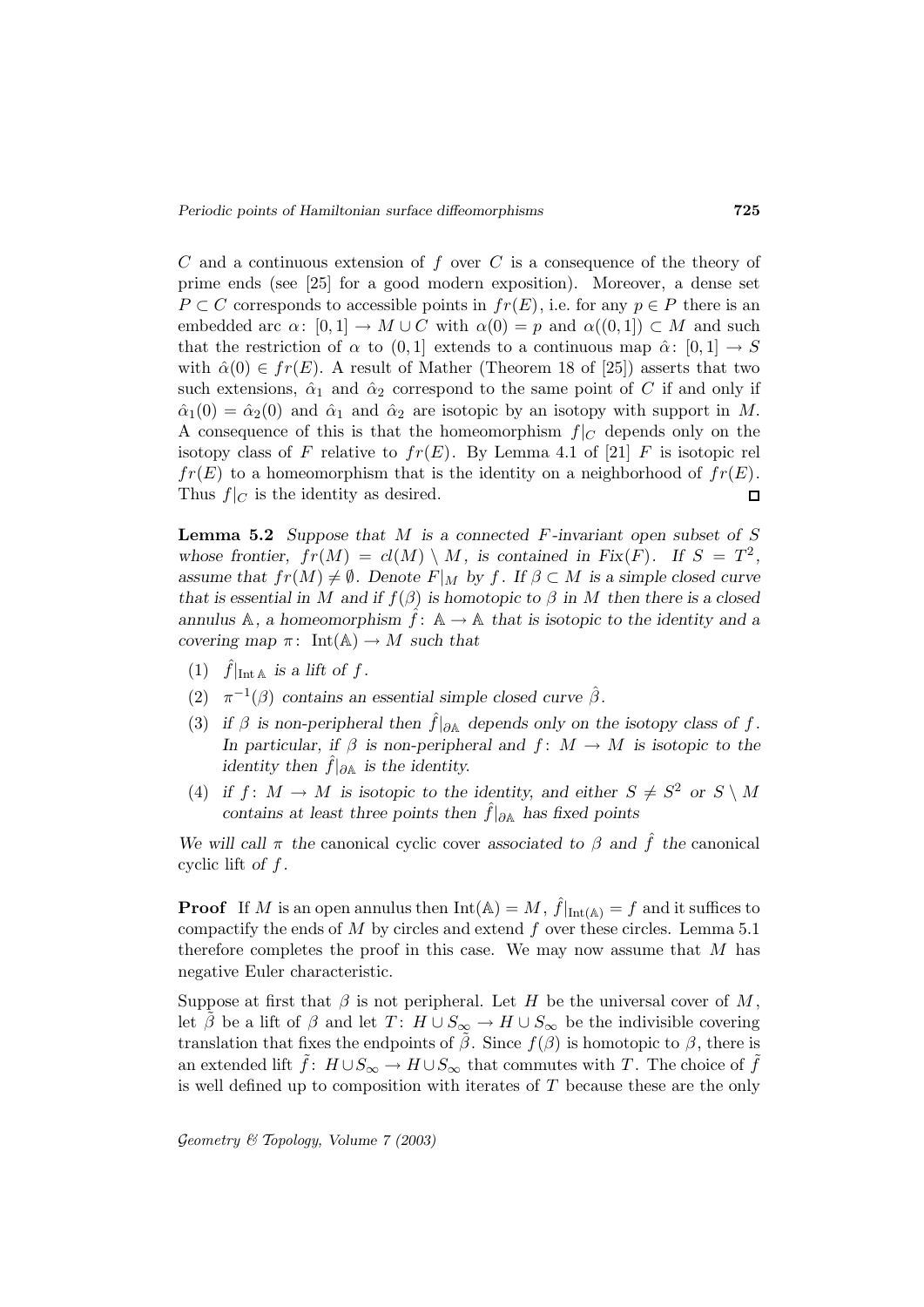covering translations that commute with  $T$ . Let  $A$  denote the quotient space obtained by dividing  $(H \cup S_{\infty}) \setminus T^{\pm}$  by the action of T. Denote by  $\hat{f}$ : A  $\rightarrow \mathbb{A}$ the homeomorphism induced by  $\tilde{f}$ . It is independent of the choice of lift  $\tilde{f}$ , so  $\hat{f}$  is unique. The extension  $\tilde{f}|_{S_{\infty}}$  depends only on the isotopy class of f and f is unique. The extension  $\tilde{f}|_{S_{\infty}}$  depends only on the isotopy class of f and the choice of lift,  $\hat{f}|_{\partial \mathbb{A}}$  depends only on the isotopy class of f. If f is isotopic to the identity then we may take  $\hat{f}$  to be the identity lift. Thus  $\tilde{f}|_{S_{\infty}}$  and  $\hat{f}|_{\partial \mathbb{A}}$  are the identity.

If  $\beta$  is peripheral, compactify the isolated end corresponding to  $\beta$  using Lemma 5.1 and repeat the previous argument. If  $f$  is isotopic to the identity then the identity lift fixes a Cantor set in  $S_{\infty}$  so  $\hat{f}$  fixes a Cantor set in  $\partial \mathbb{A}$ .  $\Box$ 

The following lemma relates periodic points of  $\hat{f}$  to periodic points of f.

**Lemma 5.3** *Suppose that*  $\hat{f}$ :  $\mathbb{A} \to \mathbb{A}$  *is the canonical cyclic lift of*  $f$ :  $M \to M$ *associated to a simple closed curve*  $\beta$  *and that*  $\hat{x}$  *is a periodic point of*  $\hat{f}$  *with period* q. If  $\rho(\hat{x}, \hat{f})$  *is non-zero and does not occur as*  $\rho(\hat{z}, \hat{f})$  *for some*  $\hat{z} \in \partial \mathbb{A}$ *, then the image*  $x \in M$  *of*  $\hat{x}$  *is periodic for* f *with period* q.

**Proof** We use the notation of the proof of Lemma 5.2. If M is an open annulus then the lemma is obvious so assume that M has negative Euler characteristic. There is a lift  $\tilde{x} \in H$  of  $\hat{x}$  such that  $\tilde{f}^q(\tilde{x}) = T^p(\tilde{x})$  where  $\rho(\tilde{x}, \tilde{f}) = p/q$ . Since  $f<sup>q</sup>(x) = x$ , it suffices to show that  $f<sup>s</sup>(x) \neq x$  for  $1 \leq s \leq q-1$ . Suppose to the contrary that there exists  $1 \leq s \leq q-1$  and a covering translation  $S: H \to H$ such that  $\tilde{f}^s(\tilde{x}) = S(\tilde{x})$ . Recall that the covering translation  $\tilde{f}^qS\tilde{f}^{-q}$  is denoted  $f^q_{\#}(S)$ . We have

$$
\tilde{f}^q_{\#}(S)(T^p(\tilde{x})) = \tilde{f}^q_{\#}(S)(\tilde{f}^q(\tilde{x})) = \tilde{f}^q(S(\tilde{x})) = \tilde{f}^{q+s}(\tilde{x})
$$

$$
= \tilde{f}^s \tilde{f}^q(\tilde{x}) = \tilde{f}^s T^p(\tilde{x}) = T^p(\tilde{f}^s(\tilde{x})) = T^p(S(\tilde{x})).
$$

Covering translation that agree on a point are equal so  $\tilde{f}^q_{\#}(S) = T^pST^{-p}$ . Let  $z \in S_{\infty}$  be the unique attracting fixed point for the action of S. Then  $T^p(z)$  and  $\tilde{f}^q(z)$  are both the unique attracting fixed point for the action of  $T^p(z)$  and  $\tilde{f}^q(z)$  are both the unique attracting fixed point for the action of  $\tilde{f}^q_+(S) = T^p ST^{-p}$ . Thus  $\tilde{f}^q(z) = T^p(z)$ . We are assuming that  $\hat{f}^s(\hat{x}) \neq \hat{x}$  and hence that  $S \neq T^j$  for any j. In particular,  $z \neq T^{\pm}$  and z projects to a point  $\hat{z} \in \partial \mathbb{A}$  such that  $\rho(\hat{z}, \hat{f}) = p/q$ . This contradiction completes the proof.  $\Box$ 

We use the following lemma in several places to prove the existence of periodic points of arbitrarily high period.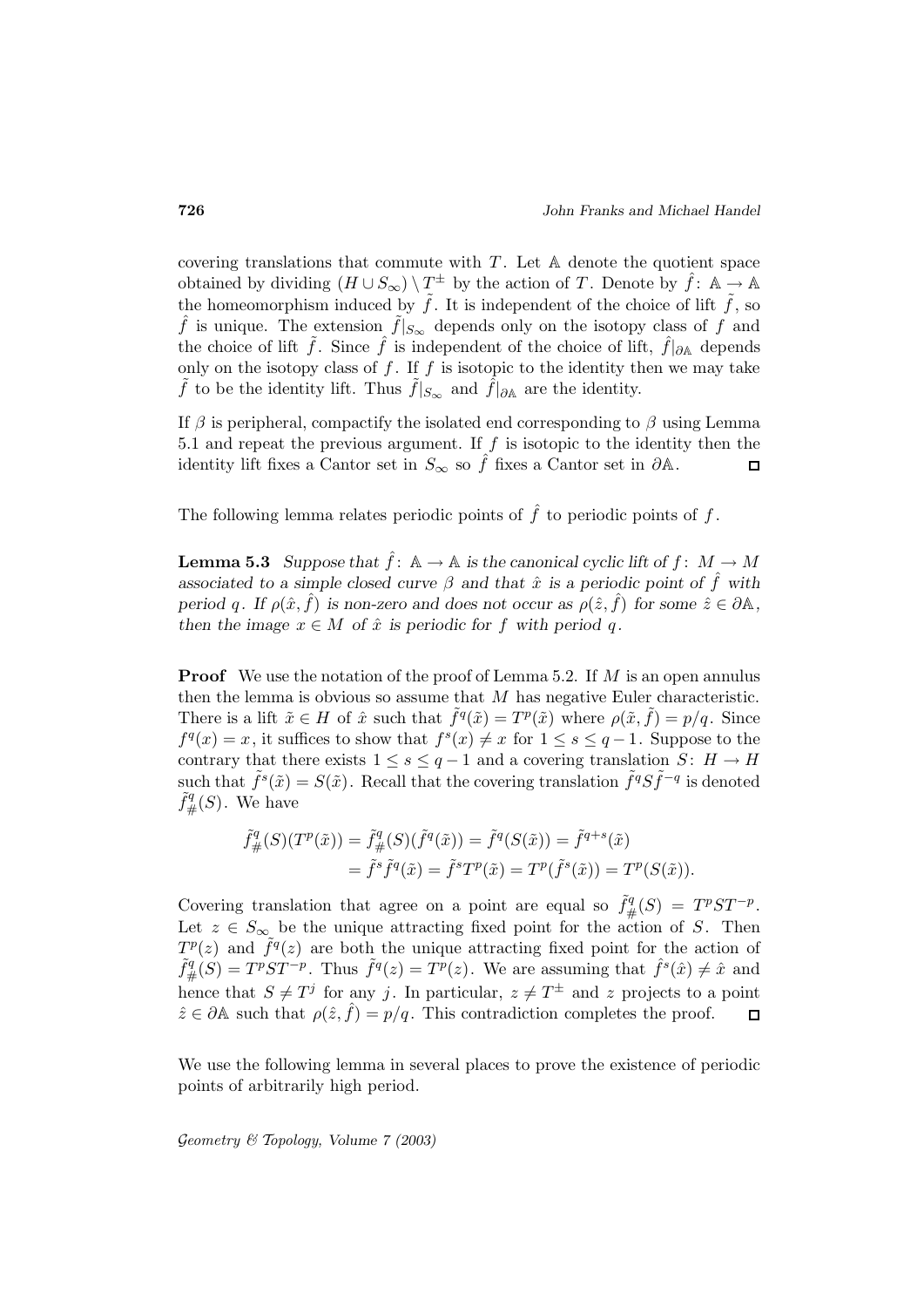**Lemma 5.4** *Suppose that*  $F \in \mathcal{H}(S)$  *and that* M *is a connected* F-invariant *open subset of* S *whose frontier,*  $fr(M) = cl(M) \setminus M$ *, is contained in Fix(F). If*  $S = T^2$ , assume that  $fr(M) \neq \emptyset$ . Denote  $F|_M$  by f. Suppose also that  $\beta \subset M$  *is a simple closed curve whose homotopy class in* M *is non-trivial and fixed by* f and that the lift  $\hat{f}$ :  $\mathbb{A} \to \mathbb{A}$  to the canonical cyclic cover associated *to* β *has points with two distinct rotation numbers. Then there are periodic points of* f *of every sufficiently high period.*

**Proof** Let  $\pi$ : int(A)  $\rightarrow$  M be the covering map and let  $\hat{\omega} = \pi^*(\omega)$ . The smooth measure on the interior of A determined by  $\hat{\omega}$  is  $\hat{f}$ -invariant.

We want first to show that  $\hat{f}$ : A  $\rightarrow$  A has the essential circle intersection property. Suppose that  $\hat{\alpha}$  is an essential simple closed curve in A and that  $\hat{f}(\hat{\alpha}) \cap \hat{\alpha} = \emptyset$ . There is no loss in assuming that  $\hat{\alpha}$  is smooth and contained in the interior of A.

The region bounded by  $\hat{\alpha}$  and  $\hat{f}(\hat{\alpha})$  is an annulus that we denote  $\hat{A}_0$ . Choose a smooth parametrization  $\hat{h}$ :  $S^1 \times [0,1] \rightarrow \hat{A}_0$  such that  $\hat{h}(s,1) = \hat{f}(\hat{h}(s,0))$ for each  $s \in S^1$  and let  $h: S^1 \times [0,1] \to M$  be  $h = \pi \circ \hat{h}$ . Then

$$
\int_{S^1 \times [0,1]} h^*(\omega) = \int_{S^1 \times [0,1]} \hat{h}^*(\hat{\omega}) = \int_{\hat{A}_0} \hat{\omega} \neq 0.
$$
 (4)

On the other hand since  $F \in \mathcal{H}(S)$  there is an isotopy  $F_t$  with  $F_0 = id$  and  $F_1 = F$ . In the case  $S = T^2$  or  $S^2$  the frontier of M is non-empty and consists of fixed points. Hence we may assume there is a point  $p \in fr(M)$  such that  $F_t(p) = p$  for all t, since any diffeomorphism of  $S^2$  or  $T^2$ , which is isotopic to the identity and has a fixed point  $p$ , is isotopic to the identity relative to  $p$ .

Let  $\alpha = \pi \circ \hat{\alpha}$ :  $S^1 \to M$ . If  $F_{\alpha}$ :  $S^1 \times [0, 1] \to S$  is given by  $F_{\alpha}(s, t) = F_t(\alpha(s))$ then

$$
\int_{S^1 \times [0,1]} F_{\alpha}^*(\omega) = \mathcal{F}(F_t)([\alpha]) = 0 \tag{5}
$$

by hypothesis.

The two maps  $h, F_{\alpha}: S^1 \times [0, 1] \rightarrow S$  agree on their ends, so we may glue them together to form a map on the torus,  $G: T^2 \to S$ . The map G must have degree zero because any map of a torus into a surface of negative Euler characteristic has degree zero and in the cases that  $S = S^2$  or  $S = T^2$  we have the fact that the image of G lies in  $S \setminus \{p\}$ . Consequently

$$
0 = \int_{T^2} G^*(\omega) = \int_{S^1 \times [0,1]} F^*_{\alpha}(\omega) - \int_{S^1 \times [0,1]} h^*(\omega)
$$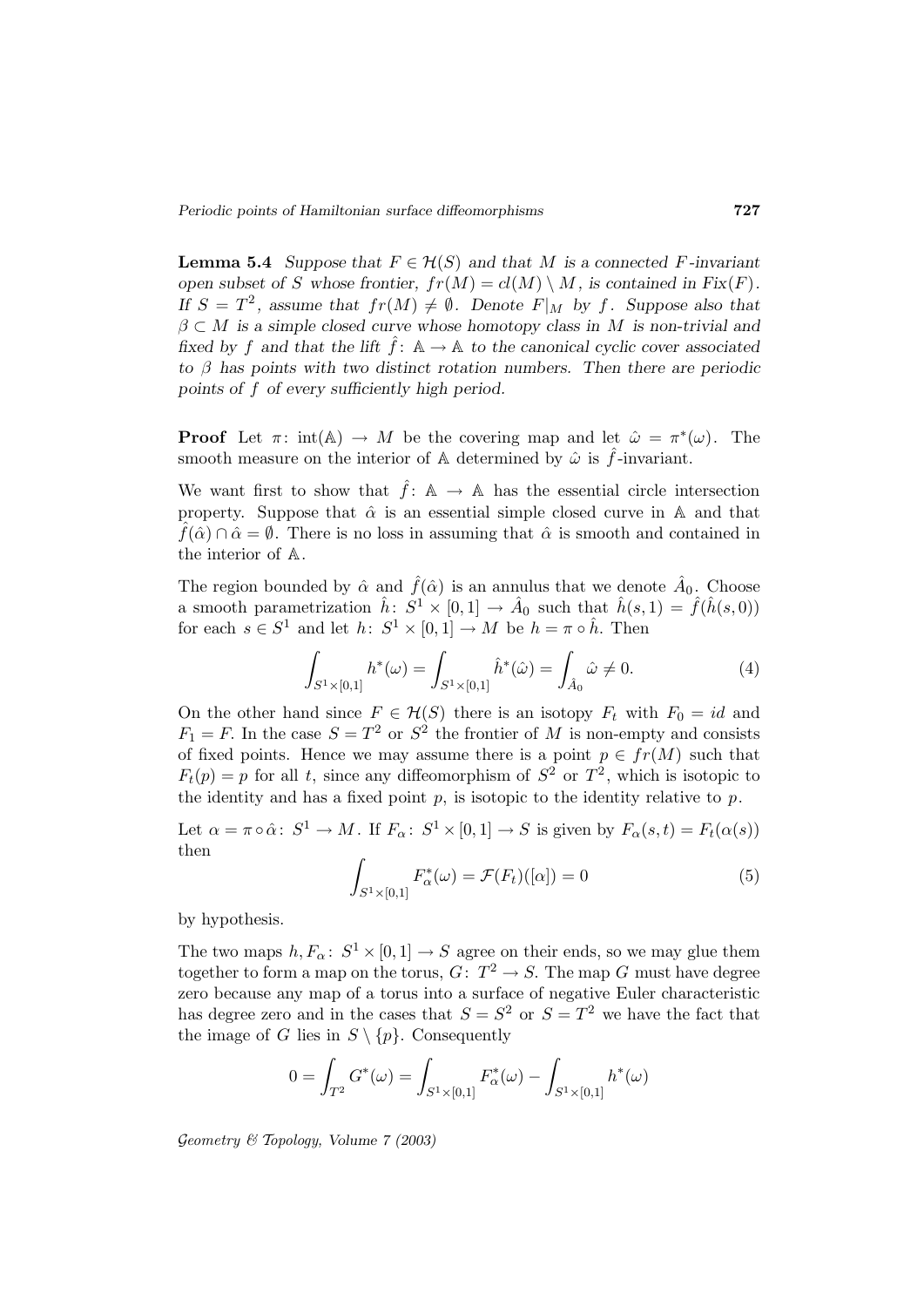which contradicts equations (4) and (5). Thus we have shown that  $\hat{f}$  has the essential circle intersection property.

We would like to show that  $\hat{f}$  is chain recurrent. If we knew that  $\partial A \subset \mathcal{R}(\hat{f})$ then this would follow from Lemma 3.4. It turns out we can reduce to the case  $\partial A \subset \mathcal{R}(\hat{f})$  by extending  $\hat{f}$  to a slightly larger annulus without affecting the periods of periodic points. If the rotation number of the restriction of  $\hat{f}$ to a boundary component is irrational then that component is in  $\mathcal{R}(\tilde{f})$  since this circle homeomorphism must be conjugate to either an irrational rotation or a Denjoy type example, both of which have all points chain recurrent. If the rotation number on a boundary circle is rational there is a periodic point  $p_0$  on that circle. In this case there is an isotopy  $h_t$  on the circle, with  $h_0$  the given homeomorphism and  $h_1$  a finite order homeomorphism, and which has the property that  $Per(h_t) = Per(h_0)$  for all  $t \in [0,1)$ . We now attach a collar neighborhood  $S^1 \times [0,1]$  to the boundary of A and extend  $\hat{f}$  to the union by having it preserve concentric circles of the collar and act on them in the way prescribed by the isotopy  $h_t$ . We can do this to both boundary components if necessary. Call the enlarged annulus  $\mathbb B$  and the extended map  $\hat{g} \colon \mathbb B \to \mathbb B$ . Then  $\partial \mathbb{B} \subset \mathcal{R}(\hat{g})$  and  $\hat{g}$  has a point of period q with rotation number  $\frac{p}{q}$  if and only if there is a point of period q with rotation number  $\frac{p}{q}$  for  $\hat{f}$ .

It is also the case that  $\hat{q}$  satisfies the essential circle intersection property. This is because if  $\gamma$  is an essential circle with  $\hat{g}(\gamma) \cap \gamma = \emptyset$  and  $x \in \gamma$  then points  $z \in \alpha(x)$  and  $w \in \omega(x)$  lie in  $\mathcal{R}(\hat{g})$  but in different components of  $\mathcal{R}(\hat{g})$  since  $\gamma$  separates them. On the other hand  $\mathcal{R}(\hat{g}) \cap (\mathbb{B} \setminus \mathbb{A})$  consists of all periodic points in  $\mathbb{B}\setminus\mathbb{A}$  and has two components, one containing each of the components of  $\partial \mathbb{B}$ . It follows that  $\gamma$  cannot intersect  $\mathbb{B} \setminus \mathbb{A}$  since any point of  $\mathbb{B} \setminus \mathbb{A}$  has both its alpha and omega limit sets in the same component of  $\mathcal{R}(\hat{g}) \cap (\mathbb{B} \setminus \mathbb{A})$ . Thus  $\gamma \subset A$  and since f has the essential circle intersection property, so does  $\hat{g}$ . Also if D is a closed disk and  $\hat{g}^n(D) \subset \text{Int}(D)$  then  $D \cap (\mathbb{B} \setminus \mathbb{A}) = \emptyset$  because the omega limit set of any point in  $\mathbb{B} \setminus \mathbb{A}$  lies in the component of  $\text{Per}(h_0)$ containing ∂B.

By Lemma 5.3 it suffices to show that every sufficiently large  $q$  occurs as the period of a periodic point for  $\hat{f}$  with non-zero rotation number not realized on  $\partial A$ . This property holds for  $\hat{f}$  if and only if holds for  $\hat{g}$  so Lemma 3.4 and Theorem 3.2 complete the proof.  $\Box$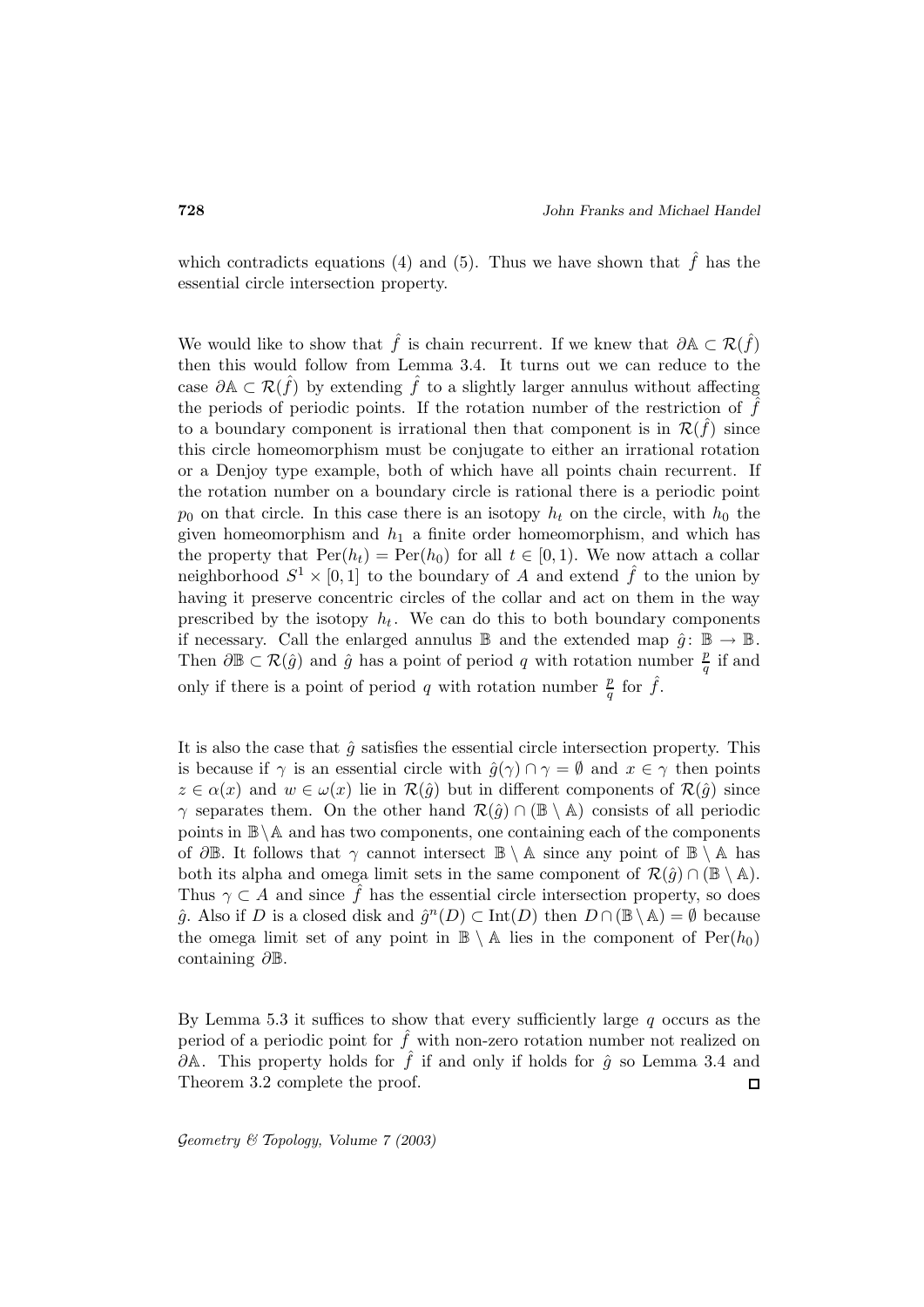# **6 Normal form**

In this section we introduce a normal form for certain mapping classes of infinitely punctured surfaces.

**Definition 6.1** An orientation preserving homeomorphism  $F: S \to S$  of an orientable closed surface has a normal form relative to its fixed point set if there is a finite set R of simple closed curves in  $M = S\backslash \text{Fix}(F)$  and a homeomorphism  $\phi$  isotopic to F rel Fix(F) such that:

**(1)**  $\phi$  permutes disjoint open annulus neighborhoods  $A_j \subset M$  of the elements  $\gamma_i \in R$ .

Let  $\{S_i\}$  be the components of  $S \ \cup A_j$ , let  $X_i = \text{Fix}(F) \cap S_i$ , let  $M_i = S_i \setminus X_i$ and let  $r_i$  be the smallest positive integer such that  $\phi^{r_i}(M_i) = M_i$ . Note that  $r_i = 1$  if  $X_i \neq \emptyset$ .

- **(2)** If  $X_i$  is infinite then  $\phi|_{S_i} =$  identity.
- **(3)** If  $X_i$  is finite then  $M_i$  has negative Euler characteristic and  $\phi^{r_i}|_{M_i}$  is either pseudo-Anosov or periodic. In the periodic case,  $\phi^{r_i}|_{M_i}$  is an isometry of a hyperbolic structure on  $M_i$ .

We say that  $\phi$  is a normal form for F and that R is the set of reducing curves for  $\phi$ .

If R has minimal cardinality among all sets of reducing curves for all normal forms for  $F$ , then we say that  $R$  is a minimal set of reducing curves. The following lemma asserts that, up to isotopy rel  $Fix(F)$ , there is a unique minimal set  $R(F)$  of reducing curves.

**Lemma 6.2** *If* F *has a canonical form relative to its fixed point set then the minimal reducing set*  $R(F)$  *is well defined up to isotopy rel*  $Fix(F)$ *.* 

**Proof** Suppose that R is a minimal reducing set for the normal form  $\phi$ . Let  $Y(F)$  be a finite subset of  $Fix(F)$  that contains each finite  $X_i$  and at least two points from each infinite  $X_i$ . Then  $\phi$  is a Thurston normal form [29] for the isotopy class of F relative to  $Y(F)$  and R is a minimal set of reducing curves for this relative isotopy class. It is shown in section 2 of  $[22]$  that R is well defined up to isotopy rel  $Y(F)$ . Since this holds for all  $Y(F)$ , R is well defined up to isotopy rel  $Fix(F)$ .  $\Box$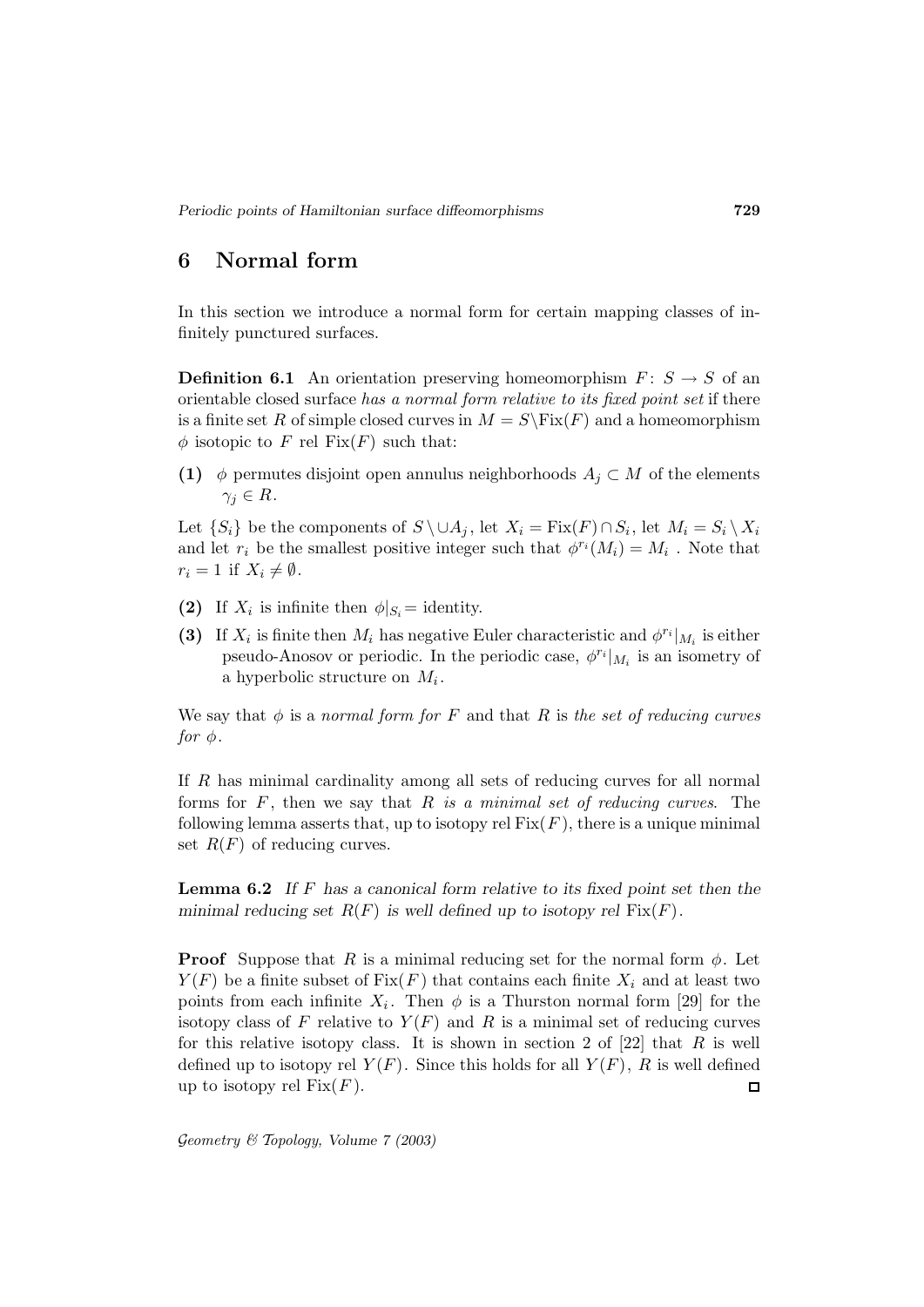**Theorem 1.2** *Every orientation preserving diffeomorphism*  $F: S \rightarrow S$  *of a closed orientable surface has a normal form up to isotopy relative to its fixed point set.*

**Proof** By Lemma 4.1 of [21] there is a neighborhood W of the accumulation set  $A(F)$  of  $Fix(F)$  such that:

- W and  $S \setminus W$  have finitely many components.
- $F|_W: W \to S$  is isotopic to the inclusion relative to  $Fix(F) \cap W$ .
- if  $x \in W \setminus Fix(F)$  then the path from  $F(x)$  to x determined by this isotopy is contained in  $S \setminus Fix(F)$ .

We may assume without loss that each component of W intersects  $Fix(F)$ in an infinite set. The isotopy extension theorem (Theorem 5.8 of [26]) and the second and third item imply that F is isotopic rel Fix(F) to  $\phi_1: S \to S$ satisfying  $\phi_1|_W =$  identity. By [4] each component of  $S \setminus W$  is invariant under the action of  $\phi_1$ . If some component of  $S \setminus W$  is a disk that contains at most one element of  $Fix(F)$  then add it to W. After a further isotopy rel  $Fix(F)$ , we may assume that  $\phi_1|_W$  is still the identity. Suppose that some component of  $S \setminus W$  is an open annulus A that is disjoint from Fix(F). If  $\phi_1|_{(W \cup A)}$  is isotopic to the identity rel  $Fix(F)$ , then add A to W. After a further isotopy rel Fix(F), we may assume that  $\phi_1|_W$  is still the identity. If  $\phi_1|_{(W \cup A)}$  is not isotopic to the identity rel  $Fix(F)$  then after a further isotopy rel  $Fix(F)$  we may assume that  $\phi_1|_A$  is a non-trivial Dehn twist.

Denote  $S \setminus Fix(F)$  by M. At this point  $M \setminus (W \cap M)$  consists of a finite number of unpunctured annuli on which  $\phi_1$  acts by Dehn twists and finitely many, finitely punctured subsurfaces of negative Euler characteristic. Apply the Thurston decomposition theorem to each of the non-annular subsurfaces to produce  $\phi: S \to S$ . Let  $R_1$  be the union of the core curves of the Dehn twist annuli and Let R be the union of  $R_1$  with the boundary curves of W that are not boundary curves of a Dehn twist annuli. (Those curves are already accounted for in  $R_1$ .) After modifying  $\phi$  on annular neighborhoods of the reducing curves we may assume that (1) is satisfied. Properties (2) and (3) are immediate from the construction.  $\Box$ 

We now restrict our attention to the case that  $F$  is isotopic to the identity.

**Lemma 6.3** *Assume that*  $\phi$ *, R, M<sub>i</sub> and r<sub>i</sub> are as in Definition 6.1 and that* F *is isotopic to the identity. Then:*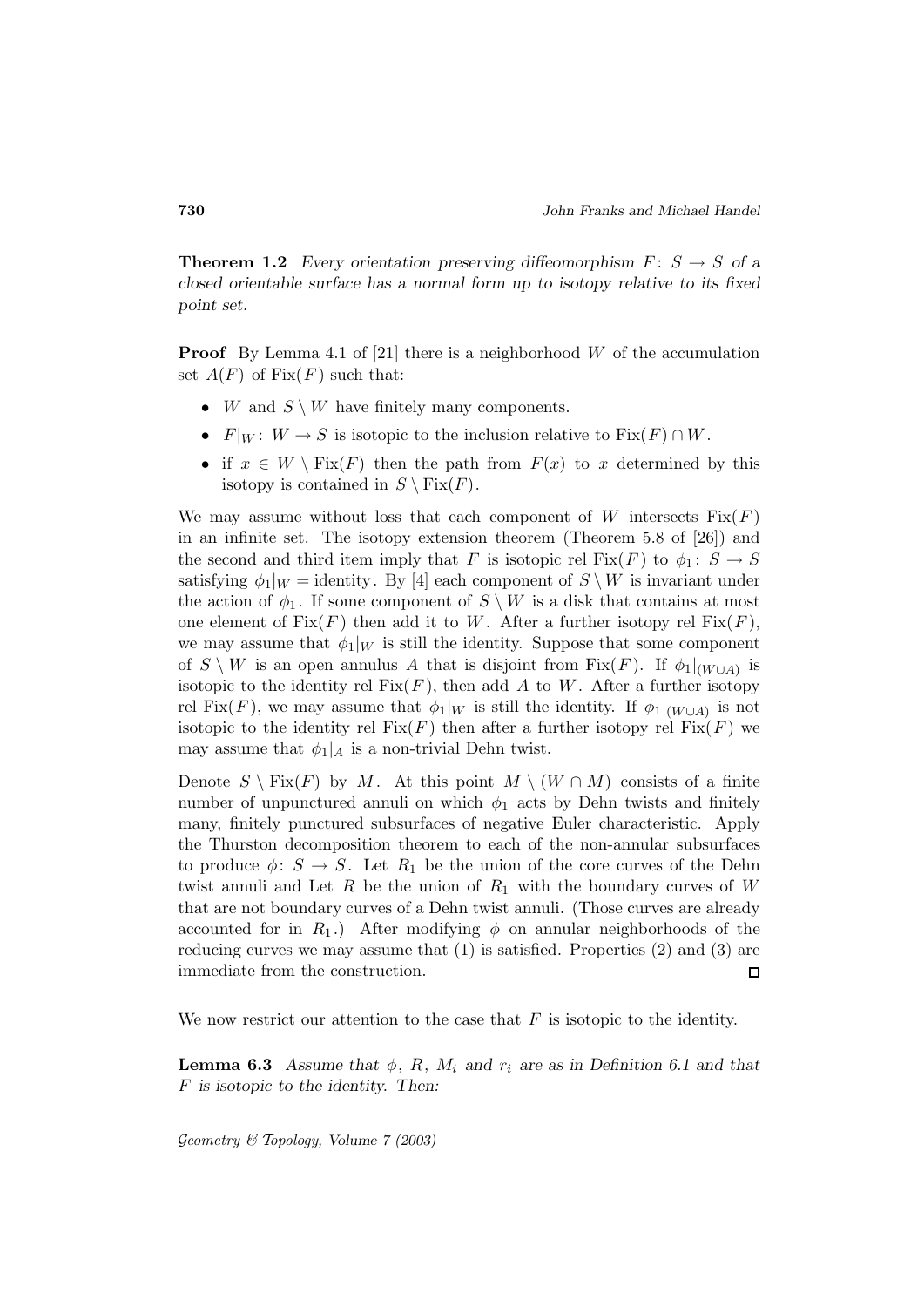- *each*  $\gamma \in R$  *is*  $\phi$ *-invariant.*
- *each*  $r_i = 1$ *.*
- *if*  $\phi|_{M_i}$  *is periodic then it is the identity.*

**Proof** If  $\gamma$  bounds a disk D in S then  $D \cap Fix(F)$  is non-trivial. The disk  $F(D)$ , and hence the disk D' bounded by  $\phi(\gamma)$ , has the same intersection with Fix(F) as does D. Since  $\phi(\gamma)$  and  $\gamma$  are either equal or disjoint and not parallel in  $M$ , they must be equal. This completes the proof of the first item if  $\gamma$  is inessential in S. Since D contains fixed points,  $\phi$  does not interchange the components of  $S \setminus \gamma$ . In particular, if  $M_i$  is adjacent to the annulus  $A_i$ containing  $\gamma$ , then  $M_i$  is  $\phi$ -invariant. This proves the second item if some component of  $\partial M_i$  is inessential in S.

Suppose that  $M_i$  is  $\phi$ -invariant and that X and Y are distinct components of  $\partial M_i$  that are essential in S. If  $Y = \phi(X)$  as sets then X and Y must be parallel in S. Up to isotopy in S,  $\phi$  reverses the orientation on the simple closed curve  $X$ , in contradiction to the assumption that  $F$  is isotopic to the identity. We have now shown that if  $M_i$  is  $\phi$ -invariant then every component of  $\partial M_i$  is  $\phi$ -invariant.

The lemma is obvious if  $Fix(F) = \emptyset$  so assume that M has at least one puncture. Each puncture in  $M$  is contained in exactly one  $M_i$  which must therefore be  $\phi$ -invariant. If  $M_i$  is  $\phi$ -invariant then each annulus  $A_j$  adjacent to  $M_i$  is  $\phi$ -invariant and so each  $M_k$  adjacent to  $A_j$  is  $\phi$ -invariant. The first two items follow by induction.

For the third item we may assume that  $M_i$  is finitely punctured. For this argument it is convenient to replace the punctures in  $M_i$  with boundary components to form a compact surface  $\tilde{M}_i$ . If  $\phi|_{M_i}$  is periodic, then  $\phi$  extends to an isometry of a hyperbolic structure on  $\hat{M}_i$  that setwise fixes each boundary component. Since F induces the identity on the first homology of S,  $\phi|_{\hat{M}_i}$ induces the identity on first homology of  $\hat{M}_i$ . Any isolated fixed point of  $\phi|_{\hat{M}_i}$ has positive fixed point index so the Lefschetz theorem implies that not all fixed points are isolated. Since  $\phi|_{\hat{M}_i}$  is an orientation preserving isometry, it must be the identity.

**Remark 6.4** If each  $r_i = 1$  and if each  $\phi|_{M_i}$  is the identity, then we may assume that  $\phi|_{A_j}$  is an iterate of a Dehn twist about  $\gamma_j$ .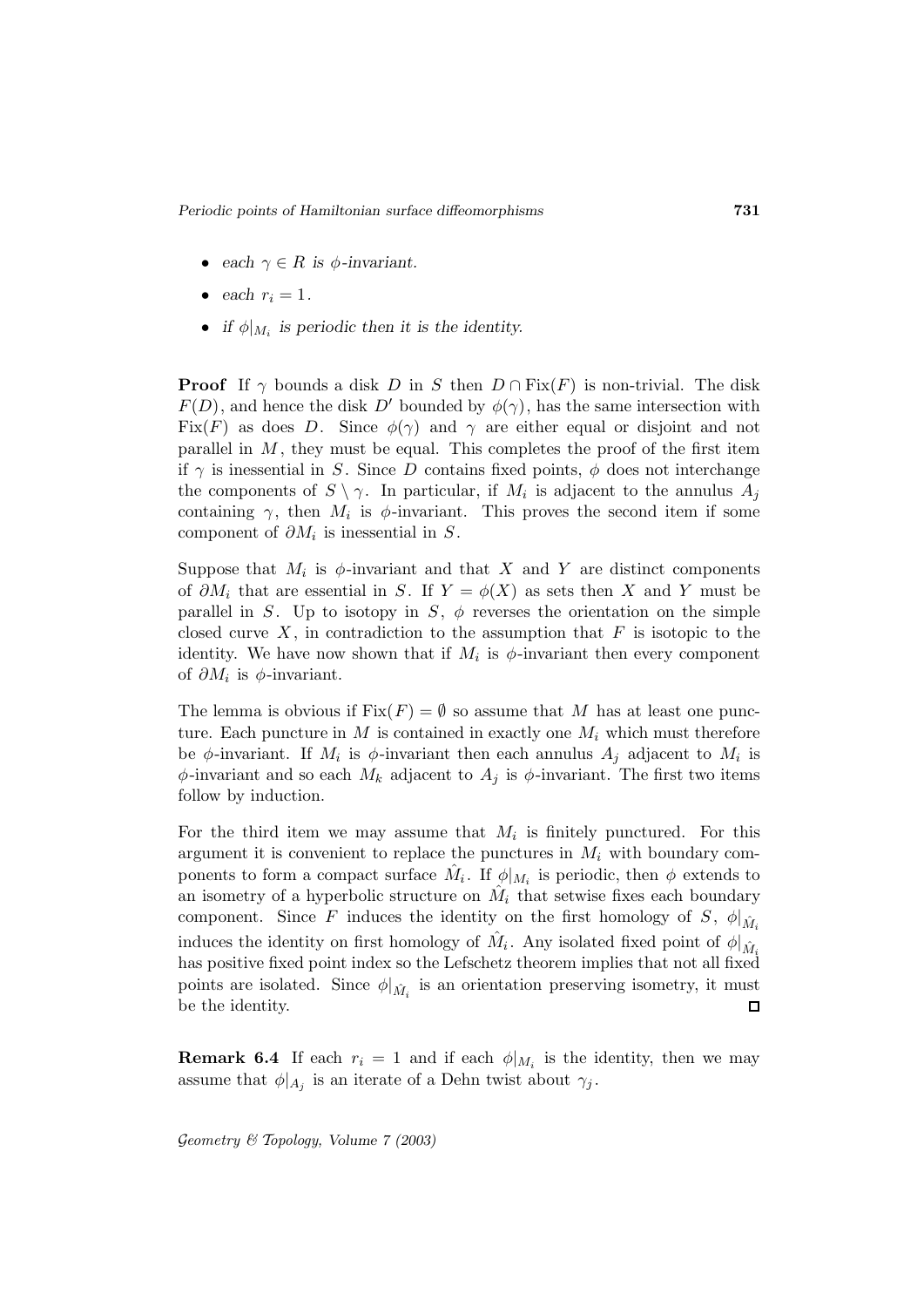### **7 A special case**

In this section we prove a special case of Theorem 1.1.

**Proposition 7.1** *Suppose*  $F: S \rightarrow S$  *is a non-trivial, Hamiltonian diffeomorphism of a closed oriented surface* S and that if  $S = S^2$  then  $Fix(F)$  contains *at least three points. If*  $F$  *is not isotopic to the identity relative to*  $Fix(F)$ *, then there exist*  $p > 0$  *such that* F *has a periodic point of period k for every*  $k \geq p$ .

**Proof** Let  $\phi$  be a canonical form for F with minimal reducing set  $R(F)$ . Let Y be a finite subset of  $Fix(F)$  that contains all finite  $X_i$  and at least two points from each infinite  $X_i$ . Then  $\phi$  is a Thurston normal form for F relative to Y. If some  $\phi|_{M_i}$  is pseudo-Anosov then ([29], Expose 10 of [7]) there exist  $p > 0$ such that F has a periodic point of period k for every  $k \geq p$  and we are done.

By Lemma 6.3 and Remark 6.4,  $\phi$  is a composition of non-trivial Dehn twists along the elements of  $R(F)$ . Thus it suffices to show that if  $R(F)$  is non-empty, then there exist  $p > 0$  such that F has a periodic point of period k for every  $k \geq p$ . So suppose  $\beta \in R(F)$ . We work with  $M_Y = S \setminus Y$ ,  $f_Y = F|_{M_Y}$  and  $\phi_Y = \phi|_{M_Y}$ . Let  $\hat{f}_Y, \hat{\phi}_Y : \mathbb{A} \to \mathbb{A}$  be the canonical cyclic lifts corresponding to  $\beta \subset M_Y$ .

We wish to apply Lemma 5.4 to  $\hat{f}_Y$  which will give points of every sufficiently large period for  $f_Y$ . It suffices to show that the rotation numbers of lifts of boundary points for any lift of  $\hat{f}_Y : A \to A$  to its universal covering space are different for the two components of the boundary. By Lemma 5.2(2),  $f_{Y|\partial A}$  =  $\hat{\phi}_{Y|\partial A}$  so we can calculate the rotation number using  $\phi$  in place of F. Let  $A_j$  be the annulus containing  $\beta$  and let  $\beta_0$  and  $\beta_1$  be the boundary components of  $A_i$ . Let  $M_0$  and  $M_1$  be the (possibly equal) pieces in the Thurston decomposition whose boundaries contain  $\beta_0$  and  $\beta_1$  respectively.

If  $\alpha_0 \neq \beta_0$  is a component of  $\partial M_0$  then we can join  $\alpha_0$  and  $\beta_0$  by an arc on which  $\phi$  is the identity. We can lift this arc and  $\alpha_0$  and  $\beta_0$  to H in such a way that the lift  $\tilde{\beta}_0$  has the same endpoints as the lift  $\tilde{\beta}$  of  $\beta$ . There is a lift of  $\phi$  which is the identity on  $\beta_0$ ,  $\tilde{\alpha}_0$  and the lifted arc joining them. Hence it is clear that the endpoints of the lift  $\tilde{\alpha}_0$  which lie in  $S_{\infty}$  will have the same rotation number as any point of  $\tilde{\beta}_0$  for this lift of  $\phi$  and thus for any lift of  $\phi$ . If there are no components of the boundary of  $M_0$  other than  $\beta_0$  then we may choose an arc in H joining a point of  $\tilde{\beta}_0$  to a point in  $S_{\infty}$  which crosses no lift of a reducing curve. Again, one lift of  $\phi$  will be the identity on this arc and on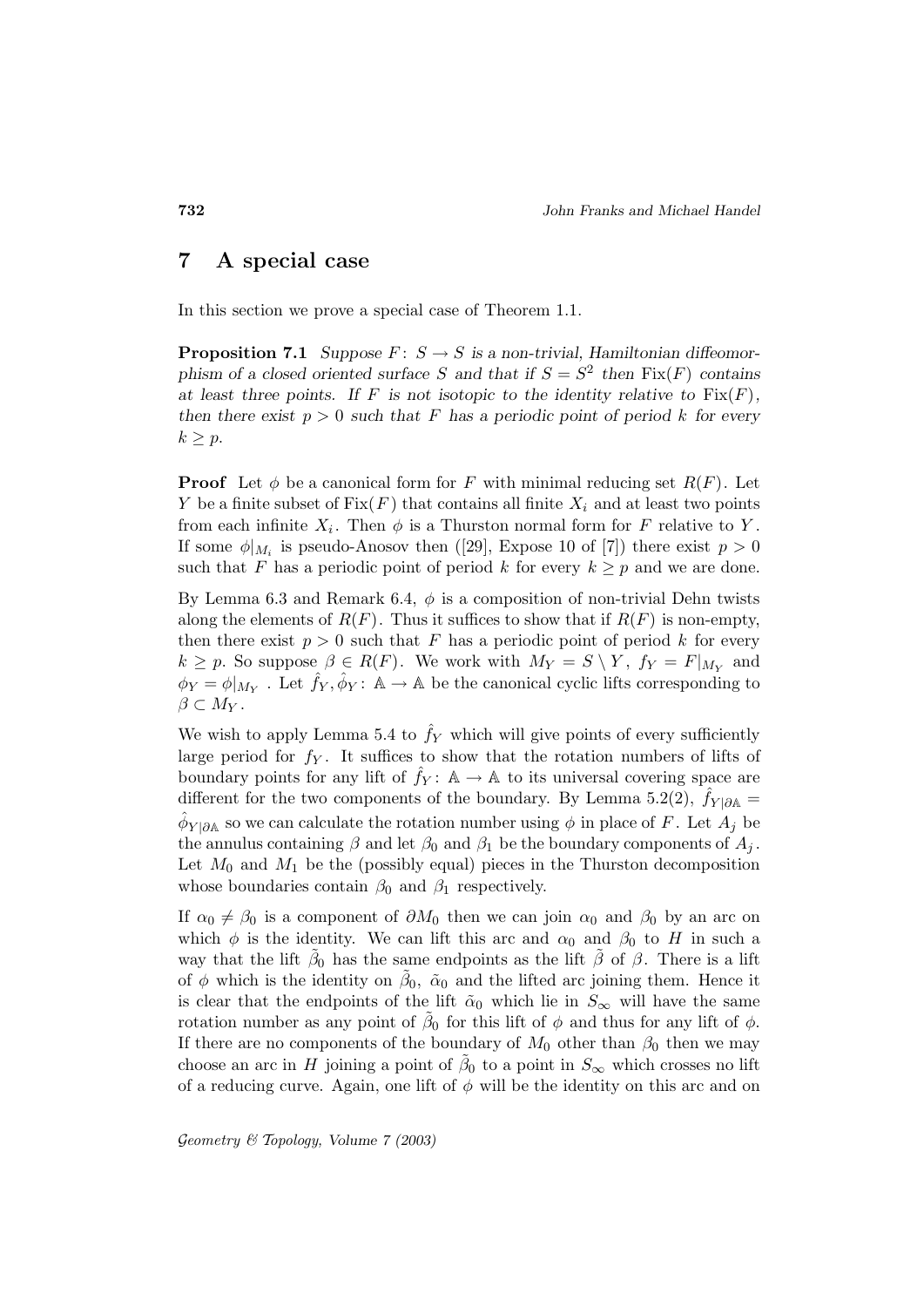$\beta_0$ . So again points of the boundary of  $S_{\infty}$  which lie on the same side of  $\beta$  as  $\tilde{\beta}_0$  all have the same rotation number as points of  $\tilde{\beta}_0$  for any lift of  $\phi$ .

The same argument shows points in  $S_{\infty}$  on the other side of  $\tilde{\beta}$  have the same rotation number as points of  $\tilde{\beta}_1$ . It follows that points in the two boundary components of the universal covering of A have rotation numbers related like the rotation numbers of opposite sides of an annulus with a non-trivial Dehn twist. i.e. they differ by a non-zero integer. The proof now follows from Theorem 3.2 and Lemma 5.4.  $\Box$ 

#### **8 Translation and Reeb classes**

We will denote the orbit, backward orbit and forward orbit of x by  $\mathcal{O}(x)$ ,  $\mathcal{O}^-(x)$  and  $\mathcal{O}^+(x)$  respectively. Unless stated otherwise, all maps are assumed to be orientation preserving homeomorphisms.

In this section we recall and enhance some results from [20].

**Definition 8.1** Let  $Tr: \mathbb{R}^2 \to \mathbb{R}^2$  be translation to the right by one unit. If  $f: \mathbb{R}^2 \to \mathbb{R}^2$  is an orientation preserving homeomorphism and if  $X = \bigcup_{i=1}^r \mathcal{O}(x_i)$ for  $x_i \in \mathbb{R}^2$  with distinct orbits, then we say that f is a translation class relative to X if the isotopy class of f relative to X is conjugate to the isotopy class of  $Tr$  relative to the union of some (and hence any - see Lemma 2.1 of [20]) r distinct orbits of  $Tr$ .

**Definition 8.2** Let  $R: \mathbb{R}^2 \to \mathbb{R}^2$  be a homeomorphism that preserves  $\mathbb{R} \times$ {0, 1} and that agrees with translation to the left [respectively right] by one unit on  $\mathbb{R} \times \{1\}$  [respectively  $\mathbb{R} \times \{0\}$ ]. If  $f: \mathbb{R}^2 \to \mathbb{R}^2$  is an orientation preserving homeomorphism and if  $X = \mathcal{O}(x) \cup \mathcal{O}(y)$  for some  $x, y \in \mathbb{R}^2$  with distinct f orbits then we say that f is a Reeb class relative to  $X$  if the isotopy class of f relative to X is conjugate to the isotopy class of  $R$  relative to the union of the R-orbits of  $(0,0)$  and  $(0,1)$ .

Parts (1) and (2) of the following theorem are Corollary 2.2 and Theorem 2.6 of [20] respectively.

**Theorem 8.3** *If*  $f: \mathbb{R}^2 \to \mathbb{R}^2$  *is fixed point free then* 

- **(1)** f *is a translation class relative to any one of its orbits.*
- **(2)** f *is either a translation class or a Reeb class relative to any two of its orbits.*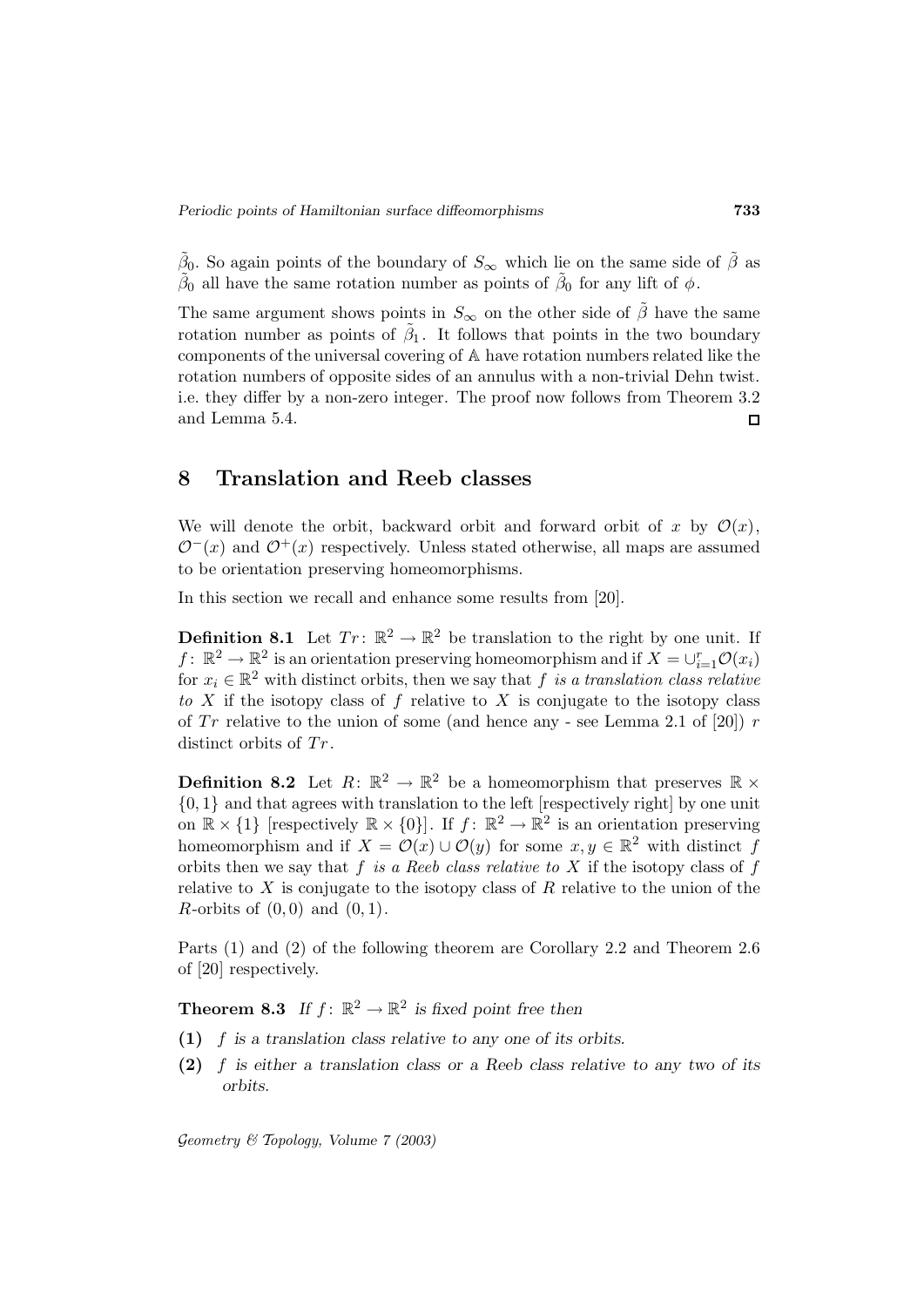Several of our arguments proceed by contradiction and so require a method for proving that the conclusions of Theorem 8.3 fail. Lemma 8.7 below provides this method.

**Definition 8.4** Suppose that  $S = \mathbb{R}^2$  or  $S = \text{int}(\mathbb{A})$  and that  $f: S \to S$  is an orientation preserving homeomorphism. An arc  $\beta' \subset S$  connecting x to  $f(x)$  is called a translation arc for x if  $f(\beta') \cap \beta' = f(x)$ . For our applications there will be a closed infinite discrete set  $X \subset S$  that is the union of orbits and that intersects  $\beta'$  exactly in x and  $f(x)$ . Equip  $M = S \setminus X$  with a complete hyperbolic structure. We say that the unique geodesic  $\beta \subset M$  in the homotopy class of  $\beta'$  is a translation arc geodesic for x relative to X.

**Remark 8.5** In [20] a more general object called a homotopy translation arc is considered but for our present purposes this simpler definition will suffice.

**Definition 8.6** An open disk U is called a *free disk* for the homeomorphism f if  $f(U) \cap U = \emptyset$ .

**Lemma 8.7** *Assume that*  $f: \mathbb{R}^2 \to \mathbb{R}^2$  *is a fixed point free orientation preserving homeomorphism. Then:*

- **(1)** *If* X *is a single orbit and* f *is a translation class relative to* X *then translation arc geodesics for elements of* X *are unique.*
- **(2)** If  $X = \mathcal{O}(x_1) \cup \mathcal{O}(x_2)$  and f is a Reeb class relative to X then translation *arc geodesics for*  $x \in X$  *are unique. Moreover:* 
	- *no free disk contains two elements of* X *.*
	- *a translation arc geodesic for*  $f^{i}(x_1)$  *can not intersect a translation* arc geodesic for  $f'(x_2)$ .
- **(3)** If  $X = \mathcal{O}(x_1) \cup \mathcal{O}(x_2)$  and f is a translation class relative to X then there *is a compact set* K with the following property: if  $\beta_1$  *is a translation arc geodesic for an element of*  $\mathcal{O}^-(x_1)$  *and*  $\beta_2$  *is a translation arc geodesic for an element of*  $\mathcal{O}^+(x_2)$  *and if both*  $\beta_1$  *and*  $\beta_2$  *are disjoint from* K *then*  $\beta_1 \cap \beta_2 = \emptyset$ .

#### **Proof of Lemma 8.7** (1) is Theorem 2.2 of [20].

To prove (2) we will prove the a priori stronger statement that there is a unique geodesic arc  $\alpha \subset M$  connecting x to  $f(x)$  with the property that  $f_{\#}(\alpha) \cap \alpha =$  $f(x)$ . (It is immediate from the definitions that this property depends only on the conjugacy class of the relative isotopy class of  $f$  which is not the case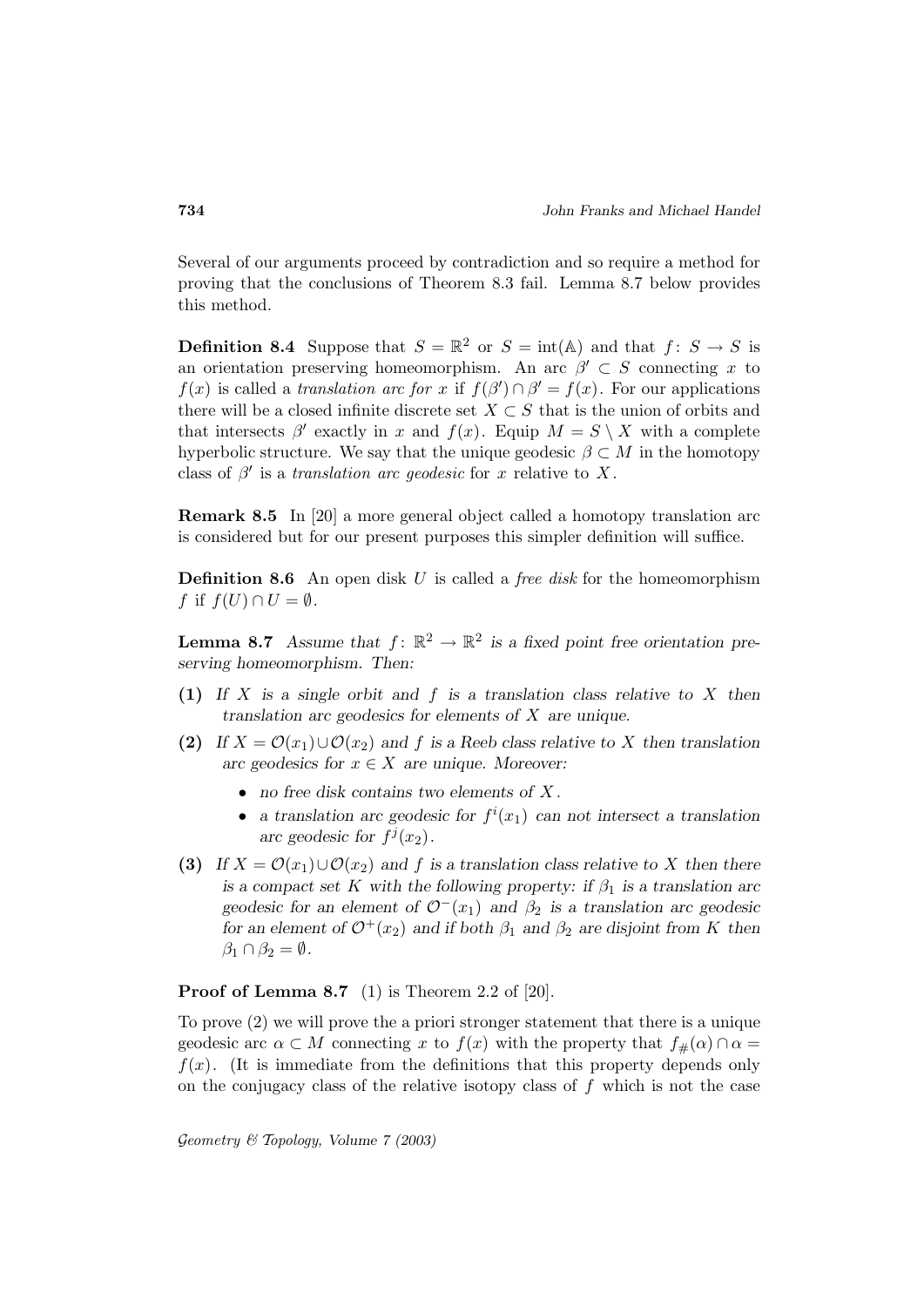if we insist that  $\alpha$  is a translation arc geodesic.) It suffices to assume that  $f = R$ ,  $x_1 = (0, 0)$  and  $x_2 = (0, 1)$ . We will give the argument for  $x_2$ , all other cases being completely analogous. We may assume that  $\mathbb{R} \times \{0,1\}$  is a union of geodesics. Suppose that  $\alpha \neq [0, 1] \times \{1\}$ . After an isotopy that preserves  $\mathbb{R} \times \{0,1\}$ , we may assume (c.f. Lemma 3.5-(3) in [20]) that  $R(\alpha)$  is a geodesic. In particular  $R(\alpha)$  and  $\alpha$  intersect only in their common endpoint. Let  $\alpha_0$ be the maximal initial segment of  $\alpha$  whose interior is disjoint from  $\mathbb{R} \times \{0,1\}$ and let w be the terminal endpoint of  $\alpha_0$ . Since regions bounded by a pair of geodesic arcs must contain punctures,  $\alpha_0 \neq \alpha$ . In particular  $R(\alpha_0)$  is disjoint from  $\alpha_0$ . There are three possibilities:  $w \in (-1,1) \times \{1\}$ ;  $w \in (k, k+1) \times \{1\}$ for some  $k \neq -1, 0$ ; and  $w \in \mathbb{R} \times \{0\}$ . The first option is impossible since the region bounded by a pair of geodesic arcs must contain punctures. The latter two are impossible because in those cases  $R(\alpha_0)$  could not be disjoint from  $\alpha_0$ . This proves the main statement in (2). The first bulleted item follows from the standard construction of translation arcs (see, for example, Lemma 4.1 in [20]) since the existence of a free disk containing two elements of  $X$  would give rise to two translation arcs not isotopic relative to  $X$ . The second bulleted item follows from the fact that  $\mathbb{R} \times \{0\}$  and  $\mathbb{R} \times \{1\}$  are disjointly embedded lines.

As above, the proof of (3) will use the fact that  $f_{\#}(\beta_i) \cap \beta_i$  is exactly the terminal endpoint of  $\beta_i$  but not the fact that  $\beta_i$  is isotopic to a translation arc. It suffices to assume that  $f = Tr$ ,  $x_1 = (0,0)$  and  $x_2 = (\frac{1}{2},0)$ . We may assume that  $\mathbb{R} \times \{0\}$  is a union of geodesics. Let K be any disk that contains  $[0, 1] \times \{0\}$  and that has geodesic boundary. We may assume that  $Tr(\beta_1)$  is geodesic and in particular that  $Tr(\beta_1)$  and  $\beta_1$  have no interior intersections. In particular, if b is a subpath of  $\beta_1$  that intersects  $\mathbb{R} \times \{0\}$  exactly in its endpoints then the endpoints of b span an interval on  $\mathbb{R} \times \{0\}$  with length  $\leq 1$ . It follows that the union of all  $[k, k+1] \times \{0\}$ 's that intersect  $\beta_1$  is connected. Since  $\beta_1 \cap [0,1] \times \{0\} = \emptyset$ ,  $\beta_1$  is disjoint from  $[0,\infty) \times \{0\}$  and so can be isotoped into the left half plane. The analogous argument shows that  $\beta_2$  can be isotoped into the right half plane. As geodesics have minimal intersections in their isotopy classes, this completes the proof.  $\Box$ 

We only use the following result for  $k = 2$  but the proof is the same for general k.

**Definition 8.8** For all  $k \geq 1$  let  $R_k: \mathbb{R}^2 \to \mathbb{R}^2$  be a homeomorphism that preserves  $\mathbb{R} \times \{0, 1, \ldots, k\}$  and that agrees with translation to the left by one unit on  $\mathbb{R} \times \{j\}$  for odd  $1 \leq j \leq k$  and with translation to the right by one unit on  $\mathbb{R} \times \{j\}$  for even  $0 \leq j \leq k$ . If  $f: \mathbb{R}^2 \to \mathbb{R}^2$  is an orientation preserving homeomorphism and if  $X = \bigcup_{i=0}^{k} \mathcal{O}(x_i)$  for  $x_i \in \mathbb{R}^2$  with distinct orbits then we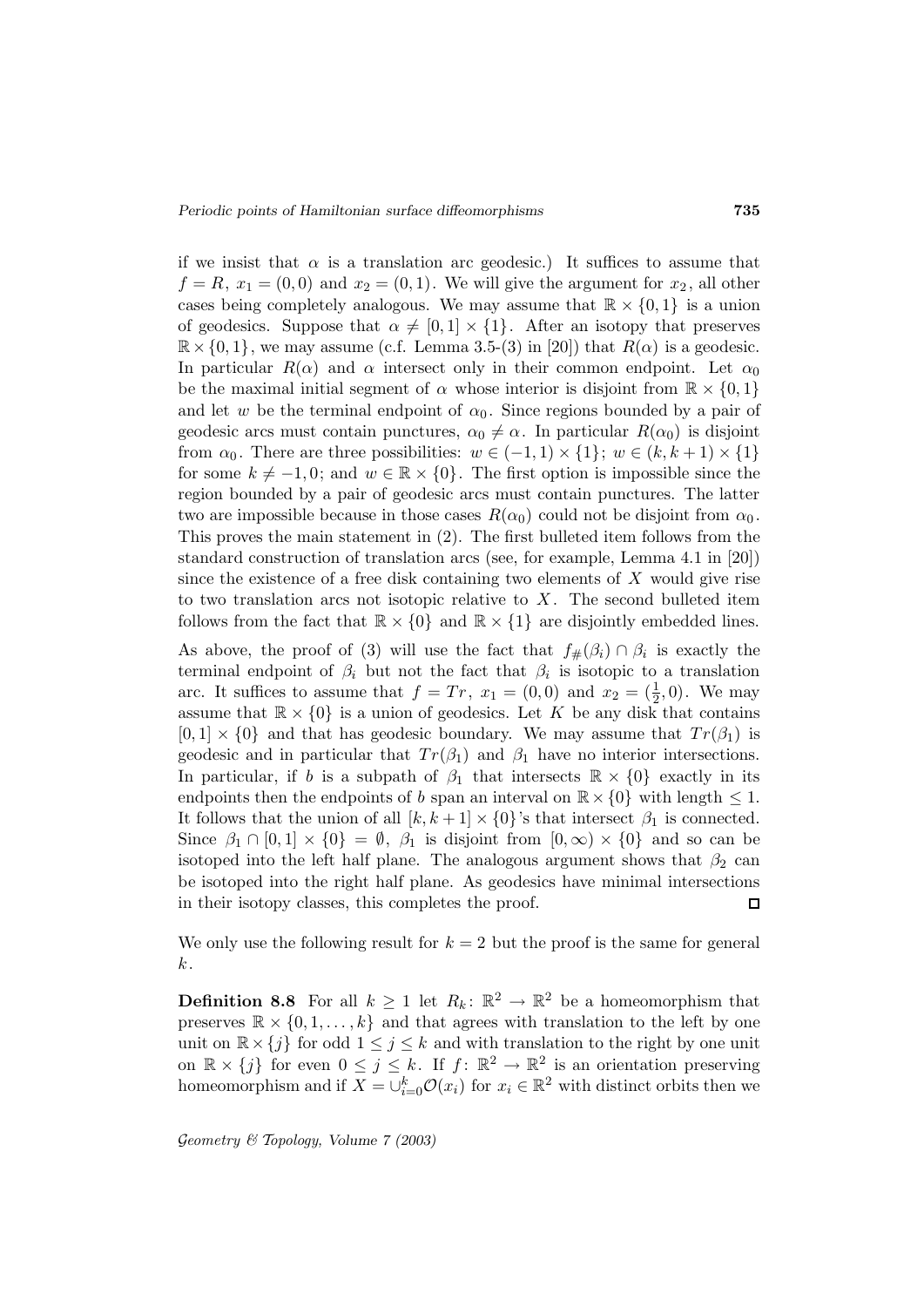say that that  $f$  is a multiple Reeb class relative to  $X$  if the isotopy class of  $f$ relative to X is conjugate to the isotopy class of  $R_k$  relative to  $\cup_{j=0}^k \mathcal{O}((0,j)).$ 

Disjoint subsets Y and Z of a circle  $C$  *alternate around*  $C$  if any interval in C with distinct endpoints in Y [respectively  $Z$ ] contains an element of Z [respectively  $Y$ ].

**Lemma 8.9** *Suppose that*  $f: D^2 \to D^2$  *is an orientation preserving homeomorphism of the disk whose restriction to*  $Int(D^2)$  *is fixed point free. Suppose also that*  $\{x_0, \ldots x_k\} \subset \text{Int}(D^2)$ *,*  $k \ge 1$ *, satisfy:* 

- **(1)** *the*  $\alpha$  *and*  $\omega$  *limit sets are single points*  $\alpha(x_i), \omega(x_i) \in \partial D^2$ *. The*  $\alpha(x_i)$ *'s* and  $\omega(x_i)$ *'s* are all distinct.
- **(2)** *the elements of*  $\{\alpha(x_i)\}\$  *and*  $\{\omega(x_i)\}\$  *alternate around*  $\partial D^2$ *.*

*Then*  $f|_{\text{Int}(D^2)}$  *is a multiple Reeb class relative to*  $X = \bigcup_{i=0}^k \mathcal{O}(x_i)$ *.* 

**Proof of Lemma 8.9** We will prove there are disjoint properly embedded lines  $B_i \subset \text{int}D^2$  that contain  $\mathcal{O}(x_i)$  and that are f-invariant up to isotopy relative to  $X$ . The lemma then follows from  $(2)$ .

By Theorem 2.7 of [20] there is a line  $\lambda \subset \text{Int}(D^2) \setminus X$  such that:

- $\lambda$  is properly embedded in Int( $D^2$ ).
- $f(\lambda) \simeq \lambda$  relative to X.
- both components  $C_1$  and  $C_2$  of  $Int(D^2) \setminus \lambda$  intersect X non-trivially.

By (2), we may assume (see the last paragraph of the proof of Theorem 2.3 on page 258 of [20]) that the ends of  $\lambda$  converge to single points in  $\partial D^2 \setminus (\{\alpha(x_i)\}\cup$  $\{\omega(x_i)\}\.$  After an isotopy relative to X we may assume that  $f(\lambda) = \lambda$ .

By induction on the number of orbits in  $X \cap C_j$ , there are disjointly embedded lines  $B_i \subset \text{int}(D^2)$  that contain  $\mathcal{O}(x_i)$  and that are f-invariant up to isotopy relative to  $X \cap C_{i(i)}$  where  $\mathcal{O}(x_i) \subset C_{i(i)}$ . There is no loss in assuming that  $B_i \subset C_{j(i)}$ . Since  $B_i$  and  $f(B_i)$  are contained in  $C_{j(i)}$ ,  $B_i$  is invariant up to isotopy relative to  $X$  as desired.  $\Box$ 

The following lemma is the analogue of Lemma  $8.7(2)$ . It's proof is virtually the same as that of Lemma 8.7(2) and is left to the reader.

**Lemma 8.10** *If* f *is a multiple Reeb class relative to* X *then no free disk contains two elements of* X *.*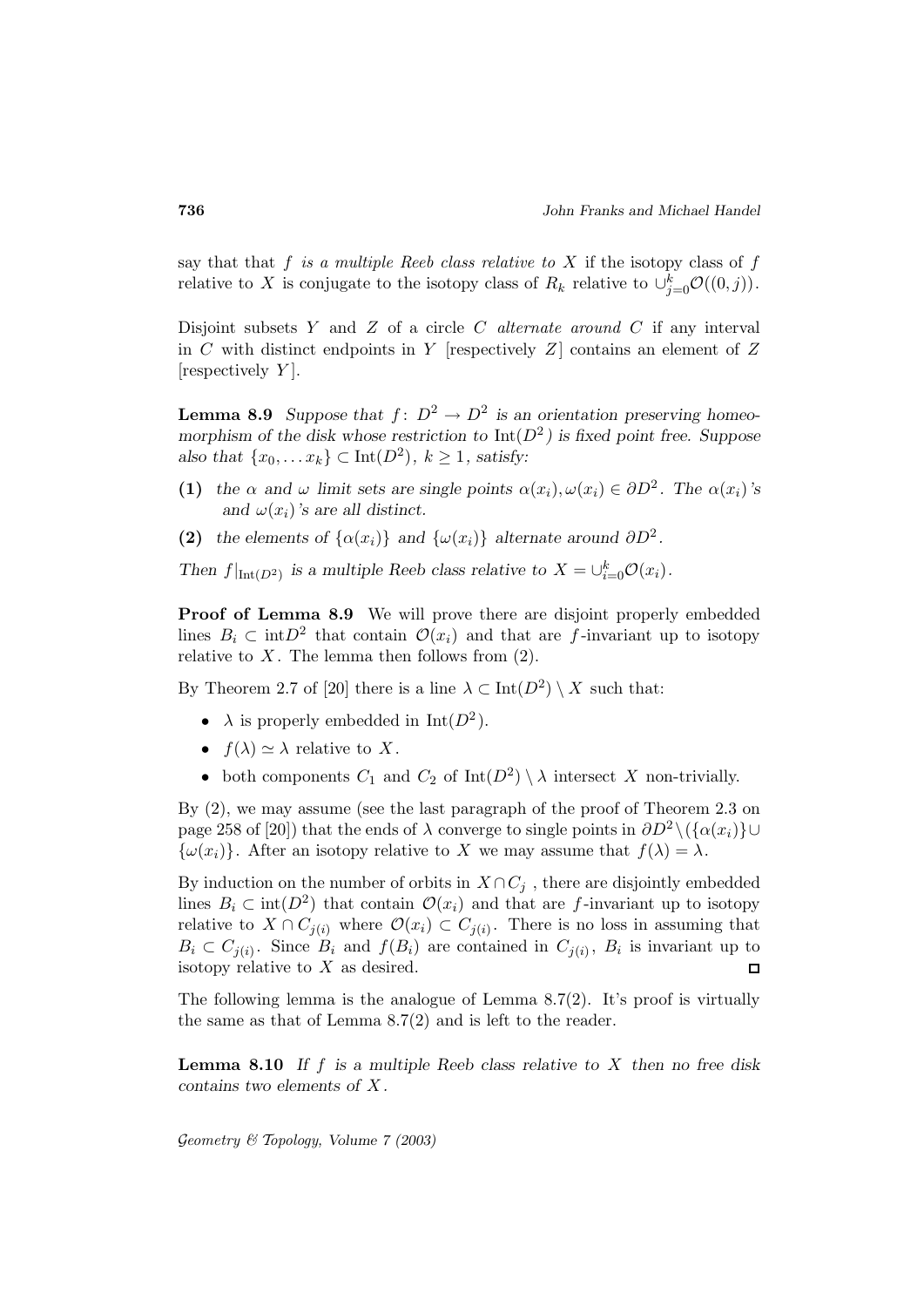# **9 Limit points on** S<sup>∞</sup>

Suppose that  $f: M \to M$  is an orientation preserving homeomorphism of a hyperbolic surface and that  $f$  is fixed point free and isotopic to the identity. We denote the identity lift by  $f: H \to H$ .

The following proposition (which is essentially Proposition 5.1 of [19]) assigns two, not necessarily distinct, points in  $S_{\infty}$  to each f orbit.

**Proposition 9.1** *For any*  $\tilde{x} \in H$  *the*  $\alpha$  *and*  $\omega$  *limit sets for*  $\tilde{f}$  *are single points*  $\alpha(\tilde{x})$  and  $\omega(\tilde{x})$  in  $S_{\infty}$ .

**Proof** We give the argument for  $\omega(\tilde{x})$ . The Brouwer translation theorem implies that  $\omega(\tilde{x}) \subset S_{\infty}$ . Since  $f|_{S_{\infty}}$  is the identity,  $\omega(\tilde{x})$  is connected. If the lemma fails then  $\omega(\tilde{x})$  contains an interval  $I \subset S_{\infty}$ .

Choose a geodesic  $\tilde{\gamma} \subset H$  that is the axis of a covering translation and that has endpoints in the interior of I; let U be the component of  $H \setminus \tilde{\gamma}$  whose closure intersects  $S_{\infty}$  in a subinterval J of I.

We claim that there is a point  $\tilde{y} \in H$  whose backward orbit is contained in the closure  $\overline{U}$  of  $U$ . To construct  $\tilde{y}$  choose positive integers  $m_i < n_i$  such that:

- $\tilde{f}^{m_i}(\tilde{x}), \tilde{f}^{n_i}(\tilde{x}) \notin U$
- $\tilde{f}^j(\tilde{x}) \in U$  for  $m_i < j < n_i$
- $n_i m_i \rightarrow \infty$

Also choose a fundamental domain  $W$  for the action of the covering translation T corresponding to  $\tilde{\gamma}$  and let  $l_i$  satisfy  $\tilde{z}_i = T^{l_i}(\tilde{f}^{n_i-1}(\tilde{x})) \in W$ . Then  $\tilde{z}_i \in$  $U \cap W$  and  $f(\tilde{z}_i) \notin U$ . It follows that  $\tilde{z}_i$  lies in a compact neighborhood of the intersection of  $\tilde{\gamma}$  with W and hence that the accumulation set of the  $\tilde{z}_i$ 's in H is non-empty. Let  $\tilde{y}$  be any such accumulation point. The second and third item imply that  $\mathcal{O}^-(\tilde{y}) \subset U$ .

For the rest of the argument translation arc geodesics for  $\tilde{f}: H \to H$  are defined relative to  $X = \mathcal{O}(\tilde{x}) \cup \mathcal{O}(\tilde{y})$ .

There are translation arc geodesics  $\alpha_i$  for  $\tilde{f}^i(\tilde{x})$ ,  $i > 0$ , whose union is an immersed line with accumulation set equal to  $I$ . (For a proof that translation arcs can be locally constructed see, for example, Lemma 4.1 of [20]). Similarly, there are translation arc geodesics  $\beta_j$  for  $\tilde{f}^{-j}(\tilde{y})$ ,  $j > 0$ , whose union is an immersed line with accumulation set contained in  $J$ . Since  $J$  is contained in the interior of I there are arbitrarily large i and j such that  $\alpha_i \cap \beta_j \neq \emptyset$ . This contradicts Theorem 8.3 and Lemma 8.7. 口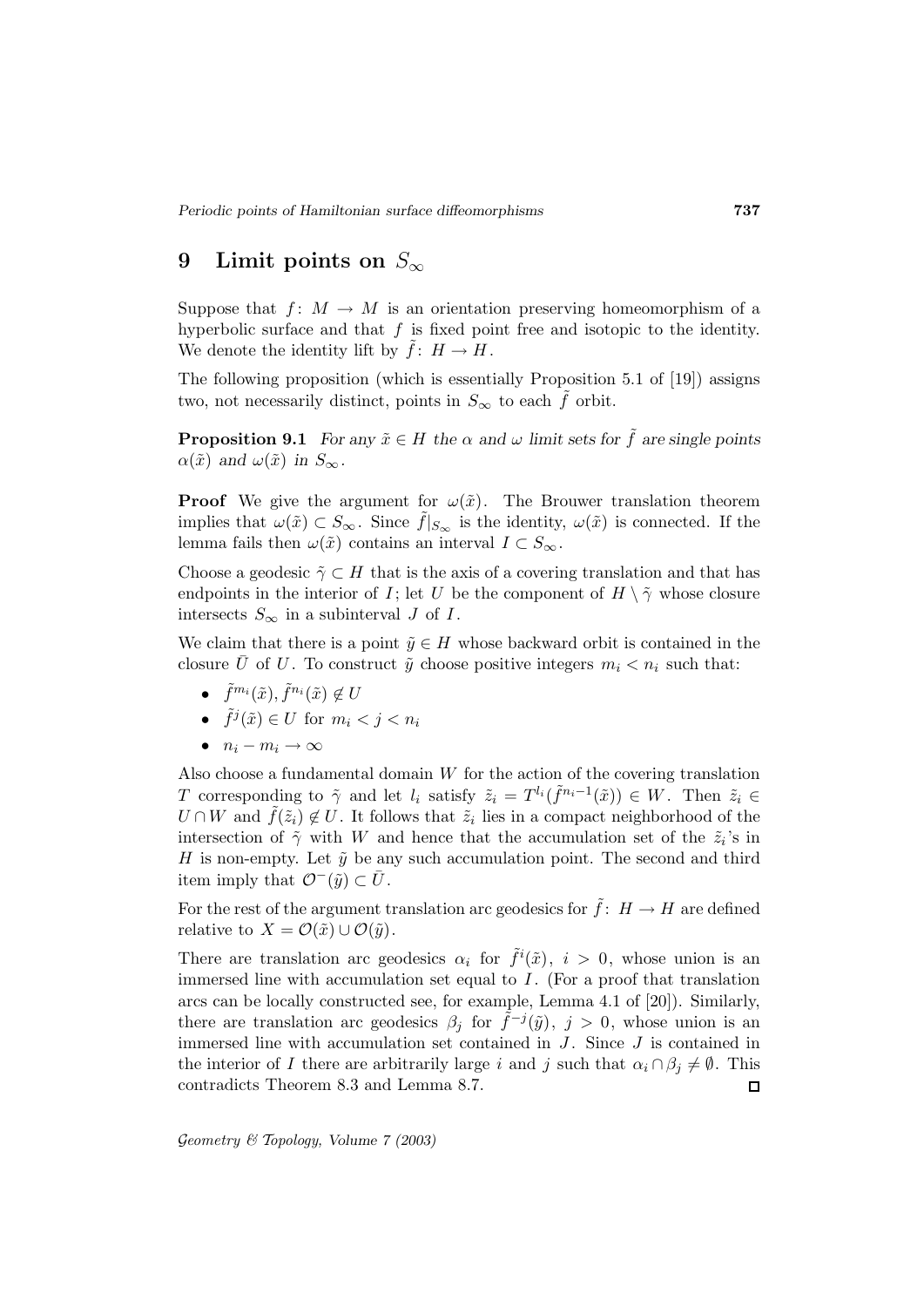**Definition 9.2** If  $\alpha(\tilde{x}) \neq \omega(\tilde{x})$  then define  $\tilde{\gamma}(\tilde{x}) \subset H$  to be the oriented geodesic connecting  $\alpha(\tilde{x})$  to  $\omega(\tilde{x})$  and define  $\gamma(x) \subset S$  to be its projected image. We say that  $\tilde{\gamma}(\tilde{x})$  [respectively  $\gamma(x)$ ] is the geodesic associated to  $\mathcal{O}(\tilde{x})$ [respectively  $\mathcal{O}(x)$ ]. Denote the union of all oriented geodesics in M that occur as some  $\gamma(x_i)$  by  $\Gamma(f)$ .

#### **10 Annuli**

As in the previous section,  $\tilde{f}: H \to H$  is the identity lift of a fixed point free homeomorphism  $f: M \to M$  of a connected surface with negative Euler characteristic. We state both of our main results, Lemma 10.2 and Lemma 10.5, before turning to their proofs.

**Definition 10.1** A geodesic is birecurrent if it is contained in the accumulation set in the unit tangent bundle of its forward end and the accumulation set in the unit tangent bundle of its backward end.

**Lemma 10.2** *If*  $\text{Per}(f) = \emptyset$  *then:* 

- **(1)** *Each*  $\gamma \in \Gamma(f)$  *is simple.*
- **(2)** *Birecurrent elements of* Γ(f) *have no transverse intersections.*

**Definition 10.3** Suppose that U is a free disk for f that contains both x and  $f^{m}(x)$  for some  $x \in M$  and  $m > 0$ . Choose lifts  $\tilde{x} \in \tilde{U} \subset H$ . The covering translation  $T: H \to H$  satisfying  $\tilde{f}^m(\tilde{x}) \in T(\tilde{U})$  is called a *near cycle* for  $\tilde{x}$  of period m. If the period is not relevant to the discussion then we will simply say that T is a near cycle for  $\tilde{x}$ .

**Remark 10.4** This definition of near cycle is less general than the one in [19] but is sufficient for our purposes.

**Lemma 10.5** *If*  $\text{Per}(f) = \emptyset$  *and*  $T: H \to H$  *is a near cycle for*  $\tilde{x}$ *, then*  $T^+$ *and*  $T^-$  *can not both lie in the same component of*  $S_\infty \setminus (\{\alpha(\tilde{x}), \omega(\tilde{x})\})$ *.* 

The proofs are technical so we begin with some motivation for our approach. Consider the situation of Lemma 10.2-(1). We must show that if the geodesic  $\gamma$  associated to some birecurrent point  $x \in M$  has self intersections then f has periodic points. We have no control over the topology of  $\mathcal{O}(x)$ , it may even be dense, and so can not hope to analyze the isotopy class of  $f$  relative to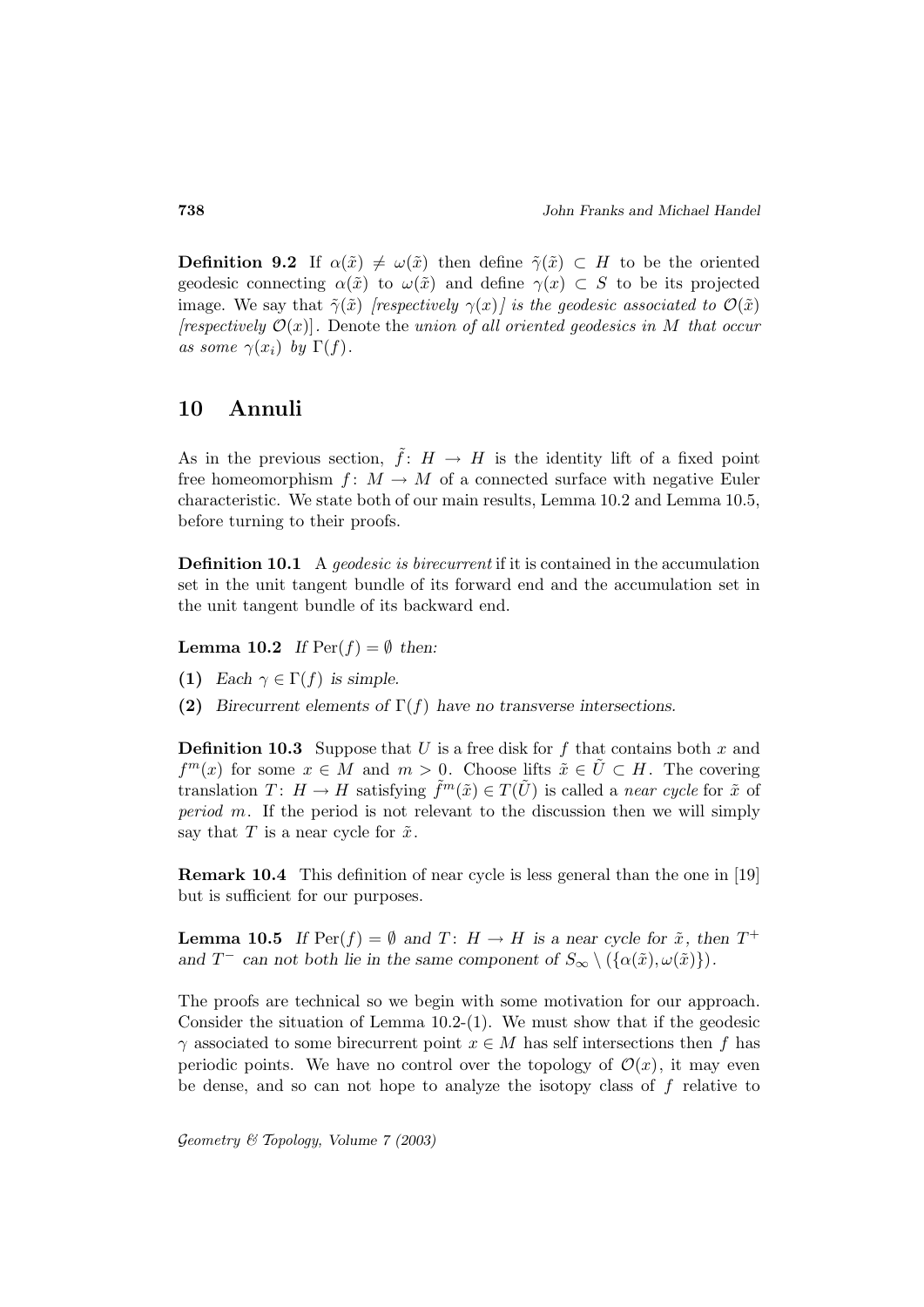(the closure) of  $\mathcal{O}(x)$ . Lifting to covers simplifies the relative isotopy class. If we lift all the way to the universal cover  $f: H \to H$ , then f is a translation class relative to  $\mathcal{O}(\tilde{x})$ , so we completely understand the relative isotopy class, but the geodesic  $\tilde{\gamma}$  associated to  $\tilde{x}$  no longer has self intersections; we have oversimplified.

The right cover to look is a cyclic one as in Lemma 5.2 with underlying space an open annulus  $\mathbb{A}^\circ$ . If  $\gamma$  has self intersections then there is a lift  $\hat{f}$ :  $\mathbb{A}^\circ \to \mathbb{A}^\circ$ of f:  $M \to M$  and a lift  $\hat{x}$  of x such that the geodesic  $\hat{\gamma}$  associated to  $\mathcal{O}(\hat{x})$ is properly immersed with a finite but non-zero number of self intersections. Moreover the restriction of  $\hat{f}$  to a neighborhood of the ends of  $\mathcal{O}(\hat{x})$  is conjugate to the restriction of  $\tilde{f}$  to a neighborhood of the ends of  $\mathcal{O}(\tilde{x})$ . Thus, up to relative isotopy,  $\hat{f}$  acts on the ends of  $\mathcal{O}(\hat{x})$  as a translation. This is made precise in Lemma 10.6.

We are now in a situation just like the one we encountered in the proof of Theorem 1.2. In both cases there is subsurface that contains all but finitely many of the punctures and on which we completely understand the relative isotopy class. In the case of Theorem 1.2, the infinitely punctured subsurface was fully invariant and we simply applied the Thurston classification theorem to the finitely punctured complement. In our present case the infinitely punctured subsurface is not fully invariant, so Thurston's theorem does not apply to the finitely punctured complement. The 'fitted family' techniques of [20] were developed for just this sort of application and it is these techniques that we employ in the proofs of Lemmas 10.2 and 10.5.

In [20] the underlying space is the interior of a disk and here the underlying space is the interior of an annulus. In addition to recalling definitions from section 5 of [20] we will use results that are proven there but not explicitly stated. These appear as Lemmas 10.7, 10.8 and 10.9 in this paper. Rather than repeat the proofs from [20] we give detailed references.

We now turn to the proof of Lemmas 10.2 and 10.5.

For  $T: H \to H$  a non-trivial covering translation with (not necessarily distinct) endpoints  $T^{\pm}$ , let  $\mathbb{A}^{\circ}$  be the quotient space of H by the action of T and let  $\hat{f}$ :  $\mathbb{A}^{\circ} \to \mathbb{A}^{\circ}$  be the homeomorphism induced from  $\tilde{f}$ . We suppress the dependence of  $\mathbb{A}^\circ$  and  $\hat{f}$  on T to simplify notation. Denote the quotient space of  $S_{\infty} \setminus \{T^+, T^-\}$  under the action of T by  $\partial_h \mathbb{A}^{\circ}$ . If T is hyperbolic, then  $\partial_h\mathbb{A}^\circ$  compactifies  $\mathbb{A}^\circ$  to a closed annulus as in Lemma 5.2. If T is parabolic then  $\partial_h \mathbb{A}^\circ$  compactifies one end of  $\mathbb{A}^\circ$ . In either case,  $\hat{f}$  extends over  $\partial_h \mathbb{A}^\circ$  by the identity. Assuming that neither  $\alpha(\tilde{x})$  nor  $\omega(\tilde{x})$  is  $T^+$  or  $T^-$ , denote their images in  $\partial_h \mathbb{A}^\circ$  by  $\alpha(\hat{x})$  and  $\omega(\hat{x})$  respectively.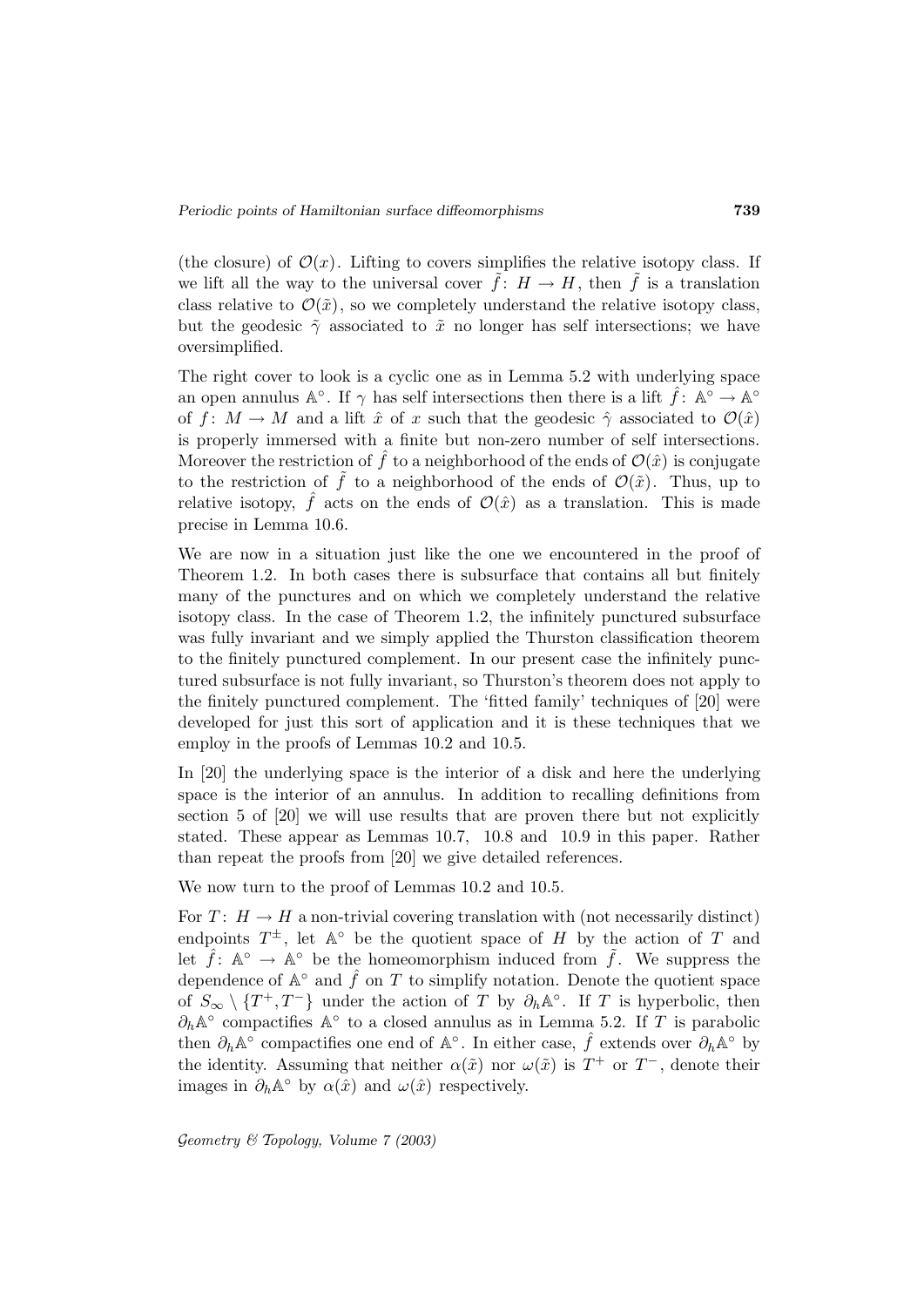We work relative to a finite union  $\hat{X} = \bigcup_{i=1}^r \mathcal{O}(\hat{x}_i) \subset \mathbb{A}^\circ$  of  $\hat{f}$ -orbits. Fix once and for all a complete hyperbolic structure on  $\mathbb{A}^\circ \setminus X$ .

The next lemma asserts that up to isotopy relative to  $\hat{X}$ ,  $\hat{f}$  acts on the ends of the orbits of  $\hat{X}$  by translation. More precisely, for each  $\hat{x}_i$  there is a ray  $B_i^+$ [respectively  $B_i^-$  ] that is forward [backward]  $\hat{f}$  invariant up to isotopy relative to X and that contains the forward [backward] end of  $\mathcal{O}(\hat{x}_i)$ . As usual, the relative isotopy class of  $\hat{f}$  is reflected in the map  $\hat{f}_{\#}$  that  $\hat{f}$  induces on geodesics.

**Lemma 10.6** *Assume that*  $\text{Per}(\hat{f}|_{\mathbb{A}^\circ}) = \emptyset$  *and that*  $\hat{X} = \bigcup_{i=1}^r \mathcal{O}(\hat{x}_i)$  *where the*  $\alpha(\hat{x}_i)$ *'s* are distinct and the  $\omega(\hat{x}_i)$ *'s* are distinct. Define translation arc  $geodesics$  with respect to  $\hat{X}$ . Then there exist translation arc geodesics  $\hat{\beta}_i^{\pm}$  for *elements of*  $\mathcal{O}(\hat{x}_i)$  *such that:* 

- (1)  $\hat{B}_i^+ = \bigcup_{n=0}^{\infty} \hat{f}_{\#}^n(\hat{\beta}_i^+)$  is an embedded ray that converges to  $\omega(\hat{x}_i)$ .
- (2)  $\hat{B}_i^- = \bigcup_{n=0}^{\infty} \hat{f}_{\#}^{-n}(\hat{\beta}_i^-)$  is an embedded ray that converges to  $\alpha(\hat{x}_i)$ .
- (3) the  $\hat{B}_i^{\pm}$ 's are all disjoint.

**Proof of Lemma 10.6** Choose lifts  $\tilde{x}_i \in H$  of  $\hat{x}_i$ . The argument for (1) takes place in a disk neighborhood  $U_i \subset H \cup S_{\infty}$  of  $\omega(\tilde{x}_i)$  such that  $T^k(U_i) \cap U_i = \emptyset$ for all  $k \neq 0$ . An isotopy relative to  $\tilde{X} = \bigcup_{k=-\infty}^{\infty} \bigcup_{j=0}^{r} \mathcal{O}(T^k(\tilde{x}_j))$  with support in  $U_i$  projects to an isotopy relative to  $\hat{X}$  with support in the image  $\hat{U}_i \subset \mathbb{A}^\circ$ of  $U_i \cap H$ .

There are two cases. In the first we assume that  $T^k(\alpha(\tilde{x}_i)) \neq \omega(\tilde{x}_i)$  for all j and k. In this case we may assume that  $U_i \cap \tilde{X} \subset \mathcal{O}(\tilde{x}_i)$ . There are translation arc geodesics  $\tilde{\beta}(n, \tilde{x}_i)$  for  $\tilde{f}^n(\tilde{x}_i)$  that converge to  $\omega(\tilde{x}_i)$  as  $n \to \infty$ . For all sufficiently large n, say  $n \geq N$ ,  $\tilde{f}(\tilde{\beta}(n, \tilde{x}_i))$  and  $\tilde{\beta}(n+1, \tilde{x}_i)$  are contained in  $U_i$ . Lemma 8.7-(1) implies that  $\tilde{f}(\tilde{\beta}(n, \tilde{x}_i))$  and  $\tilde{\beta}(n+1, \tilde{x}_i)$  are isotopic in H relative to  $U_i \cap \tilde{X}$  and hence isotopic in  $U_i$  relative to  $\tilde{X}$ . Thus  $\tilde{f}_{\#}(\tilde{\beta}(n, \tilde{x}_i)) =$  $\tilde{\beta}(n+1,\tilde{x}_i)$ . It follows that  $\tilde{B}_i^+ = \bigcup_{n=0}^{\infty} \tilde{f}_{\#}^n(\tilde{\beta}(N,\tilde{x}_i) \subset U_i$  is an embedded ray that converges to  $\omega(\tilde{x})$ . Let  $\hat{\beta}_i^+$  be the image of  $\tilde{\beta}(N,\tilde{x}_i)$  and  $\hat{B}_i^+$  be the image of  $\tilde{B}_i^+$ .

In the second case there are j and k such that  $T^k(\alpha(\tilde{x}_i)) = \omega(\tilde{x}_i)$ . We may assume that  $U_i \cap \tilde{X} \subset \mathcal{O}^+(\tilde{x}_i) \cup \mathcal{O}^-(T^k(\tilde{x}_j))$ . As in the previous case there are translation arc geodesics  $\tilde{\beta}(n, \tilde{x}_i)$  for  $\tilde{f}^n(\tilde{x}_i)$  that converge to  $\omega(\tilde{x}_i)$  as  $n \to \infty$ . If  $\tilde{f}(\tilde{\beta}(n, \tilde{x}_i))$  and  $\beta(n+1, \tilde{x}_i)$  are contained in  $U_i$  but are not isotopic relative to  $U_i \cap \tilde{X}$  then for some  $m < 0$ ,  $\beta(n+1, \tilde{x}_i) \cup \tilde{f}_{\#}(\beta(n, \tilde{x}_i))$  separates  $\tilde{f}^m(T^k(\tilde{x}_i))$ from its  $\tilde{f}$ -image. In that case every translation arc geodesic for  $\tilde{f}^m(T^k(\tilde{x}_i))$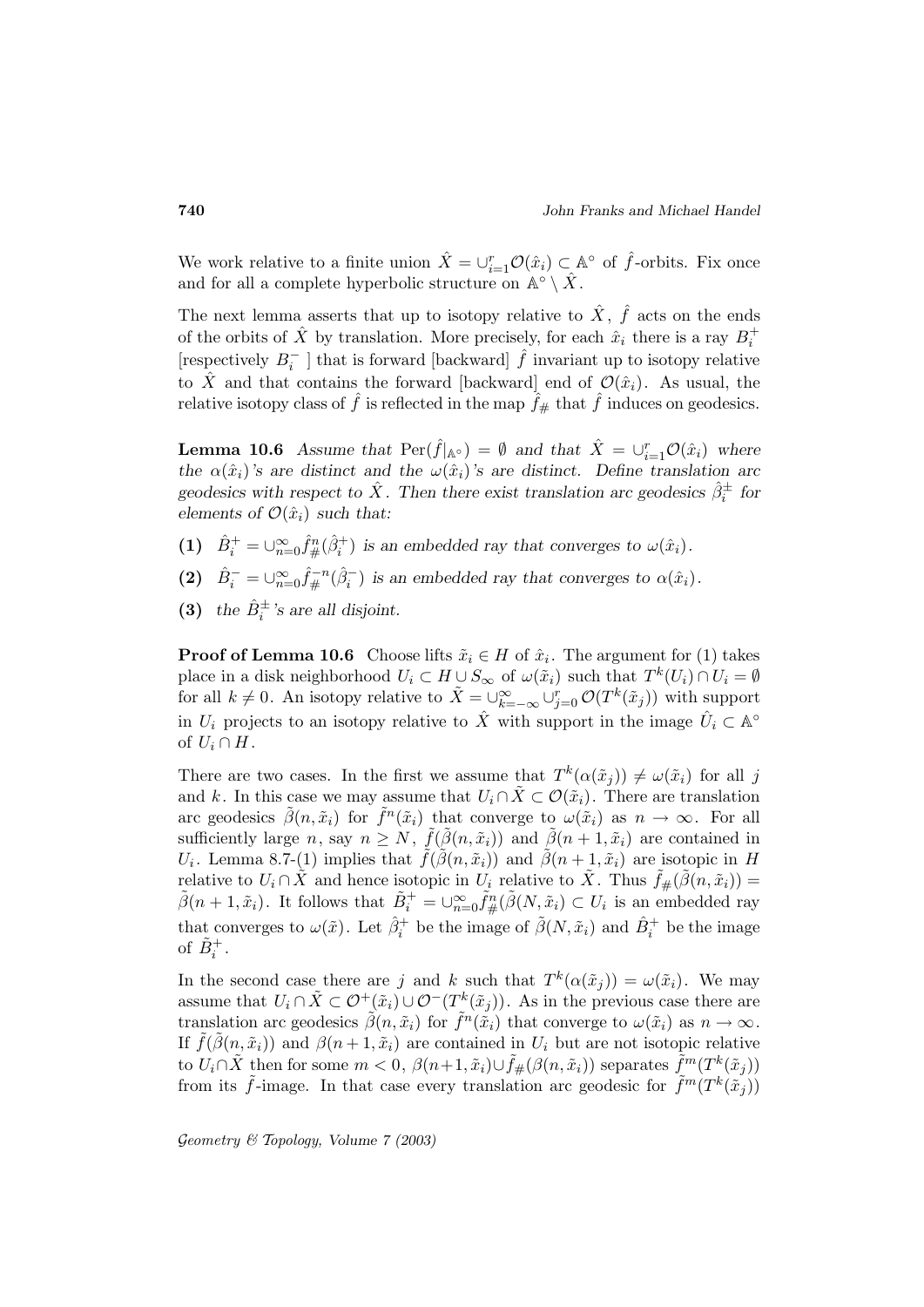intersects either  $\tilde{\beta}(n+1,\tilde{x}_i)$  or  $\tilde{f}$ # $(\beta(n,\tilde{x}_i))$ . Theorem 8.3 and Lemma 8.7 imply that this can not happen for sufficiently large  $n$ , say  $n>N$ . We may therefore define  $\hat{\beta}_i^+$  and  $\hat{B}_i^+$  as in the previous case.

This completes the proof of (1). Condition (2) follows by replacing f with  $f^{-1}$ . It is clear from the construction that  $(3)$  will be satisfied if N is sufficiently large.  $\Box$ 

**Lemma 10.7** *Suppose that*  $\hat{f}$ :  $\mathbb{A}^{\circ} \to \mathbb{A}^{\circ}$ ,  $\hat{X}$  *and*  $\hat{B}_{i}^{\pm}$  *are as in Lemma 10.6. Suppose that*  $\gamma$  *is a simple geodesic in*  $\mathbb{A}^{\circ} \setminus \hat{X}$  *that is properly embedded in*  $\mathbb{A}^{\circ}$ and that intersects some  $\hat{B}_i^{\pm}$  and some  $\hat{B}_j^{\pm}$  infinitely often. Then  $\hat{f}_{\#}(\gamma)$  and  $\gamma$ *have non-trivial transverse intersection.*

**Proof** This follows easily from the fact that  $\hat{B}_i^+$  and  $\hat{B}_j^-$  translate in opposite directions. A detailed proof is given in the last paragraph of the proof of Theorem 2.3 of [20].  $\Box$ 

We next divide  $\mathbb{A}^\circ \setminus \hat{X}$  into a finitely many infinitely punctured subsurfaces on which we understand the dynamics and one finitely punctured subsurface on which we do not.

There is one infinitely punctured subsurface  $V_i^{\pm}$  for each  $\hat{B}_i^{\pm}$ . Denote  $\hat{B}_i^{\pm} \cap \hat{X}$ by  $\hat{X}_i^+$ . Then  $V_i^+$  is uniquely determined by the properties that  $\partial V_i^+$  is a single geodesic line properly embedded in  $\mathbb{A}^\circ$  , that  $V_i^+$  contains  $\hat{f}_\#(\hat{B}_i^+)$  and that  $V_i^+ \cap \hat{X} = \hat{f}(\hat{X}_i^+)$ .

It is useful to think in terms of the following topological model. Identify  $\mathbb{A}^\circ$ with  $\mathbb{R}^2 \setminus \{0\}$ ,  $\hat{B}^+_i$  with  $[1,\infty) \times \{0\}$  and  $\hat{X}^+_i$  with  $\mathbb{N} \times \{0\}$ . We may assume that all the other  $\hat{B}^{\pm}_{j}$ 's are far away from  $\hat{B}^{+}_{i}$ . Then  $V^{+}_{i}$  can be identified with the set of points with distance at most  $\frac{1}{2}$  from  $[2,\infty) \times \{0\}$ . Up to isotopy relative to  $\hat{X}$ ,  $\hat{f}|_{V_i^+}$  agrees with translation to the right by one unit followed by a vertical compression toward the x-axis. Thus up to isotopy relative to  $\hat{X}$ ,  $\hat{f}(V_i^+) \subset V_i^+$  and  $\bigcap_{k=0}^{\infty} \hat{f}^k(V_i^+) = \emptyset$ .

The  $V_i^-$ 's are defined analogously using  $\hat{f}^{-1}$  and  $\hat{B}_i^-$  instead of  $\hat{f}$  and  $\hat{B}_i^+$ .

For each i and k, the line  $\hat{f}^k_{\#}(\partial V_i^{\pm})$  separates  $\mathbb{A}^{\circ}$ . Denote the complementary component that contains  $\hat{f}^k(\hat{X}_i^{\pm})$  by  $\hat{f}^k_{\#}(V_i^{\pm})$ . Then  $\hat{f}_{\#}(V_i^+) \subset V_i^+$  and  $\bigcap_{k=0}^{\infty} \hat{f}_{\#}^{k}(V_{i}^{+}) = \emptyset$ . Similarly,  $\hat{f}_{\#}^{-1}(V_{i}^{-}) \subset V_{i}^{-}$  and  $\bigcap_{k=0}^{\infty} \hat{f}_{\#}^{-k}(V_{i}^{+}) = \emptyset$ .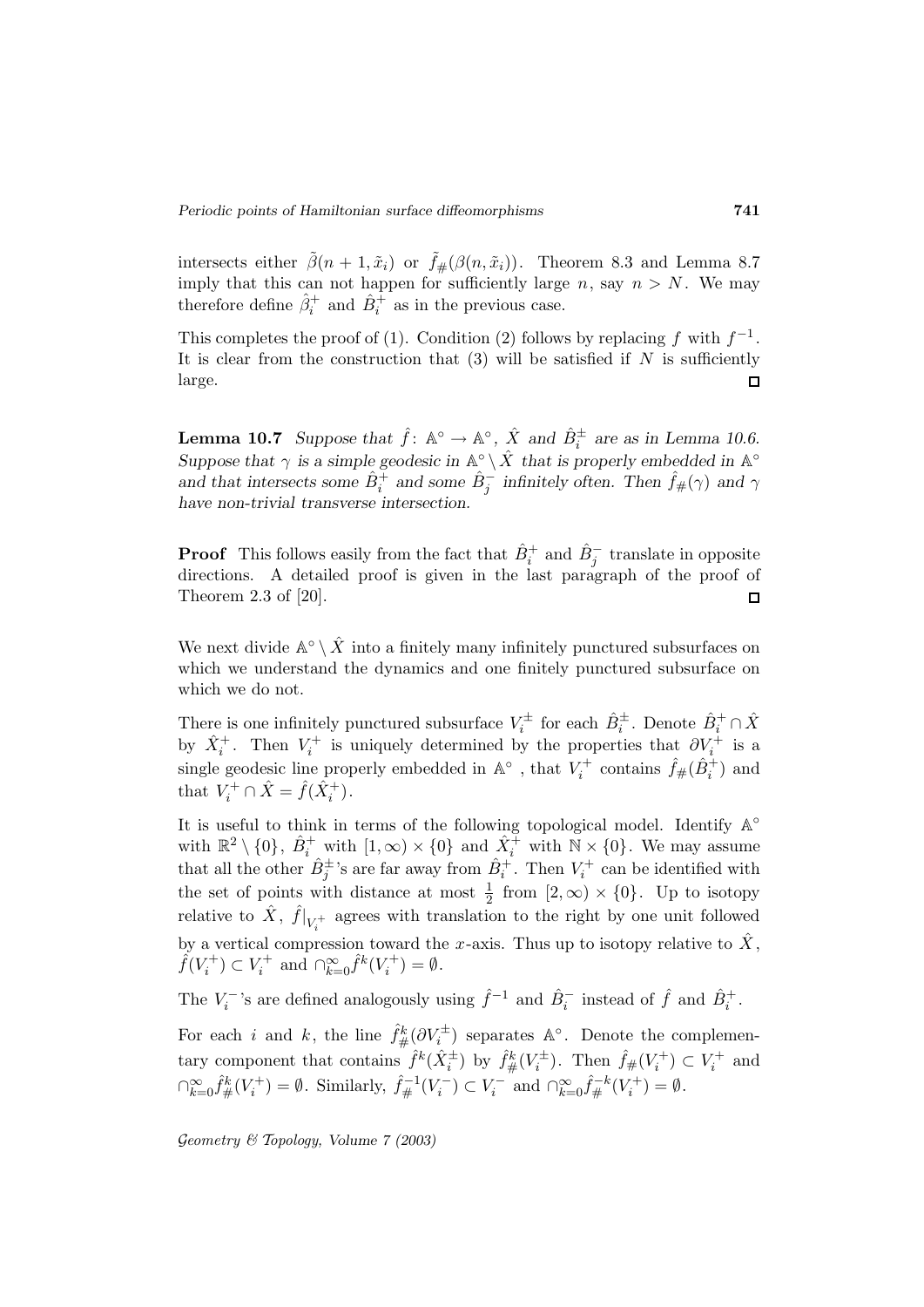The subsurface  $W = \mathbb{A}^{\circ} \setminus (\hat{X} \cup (\bigcup_{i=1}^{r} \hat{V}_i^{\pm}))$  is finitely punctured. We write  $\partial W = \partial_{+} W \cup \partial_{-} W$  where  $\partial_{\pm} W = \cup_{i=1}^{r} \partial V_i^{\pm}$ . Then  $\hat{f}_{\#}(\partial_{+} W) \cap W = \emptyset$  and  $\partial-W \cap \hat{f}_{\#}(W) = \emptyset$ . We say that W is the *Brouwer subsurface determined by* the  $B_i^{\pm}$  's.

Denote  $\mathbb{A}^{\circ} \setminus (\hat{X} \cup (\bigcup_{i=1}^{r} \hat{f}_{\#}(\hat{V}_{i}^{\pm})))$  by  $\hat{f}_{\#}(W)$ . By part (2) of Lemma 3.5 of [20] there is a homeomorphism  $\hat{f}'$ , isotopic to  $\hat{f}$ , such that  $\hat{f}'(L) = \hat{f}_{\#}(L)$  for each component L of  $\partial W$ . In particular  $\hat{f}'(W) = \hat{f}_{\#}(W)$ .

We recall some more definitions from [20].

Let  $RH(W, \partial_+W)$  be the set of non-trivial relative homotopy classes determined by embedded arcs  $(\tau, \partial \tau) \subset (W, \partial_+W)$ . Given any collection T of elements of  $RH(W,\partial_+W)$  we will associate another collection  $f_{\#}(T) \cap W$  of elements of  $RH(W,\partial_+W)$ . We abuse notation slightly and sometime write  $\mathcal{T} = \{t_i\}$  where each  $t_i \in RH(W,\partial_+W)$ ; we do not assume that the  $t_i$ 's are distinct and it is essential that we allow multiplicity to occur.

Choose a homeomorphism  $\hat{f}'$  as above. For any arc  $\tau \subset W$  with endpoints on  $\partial_+W$ ,  $\hat{f}'(\tau)$  is an arc in  $\hat{f}_{\#}(W)$  with endpoints on  $\hat{f}(\partial_+W)$ ; in particular,  $\hat{f}'(\tau) \cap \partial_-W = \emptyset$  and  $\partial \hat{f}'(\tau) \cap W = \emptyset$ . Let  $\hat{f}_{\#}(\tau) \subset \hat{f}_{\#}(W)$  be the geodesic arc that is isotopic rel endpoints to  $\hat{f}'(\tau)$ . The components  $\tau_1, \ldots, \tau_r$ of  $\hat{f}_{#}(\tau) \cap W$  are arcs in W with endpoints in  $\partial_{+}W$ . If  $[\tau]$  denotes the element of  $RH(W,\partial_+W)$  determined by  $\tau$  then we define  $\hat{f}_\#([\tau] \cap W)$  to be  $\{[\tau_1], \ldots, [\tau_r]\}.$  It is shown in [20] (see pages 249 - 250) that  $\hat{f}_\#([\tau] \cap W)$  is well defined.

More generally if T is a finite collection of elements of  $RH(W,\partial_+W)$  then we define  $\hat{f}_{\#}(\mathcal{T}) \cap W = \cup_{t \in \mathcal{T}} (\hat{f}_{\#}(t) \cap W)$ . Note that  $\hat{f}_{\#}(.) \cap W$  can be iterated. Inductively define  $\hat{f}^n_{\#}(\tau) \cap W = \hat{f}^{n-1}_{\#}(\hat{f}_{\#}(\tau) \cap W) \cap W$ .

We say that a finite collection  $\mathcal{T} = \{t_i\}$  of distinct elements of  $RH(W, \partial_+W)$ is fitted if the  $t_i$ 's are represented by simple disjoint arcs and if each element  $s_j \in \hat{f}_{\#}(t_i \cap W)$  satisfies  $\pm s_j \in \mathcal{T}$  where  $\pm s_j$  means  $s_j$  or  $s_j$  with its orientation reversed. We say that  $t \in RH(W, \partial_+W)$  disappears under iteration if  $\hat{f}^n_{\#}(t) \cap$  $W = \emptyset$  for some  $n > 0$ . We say that a fitted family  $\mathcal{T} = \{t_i\}$  disappears under iteration if each  $t_i$  does.

**Lemma 10.8** *Assume that*  $\text{Per}(\hat{f}|_{\mathbb{A}^{\circ}}) = \emptyset$  *and that*  $\hat{X} = \bigcup_{i=1}^{r} \mathcal{O}(\hat{x}_i)$  *where the*  $\alpha(\hat{x}_i)$ *'s* are distinct and the  $\omega(\hat{x}_i)$ *'s* are distinct. If  $\mathcal{T} \subset RH(W, \partial_+W)$  is *a* fitted family that does not disappear under iteration then there exists  $t \in \mathcal{T}$ and  $l > 0$  such that  $\hat{f}^l_{\#}(t) \cap W = \{t, s_1, \ldots, s_m\}$  where each  $s_i$  disappears under *iteration.*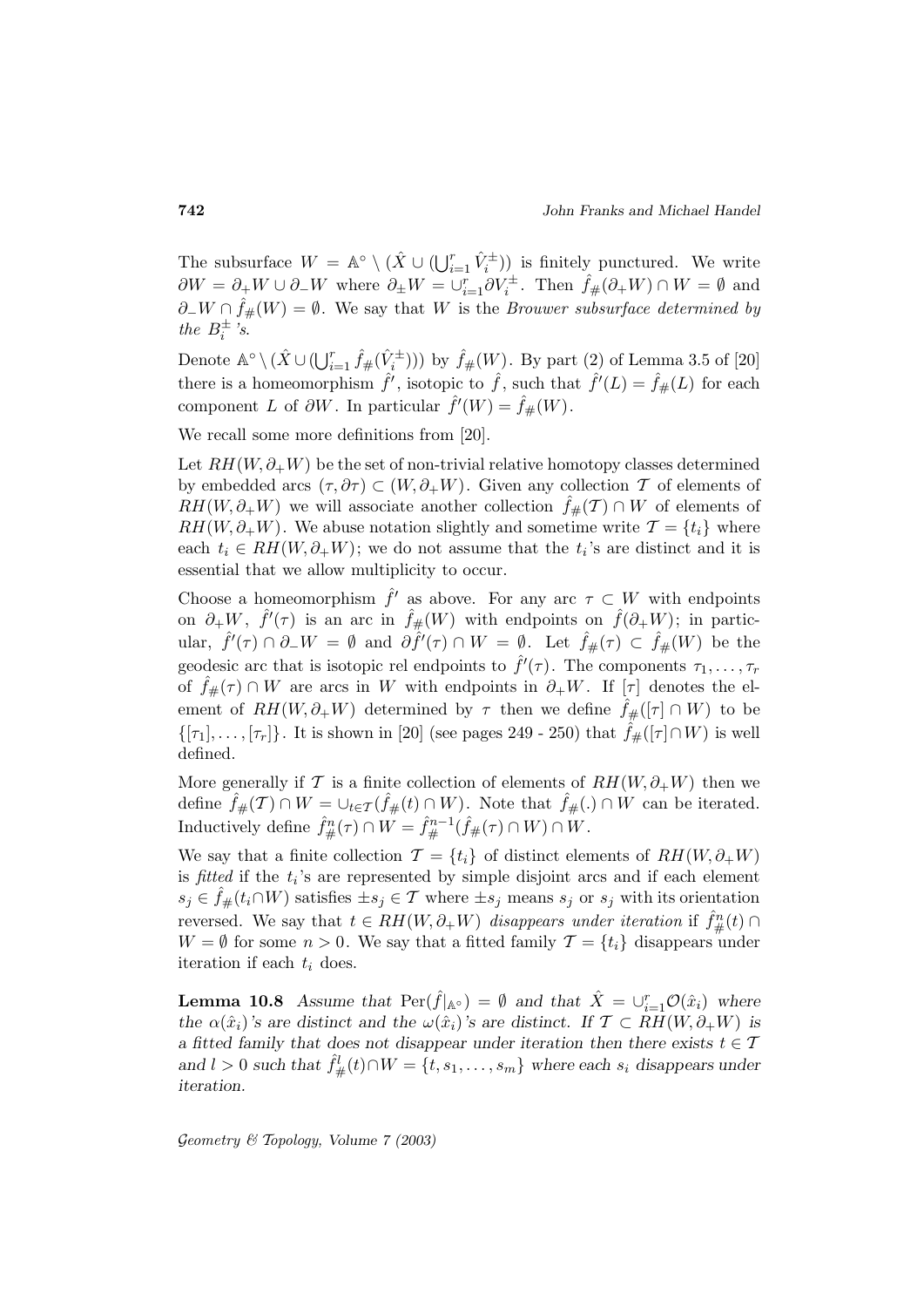**Proof** The first half (up through the bottom of page 252) of the proof of Theorem 5.5 of [20] applies to our current context without change to prove this lemma.  $\Box$ 

A non-peripheral line  $\hat{\lambda} \subset \mathbb{A}^{\circ} \setminus \hat{X}$  is a reducing line for  $\hat{f}$  relative to  $\hat{X}$  if it is properly embedded in  $\mathbb{A}^{\circ}$  and is  $\hat{f}$ -invariant up to isotopy relative to  $\hat{X}$ . The isotopy class of  $\hat{f}$  relative to  $\hat{X}$  is *reducible* if there a reducing line for  $\hat{f}$  relative to  $\hat{X}$ .

**Lemma 10.9** *Suppose that* W *is a Brouwer subsurface for*  $\hat{f}$ : A<sup>°</sup>  $\rightarrow$  A<sup>°</sup> *relative to*  $\hat{X}$  *as above.* If there exists  $t \in RH(W, \partial_+W)$  and  $l > 0$  such that  $\hat{f}^l_{\#}(t) \cap W = \{t, s_1, \ldots, s_m\}$  where each  $s_i$  disappears under iteration then *isotopy class of*  $\hat{f}^l$  *relative to*  $\hat{X}$  *is reducible and the reducing line for*  $\hat{f}^l$  *relative to*  $\hat{X}$  *can be chosen to be geodesic in a complete hyperbolic structure on*  $\mathbb{A}^\circ \backslash X$ *.* 

**Proof** The last two paragraphs in the proof of Lemma 6.4 of [20] applies to our current context without change to prove this lemma.  $\Box$ 

We now put together these results from [20] to prove our key technical lemma. Disjoint subsets of  $\partial_h \mathbb{A}^\circ$  are said to *alternate around*  $\partial_h \mathbb{A}^\circ$  if their intersections with each component of  $\partial_h \mathbb{A}^\circ$  alternate around that component.

**Proposition 10.10** *Assume that*  $\text{Per}(\hat{f}|_{\mathbb{A}^\circ}) = \emptyset$  *and that*  $\hat{X} = \bigcup_{i=1}^r \mathcal{O}(\hat{x}_i)$ *where either*  $r = 1$  *or the* 2r *points*  $\{\alpha(\hat{x}_i), \omega(\hat{x}_i) : 1 \leq i \leq r\}$  *are distinct. Then there exists*  $l > 0$  *such that the isotopy class of*  $\hat{f}^l$  *relative to*  $\hat{X}$  *is reducible. Moreover, if*  $r = 1$  *or if the elements of*  $\{\alpha(\hat{x}_i)\}$  *and*  $\{\omega(\hat{x}_i)\}$  *alternate around*  $\partial_h \mathbb{A}^\circ$  then the reducing line  $\hat{\lambda}$  for  $\hat{f}^l$  relative to  $\hat{X}$  can be chosen so that its *ends converge to single points in*  $\partial_h \mathbb{A}^\circ$ .

**Proof of Proposition 10.10** Let  $B_i^{\pm}$  and  $\beta_i^{\pm}$  be as in Lemma 10.6. Define W to be the Brouwer subsurface determined by the  $B_i^{\pm}$ 's.

Let T consist of one copy of each element of  $RH(W,\partial_+W)$  that occurs as a component of  $\hat{f}^n_{\#}(\hat{\beta}_1^-) \cap W$  for some  $n > 0$ . Since the  $\hat{f}^n_{\#}(\hat{\beta}_1^-)$ 's are disjoint and simple and since  $W$  is finitely punctured,  $T$  is finite. It is fitted by construction.

If T disappears under iteration then  $\hat{B}_1 = \bigcup_{n=-\infty}^{\infty} \hat{f}_{\#}^n(\hat{\beta}_1^-) \subset \mathbb{A}^{\circ}$  is a properly embedded  $f_{\#}$ -invariant line and a reducing line  $\hat{\lambda}$  is obtained by pushing  $\hat{B}_1$ off of itself into a non-contractible complementary component. The ends of  $\lambda$ converge to  $\alpha(\hat{x}_1)$  and  $\omega(\hat{x}_1)$  respectively. In this case  $l = 1$ .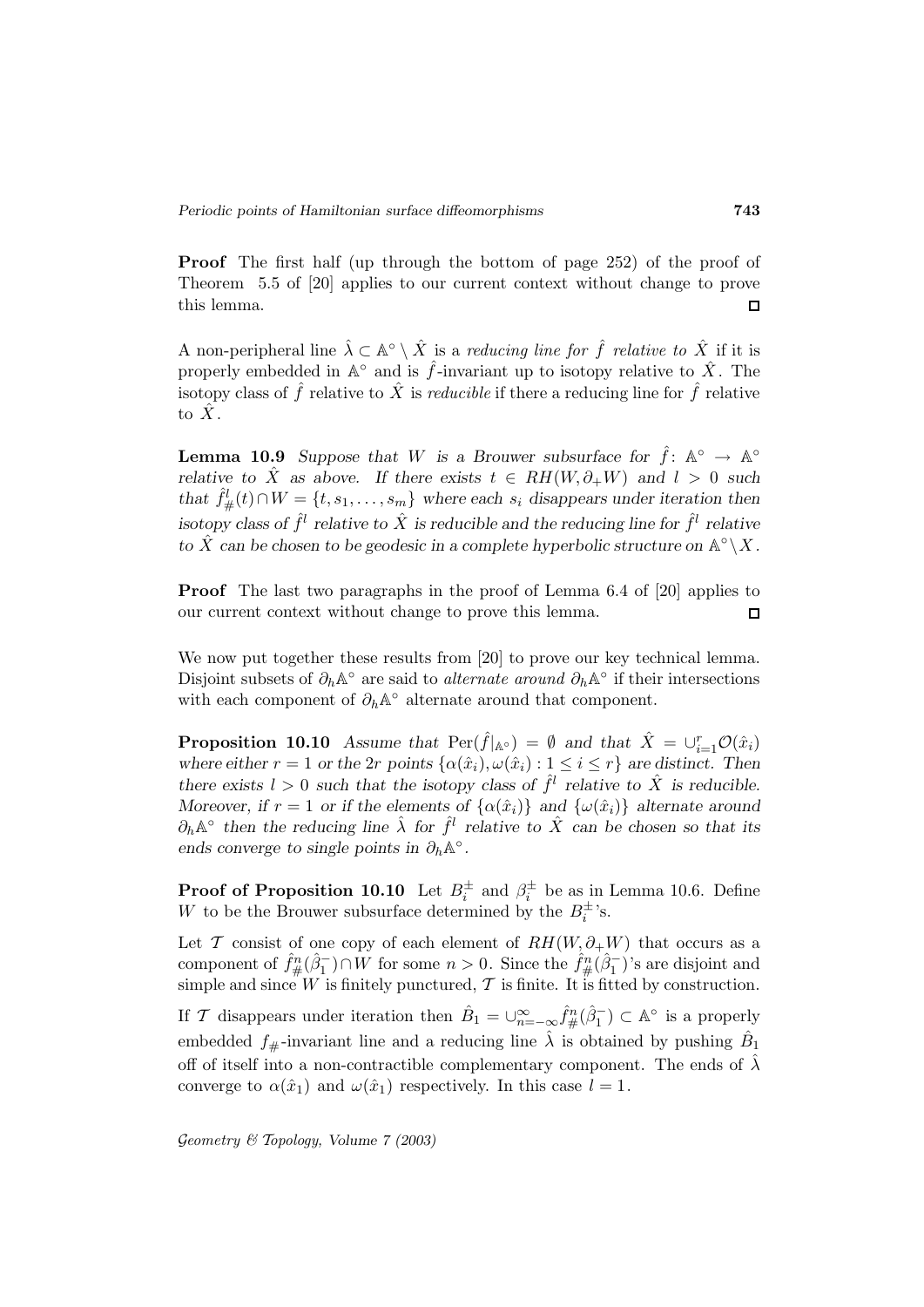Suppose now that  $T$  does not disappear under iteration. Lemmas 10.8 and 10.9 imply the existence of  $l > 0$  and a reducing line  $\lambda$  for  $\hat{f}^l$  relative to  $\hat{X}$ that is realized as a geodesic in  $\mathbb{A}^\circ \setminus \hat{X}$ . Lemma 10.7 implies that each end of  $\lambda$  intersects at most one  $B_i^+$  or  $B_j^+$ . There is therefore no obstruction to isotoping the end of  $\lambda$  relative to the union of the  $B_i^{\pm}$  so that it converges to a single point in  $\partial_h \mathbb{A}^\circ$ .  $\Box$ 

**Proof of Lemma 10.2** If  $\tilde{\gamma}(\tilde{x})$  projects to a geodesic  $\gamma \in \Gamma(f)$  that is not simple, then there is a covering translation T such that  $T(\tilde{\gamma}(\tilde{x}))$  has transverse intersections with  $\tilde{\gamma}(\tilde{x})$ . In particular, the pair  $\{\alpha(T^n(\tilde{x})), \omega(T^n(\tilde{x}))\}$  links the pair  $\{\alpha(T^{n+1}(\tilde{x})), \omega(T^{n+1}(\tilde{x}))\}$  for all n. Moreover, the endpoints  $\alpha(\tilde{x})$  and  $\omega(\tilde{x})$  of  $\tilde{\gamma}(\tilde{x})$  are distinct from the endpoints of the axis of T so we may apply Proposition 10.10 to T and  $X = \mathcal{O}(\hat{x})$  where  $\hat{x}$  is the projected image of  $\tilde{x}$ . The resulting line  $\lambda$  lifts to a line  $\lambda \subset H$  whose ends converge to single points on  $S_{\infty}$ . Up to isotopy relative to the full pre-image  $\tilde{X} = \{ \mathcal{O}(T^n(\tilde{x}_1)) \subset H$  of  $\hat{X}$  we may assume that  $\tilde{\lambda}$  is  $\tilde{f}^l$ -invariant for some  $l > 0$ . But then  $\tilde{\lambda}$  defines a non-trivial partition of  $\tilde{X}$  in contradiction to the above linking property. This proves (1).

To prove (2) we assume that  $\gamma_1 = \gamma(x_1)$  and  $\gamma_2 = \gamma(x_2)$  are birecurrent and have transverse intersections and we argue to a contradiction. Let  $\tilde{\gamma}_i = \tilde{\gamma}(\tilde{x}_i)$ be a lift of  $\gamma_i$ . If the endpoints of  $\tilde{\gamma}_i$  differ by a covering translation, denote the image of the axis of this covering translation by  $\beta_i \subset M$ . Since  $\gamma_1$  and  $\gamma_2$  are birecurrent and have transverse intersections, there are finite subarcs  $\gamma_0(x_i)$  of  $\gamma(x_i)$  (where we view  $\gamma(x_i)$  as a possibly periodic, infinite geodesic) such that  $\gamma_0(x_1)\gamma_0(x_2)$  is an essential closed curve whose associated geodesic  $\beta \subset M$  is not a multiple of either  $\beta_1$  or  $\beta_2$ . Lift  $\gamma_0(x_i)$  to  $\tilde{\gamma}_0(\tilde{x}_i) \subset \tilde{\gamma}(\tilde{x}_i)$ . After replacing  $\tilde{\gamma}(\tilde{x}_2)$  with a translate, we may assume that the terminal endpoint of  $\tilde{\gamma}_0(\tilde{x}_1)$ equals the initial endpoint of  $\tilde{\gamma}_0(\tilde{x}_2)$ . Let T be the covering translation that carries the initial endpoint of  $\tilde{\gamma}_0(\tilde{x}_1)$  to the terminal endpoint of  $\tilde{\gamma}_0(\tilde{x}_2)$ .

Denote  $\alpha(T^n(\tilde{x}_i))$  by  $\alpha_i^n$  and  $\omega(T^n(\tilde{x}_i))$  by  $\omega_i^n$ . Then  $\{\alpha_2^n,\omega_2^n\}$  links both  $\{\alpha_1^n,\omega_1^n\}$  and  $\{\alpha_1^{n+1},\omega_1^{n+1}\}$  for all n. We claim that the  $\alpha_i^n$ 's and  $\omega_i^n$ 's are all disjoint. We will focus on  $\omega_i^0$ , the other cases being analogous. Since T has no periodic points other than its two fixed points  $\omega_1^0 \neq \omega_1^n$  for  $n \neq 0$ . Since the axis of T projects to  $\beta$ , our choice of  $\beta$  guarantees that  $\omega_1^0 \neq \alpha_1^n$  for any n. The  $T^{j}(\tilde{\gamma}(\tilde{x}_2))$ 's are disjoint because  $\gamma(x_2)$  is simple. By construction,  $T^j(\tilde{\gamma}(\tilde{x}_2))$  intersects the component of  $H \setminus \tilde{\gamma}(\tilde{x}_2)$  that is disjoint from  $\omega_1^0$  and so is entirely contained in this component for  $j \neq 0$ . In particular,  $\omega_1^0$  is not equal to  $\alpha_2^j$  or  $\omega_2^j$  for  $j \neq 0$ . We already know that  $\omega_1^0$  is not equal to  $\alpha_2^0$  or  $\omega_2^0$  so we have verified the claim.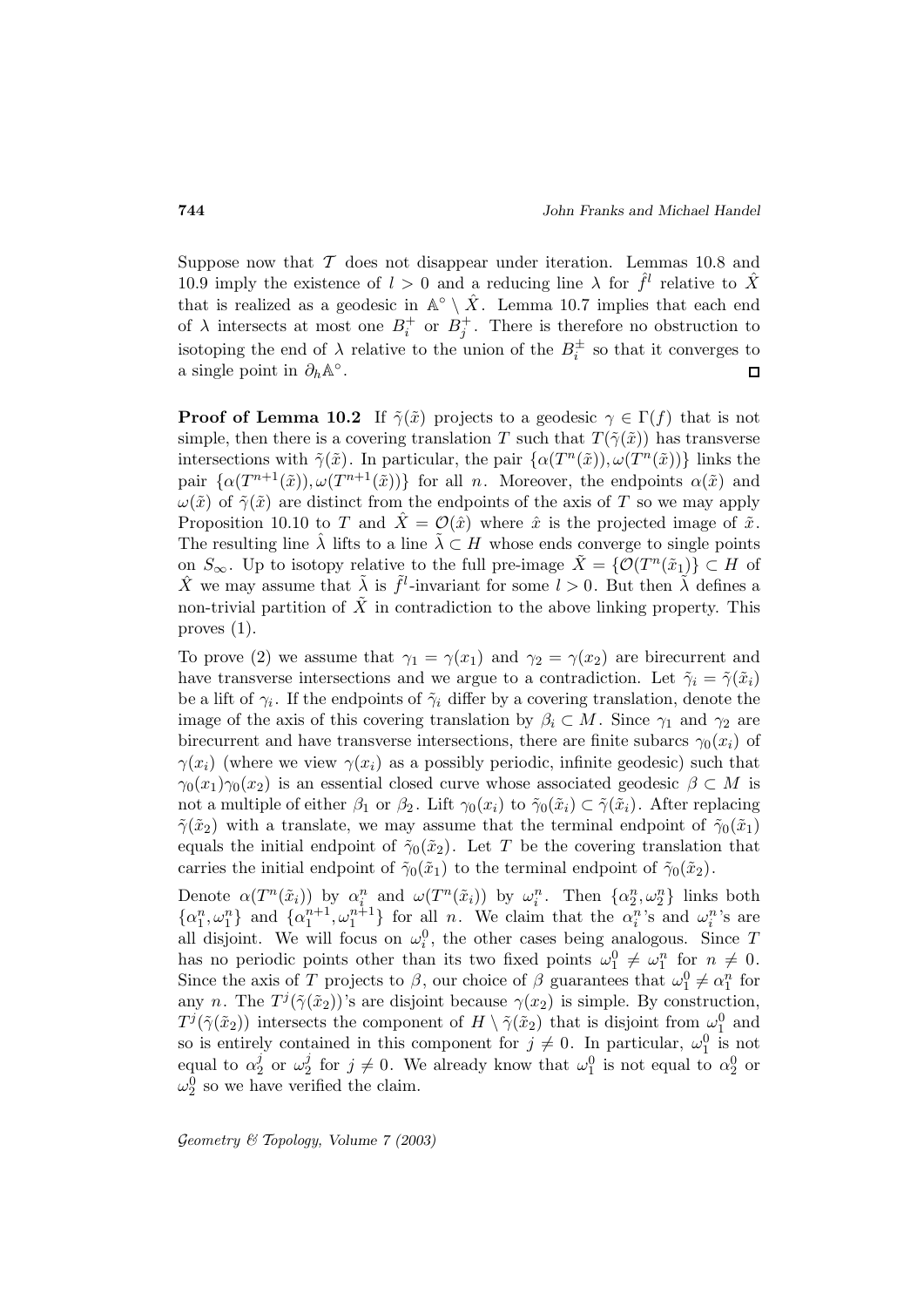Define  $\mathbb{A}^\circ$  using T and let  $\hat{x}_i$  be the image of  $\tilde{x}_i$ . By our verified claim the  $\alpha$  and  $\omega$  limit sets of  $\hat{x}_1$  and  $\hat{x}_2$  are four distinct points in  $\partial_h \mathbb{A}^\circ$  and we may apply Proposition 10.10. The proof now concludes as in the previous case.  $\Box$ 

**Proof of Lemma 10.5** Let  $\tilde{x} \in H$  be a lift of  $x \in M$ . Given a near cycle T of H, if either  $\alpha(\tilde{x})$  or  $\omega(\tilde{x})$  is  $T^{\pm}$  there is nothing to prove. Assume then that  $\{\alpha(\tilde{x}), \omega(\tilde{x})\}\cap \{T^{\pm}\} = \emptyset$  and let  $\hat{f}$ :  $\mathbb{A}^{\circ} \to \mathbb{A}^{\circ}$ ,  $\hat{X} = \mathcal{O}(\hat{x})$ , l and  $\hat{\lambda}$  be as in Proposition 10.10. As in the proof of Lemma 10.2, there is a lift  $\tilde{\lambda}$  that separates  $\mathcal{O}(\tilde{x})$  from  $\mathcal{O}(T(\tilde{x}))$ . After an isotopy relative to  $\mathcal{O}(\tilde{x})\cup\mathcal{O}(T(\tilde{x}))$  we may assume that  $\tilde{f}^l$  preserves  $\tilde{\lambda}$ .

We claim that if  $\{\alpha(\tilde{x}), \omega(\tilde{x})\}$  is contained in a single component of  $S_{\infty} \setminus \{T^{\pm}\}\$ then  $\tilde{f}$  is Reeb class relative to  $\mathcal{O}(\tilde{x}) \cup \mathcal{O}(T\tilde{x})$ . By Theorem 8.3, it suffices to show that  $\tilde{f}$  is not a translation class relative to  $\mathcal{O}(\tilde{x})\cup\mathcal{O}(T\tilde{x})$  and therefore it suffices to show that  $\tilde{f}^l$  is not a translation class relative to  $\mathcal{O}(\tilde{f}^l, \tilde{x})\cup\mathcal{O}(\tilde{f}^l, T\tilde{x})$ . This follows from the observation that if  $\{\alpha(\tilde{x}), \omega(\tilde{x})\}$  is contained in a single component of  $S_{\infty} \setminus \{T^{\pm}\}\$  then  $\tilde{\gamma}(\tilde{x})$  and  $T\tilde{\gamma}(\tilde{x})$  are anti-parallel.

On the other hand,  $T$  is a near cycle so there is a free disk containing both  $T(\tilde{x})$  and some  $\tilde{f}^t(\tilde{x})$ . This contradicts Lemma 8.7(2).  $\Box$ 

## **11 Birecurrent points**

As in the previous section,  $\tilde{f}: H \to H$  is the identity lift of a fixed point free homeomorphism  $f: M \to M$  of a hyperbolic surface. We now also assume that  $Per(f) = \emptyset$ . Let  $\mathcal{B} \subset M$  be the set of birecurrent points of f and let  $\mathcal{B} \subset H$  be the full pre-image of  $\beta$ .

The following definition is necessary to account for isolated punctures in M .

**Definition 11.1** We say that  $\mathcal{O}(x)$  *rotates about the isolated puncture c* if for some (and hence all) lifts  $\tilde{x} \in H$  there is a parabolic covering translation T whose fixed point  $P$  projects to  $c$  such that every near cycle for every point in  $\mathcal{O}(\tilde{x})$  is a positive iterate of T.

**Lemma 11.2** *If*  $\tilde{x} \in \tilde{\mathcal{B}}$  *and*  $\tilde{\alpha}(\tilde{x}) = \tilde{\omega}(\tilde{x}) = P$ *, then P projects to an isolated puncture* c in M and  $\mathcal{O}(x)$  rotates about c.

**Proof** Suppose that  $\tilde{\alpha}(\tilde{x}) = \tilde{\omega}(\tilde{x}) = P$ . Lemma 10.5 implies that P is  $T^+$  or  $T<sup>-</sup>$  (or both) for an indivisible covering translation T and that all near cycles for elements of  $\mathcal{O}(\tilde{x})$  are iterates of T.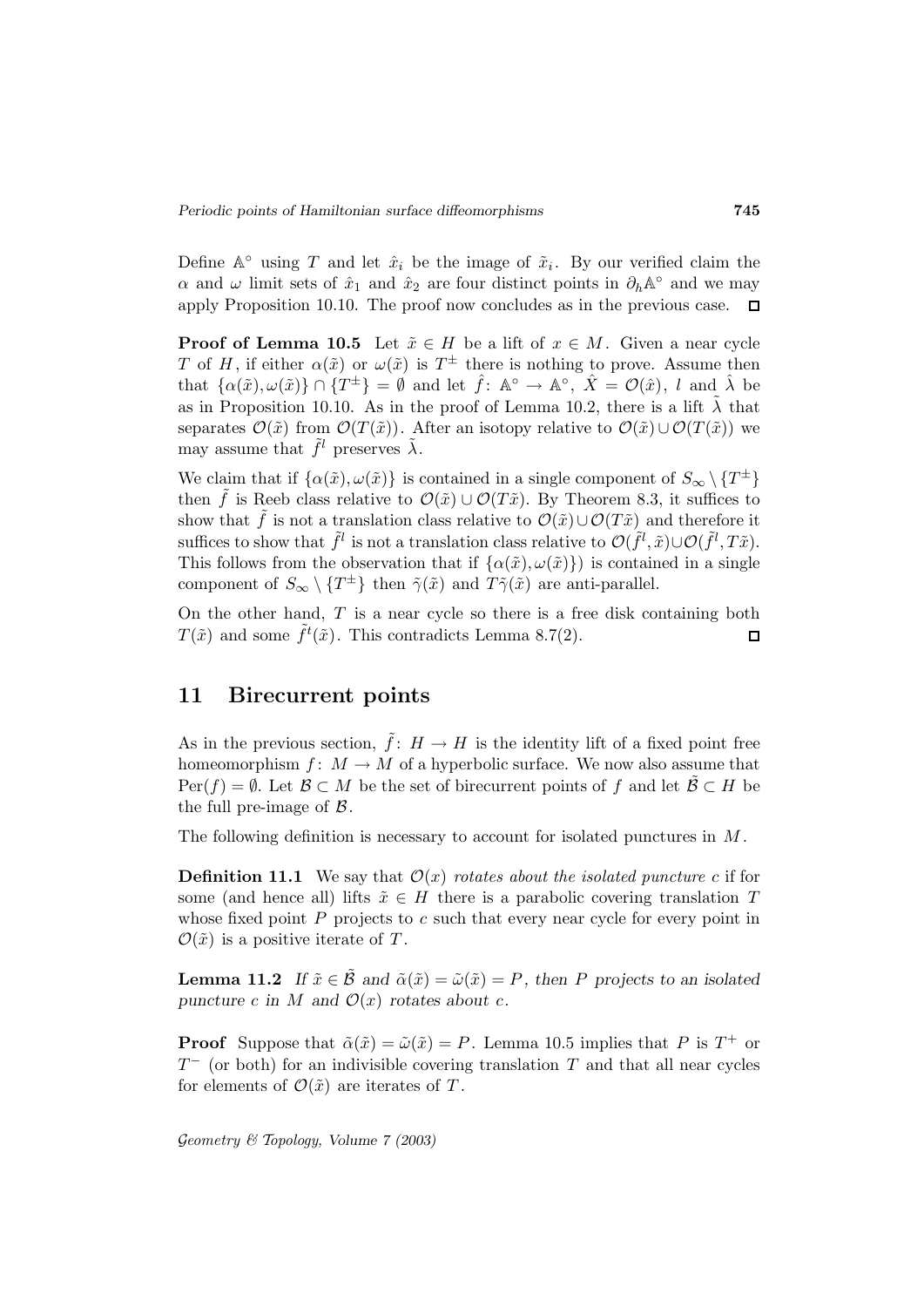We recall from [11] that a disk chain for  $\tilde{f}$  is an ordered set  $(U_0, U_1, \ldots, U_n)$  of embedded free disks in the surface satisfying:

- (1) If  $i \neq j$  then either  $U_i = U_j$  or  $U_i \cap U_j = \emptyset$
- (2) For  $1 \leq i \leq n$ , there exists  $m_i > 0$  with  $\tilde{f}^{m_i}(U_i) \cap U_{i+1} \neq \emptyset$ .

If  $U_0 = U_n$  we say that  $(U_0, \ldots, U_n)$  is a *periodic disk chain*. Proposition (1.3) of [11] asserts that if an orientation preserving homeomorphism of  $\mathbb{R}^2$  possesses a periodic disk chain then it has a fixed point. Thus  $\tilde{f}$  has no periodic disk chains.

For any disk chain  $D = (U_0, \ldots, U_n)$ , we denote the disk chain  $(TU_0, \ldots, TU_n)$ by TD. If  $D_1 = (U_0, \ldots, U_n)$  and  $D_2 = (U_n, \ldots, U_m)$  where all the  $U_i$ 's are disjoint or equal, then we denote the disk chain  $(U_0, \ldots, U_m)$  by  $D_1 \cdot D_2$ .

Suppose that both positive and negative iterates of  $T$  occur as near cycles for elements of  $\mathcal{O}(\tilde{x})$ . Then there exist free disks  $U_1, U_2$ , elements  $\tilde{x}_i \in U_i \cap$  $\mathcal{O}(\tilde{x})$  and integers  $p > 0$  and  $q < 0$  such that  $D_1 = (\tilde{U}_1, T^p(\tilde{U}_1))$  and  $D_2 =$  $(\tilde{U}_2, T^q(\tilde{U}_2))$  are disk chains. Since all near cycles for elements of  $\mathcal{O}(\tilde{x})$  are iterates of T, every translate of  $\tilde{U}_i$  that intersect  $\mathcal{O}(\tilde{x})$  equals  $T^a(\tilde{U}_i)$  for some integer a. If it is possible to choose  $\tilde{U}_1$  and  $\tilde{U}_2$  so that they have the same projection in  $M$ , do so. If this is not possible, then birecurrence allows us to replace  $\tilde{U}_i$  with an arbitrarily small disk neighborhood of  $\tilde{x}_i$ . We may therefore assume without loss that the projections  $U_i \subset M$  of  $\tilde{U}_i$  are either disjoint or equal. Birecurrence implies that there exist integers  $r$  and  $s$  such that the forward orbit of  $\tilde{x}_1$  intersects  $T^r\tilde{U}_2$  and the forward orbit of  $\tilde{x}_2$  intersects  $T^s\tilde{U}_1$ . In particular,  $D_3 = (\tilde{U}_1, T^r \tilde{U}_2)$  and  $D_4 = (\tilde{U}_2, T^s \tilde{U}_1)$  are disk chains. For  $i > -\frac{r+s}{q}$  the disk chain  $D_5 = (D_3, T^r D_2 \cdot T^{r+q} D_2 \cdots T^{r+(i-1)q} D_2 \cdot T^{r+iq} D_4)$ begins at  $\tilde{U}_1$  and ends at  $T^a \tilde{U}_1$  with  $a < 0$ . But then  $D_1$  and  $D_5$  can be used to produce a disk chain that begins and ends at  $U_1$  in contradiction to the fact that there are no periodic disk chains for  $\tilde{f}$ . This contradiction proves that all near cycles for  $\mathcal{O}(\tilde{x})$  are positive iterates of T or all are negative iterates of T. After replacing  $T$  by its inverse if necessary, we may assume that all near cycles are positive iterates of T .

If  $T$  is parabolic, then we're done so suppose that  $T$  is hyperbolic. Thus  $T^+ = P$  and  $T^- \neq P$ . Let us now switch our focus to  $\tilde{f}^{-1}$ . All of its near cycles for  $\tilde{x}$  are negative iterates of T. But this contradicts the fact that  $\tilde{x}$ converges to  $P \neq T^-$  under iteration by  $f^{-1}$ .  $\Box$ 

We will need the following facts about near cycles.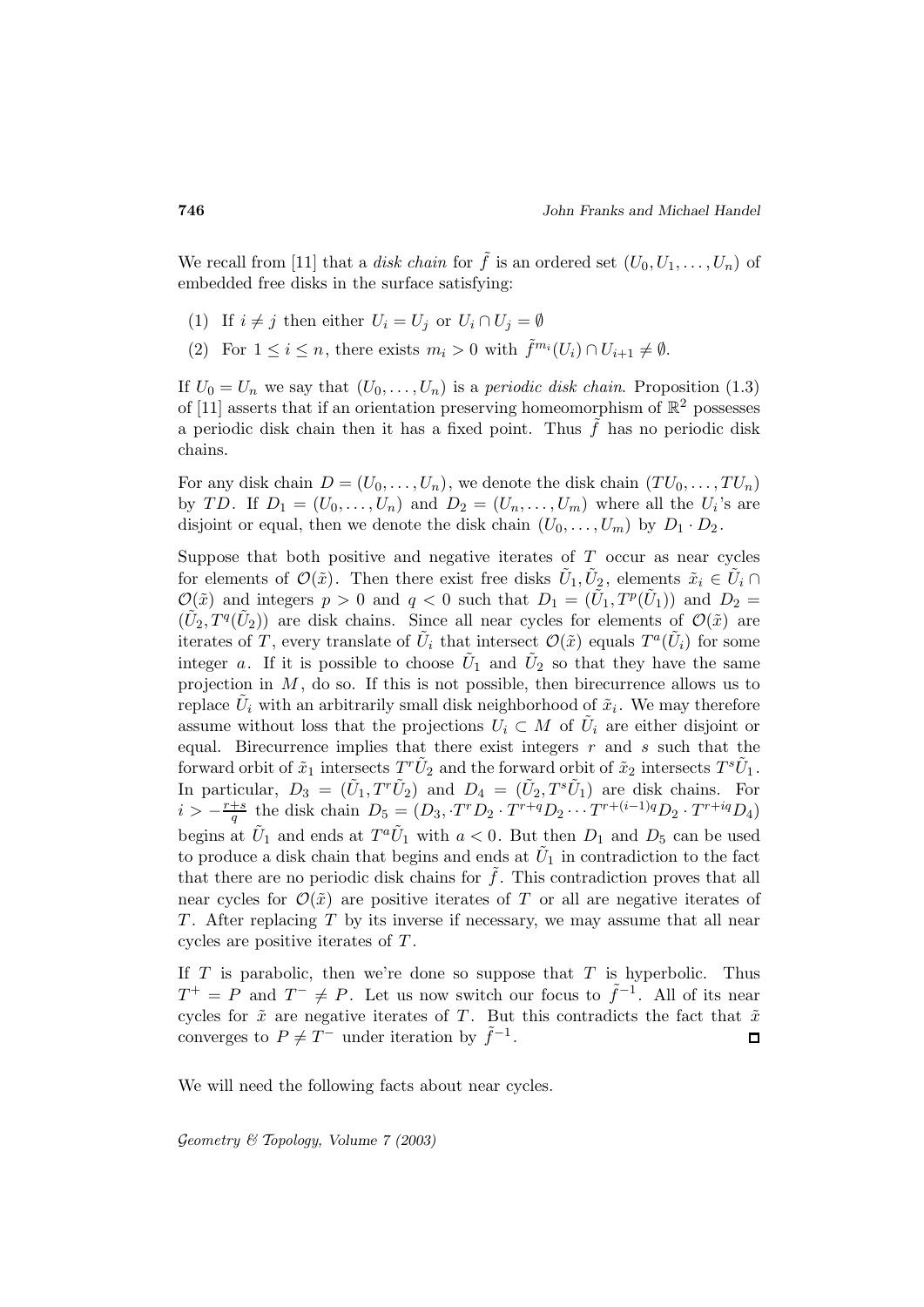**Lemma 11.3** *Suppose that*  $T$  *is a near cycle for*  $\tilde{x}$  *of period*  $m$ *.* 

- **(1)** There is a neighborhood  $\tilde{U}$  of  $\tilde{x}$  such that T is a near cycle for  $\tilde{y}$  of period *m* for each  $\tilde{y} \in U$ .
- **(2)** For any covering translation S,  $STS^{-1}$  is a near cycle for S $\tilde{x}$  of period m*.*
- **(3)** *There is a neighborhood*  $\tilde{U}$  *of*  $\tilde{x}$  *so that if*  $\tilde{f}^s(x) \in S(\tilde{U})$  *for some covering translation* S, then  $STS^{-1}$  *is a near cycle for*  $\tilde{f}^s(\tilde{x})$  *of period* m.

**Proof** Items 1 and (2) follow from the definition of near cycle. If  $\tilde{U}$  is as in (1) and  $\tilde{f}^s(x) \in S(\tilde{U})$  then T is a near cycle of period m for  $\tilde{f}^s(S^{-1}x)$ . Item (3) now follows from (2).  $\Box$ 

**Lemma 11.4** *If*  $\tilde{x} \in \tilde{\mathcal{B}}$  *and*  $\alpha(\tilde{x}) \neq \omega(\tilde{x})$  *then one of the following holds.* 

- **(1)** *Every near cycle for every point in*  $\mathcal{O}(\tilde{x})$  *has axis*  $\tilde{\gamma}(\tilde{x})$ *.*
- **(2)** For every neighborhood V of  $\tilde{\alpha}(\tilde{x})$  or  $\tilde{\omega}(\tilde{x})$  there is a near cycle for an *element of*  $\mathcal{O}(\tilde{x})$  *whose fixed points on*  $S_{\infty}$  *are contained in* V.

**Proof** We will prove either that (1) holds or that (2) holds for neighborhoods of  $\omega(\tilde{x})$ . Applying this with  $f^{-1}$  replacing f completes the proof.

If  $\omega(\tilde{x})$  is the fixed point of a parabolic near cycle for an element of  $\mathcal{O}(\tilde{x})$  then (2) holds for neighborhoods of  $\omega(\tilde{x})$  and we are done. Suppose then that  $\omega(\tilde{x})$ is not the fixed point of a parabolic near cycle for an element of  $\mathcal{O}(\tilde{x})$ . If there is a parabolic near cycle for an element of  $\mathcal{O}(\tilde{x})$ , then Lemma 10.5 implies that its fixed point must be  $\alpha(\tilde{x})$ .

For  $t > 0$ , define  $N_t = \{k \in \mathbb{Z} : \text{there is a near cycle for } \tilde{f}^k(\tilde{x}) \text{ with period at } \tilde{f}^k(\tilde{x})\}$ most t}. Fix  $t > 0$  such that  $N_t \neq \emptyset$ . Lemma 11.3 and birecurrence implies that  $N_t$  is bi-infinite. For each  $k \in N_T$  choose a near cycle  $T_k$  for  $f^k(\tilde{x})$  with period at most t. Denote the axis of  $T_k$  by  $A_k$ .

There is a uniform bound to the distance that  $T_k$  moves  $\tilde{f}^k(\tilde{x})$ . This has several consequences. First,  $\lim_{k\to\infty} T_k(\omega(\tilde{x})) = \omega(\tilde{x})$ . This implies that  $T_k$ is hyperbolic for all large  $k$  and hence by Lemma 11.3, hyperbolic for all  $k$ . Additionally, both the translation length of  $T_k$  and the distance between  $\tilde{f}^k(\tilde{x}_k)$ and  $A_k$  are uniformly bounded. The set of axes of covering translations with uniformly bounded translation length is discrete and closed in  $H$ . Thus either there is sequence  $k_i \in N_t$  tending to infinity such that  $A_{k_i} \to \omega(\tilde{x})$  or there is a covering translation T whose axis A has  $\omega(\tilde{x})$  as an endpoint and satisfies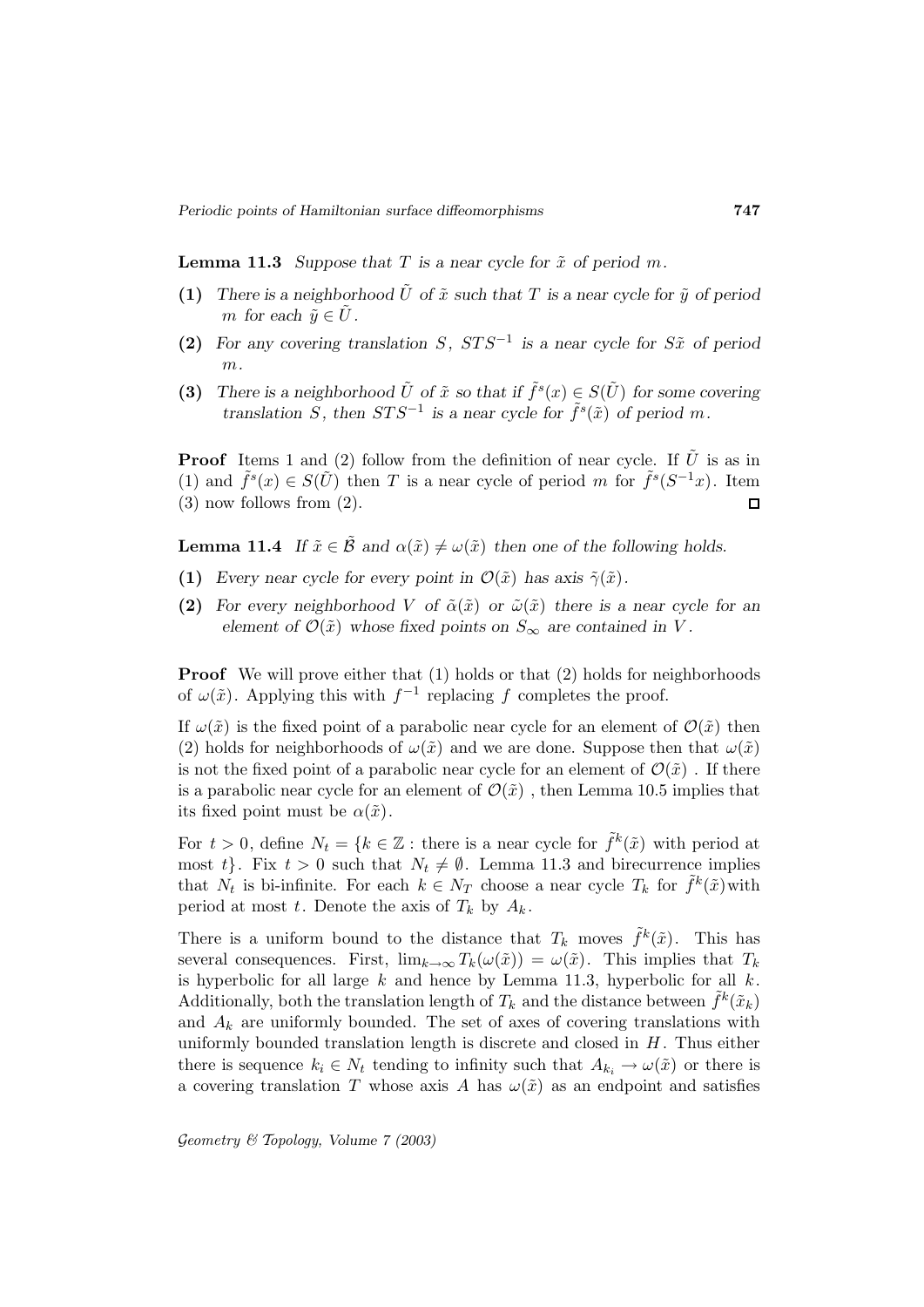$A_k = A$  for all sufficiently large  $k \in N_t$ . If the former case holds we are done, so assume that  $A_k = A$  for all sufficiently large k, say  $k > K$ .

Choose any  $k_1 < k_2 \in N_t$ . For any  $\epsilon > 0$ , there exists  $k > K$  and a covering translation S such that  $\tilde{f}^{k+j}(\tilde{x})$  is  $\epsilon$  close to  $\tilde{f}^{k_1+j}(S\tilde{x})$  for  $0 \leq j \leq k_2 - k_1 + t$ . In other words, the initial  $k_2-k_1+t$  points in the orbits of  $\tilde{f}^k(\tilde{x})$  and of  $\tilde{f}^{k_1}(S\tilde{x})$ are within  $\epsilon$  of each other. For sufficiently small  $\epsilon$ , Lemma 11.3 implies that  $k, k + (k_2 - k_1) \in N_t$ , that  $SA_k = A_{k_1}$  and that  $SA_{k+(k_2-k_1)} = SA_{k_2}$ . Since  $A_k = A_{k+(k_2-k_1)}, A_{k_1} = A_{k_2}.$ 

We have now shown that  $A_k = A$  is independent of k. The same argument that established  $\lim_{k\to\infty} T_k(\omega(\tilde{x})) = \omega(\tilde{x})$  also proves that  $\lim_{k\to\infty} T_k(\alpha(\tilde{x})) =$  $\alpha(\tilde{x})$ . Thus  $\alpha(\tilde{x})$  is an endpoint of A. Since the choice of  $T_k$  was arbitrary we have verified (1) for fixed  $t$ . Since  $t$  was arbitrary, we have verified (1).  $\Box$ 

**Definition 11.5** A simple closed geodesic is a *partial cross-section* to  $\Gamma(f)$  if it is only crossed in one direction by elements of  $\Gamma(f)$  and if there is at least one such crossing.

- **Lemma 11.6** (1) *The map that assigns the unordered pair*  $\{\tilde{\alpha}(\tilde{x}), \tilde{\omega}(\tilde{x})\}$  *to*  $\tilde{x} \in \mathcal{B}$  is continuous.
- **(2)** If  $x \in \mathcal{B}$  and  $\gamma(x)$  is defined then  $\gamma(x)$  is birecurrent.
- **(3)** *If*  $x \in \mathcal{B}$  and  $\gamma(x)$  *is defined but is not a simple closed curve, then*  $\gamma(x)$ *intersects a partial cross-section*  $\alpha$ *. In this case, the set*  $\{y \in \mathcal{B} : \gamma(y)\}$ *crosses*  $\alpha$ } *is open in*  $\beta$ *.*

**Proof** We first show that if  $\gamma(x)$  is defined, then continuity at  $\tilde{x}$  implies that  $\gamma(x)$  satisfies (2) and (3).

Choose  $x_i = f^{n_i}(x)$  with  $n_i > 0$  such that  $x_i \to x$ ; choose also lifts  $\tilde{x}_i \to \tilde{x}$ . The geodesics  $\tilde{\gamma}(\tilde{x}_i)$  are translates of  $\tilde{\gamma}(\tilde{x})$ . If  $\tilde{\gamma}(\tilde{x})$  is the axis of a covering translation, then  $\gamma(x)$  is a simple closed curve and we are done. We may therefore assume that the  $\tilde{\gamma}(\tilde{x}_i)$ 's are distinct as unoriented lines. We may also assume there is a free disk that contains x and each  $x_i$ .

The continuity assumption implies that  $\tilde{\gamma}(\tilde{x}_i) \rightarrow \tilde{\gamma}(\tilde{x})$  as unoriented lines. From Lemma 10.2(1) it follows that the  $\tilde{\gamma}(\tilde{x}_i)$ 's are disjoint. Lemmas 8.9 and 8.10 therefore imply that for sufficiently large i, say  $i>N$ , the  $\tilde{\gamma}(\tilde{x}_i)$ 's are consistently oriented (i.e. the lines are parallel and not anti-parallel). Let  $T_i$  be the covering translation that carries  $\tilde{f}^{n_i}(\tilde{x})$  to  $\tilde{x}_i$  and hence also  $\tilde{\gamma}(\tilde{x})$  to  $\tilde{\gamma}(\tilde{x}_i)$ . Choose  $\tilde{y} \in \gamma(\tilde{x})$ . Since  $f^{n_i}(\tilde{x}) \to \omega(\tilde{x})$  and  $\tilde{\gamma}(\tilde{x}_i) \to \tilde{\gamma}(\tilde{x})$  there are points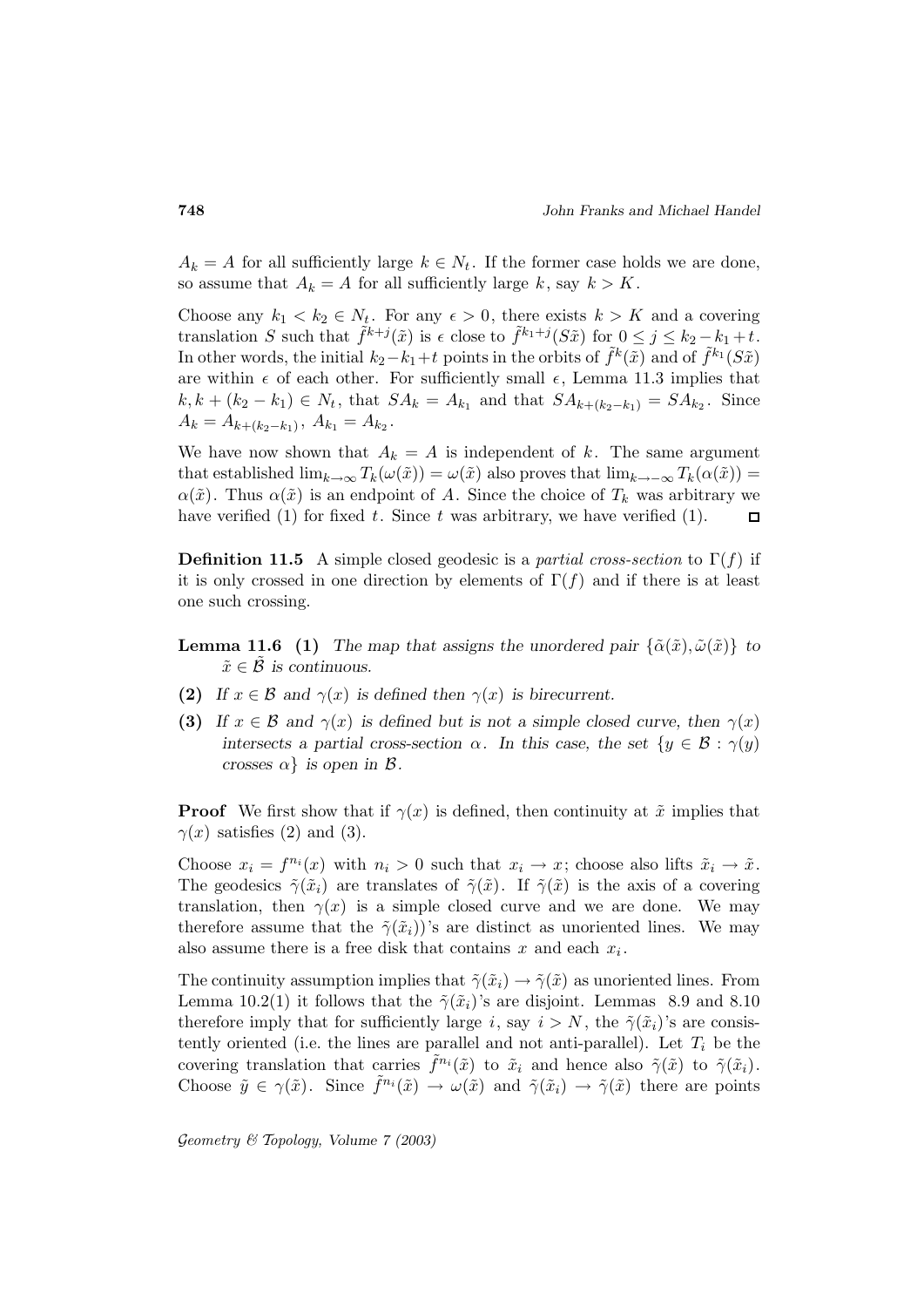$\tilde{y}_i \in \tilde{\gamma}(\tilde{x})$  such that  $\tilde{y}_i \to \omega(\tilde{x})$  and  $T_i(\tilde{y}_i) \to \tilde{y}$ . This proves that the accumulation set of the forward end of  $\gamma(x)$  contains  $\tilde{y}$  and hence all of  $\gamma(x)$  since  $\tilde{y}$ was arbitrary. By symmetry,  $\gamma(x)$  is also contained in the accumulation set of its backward end so  $\gamma(x)$  is birecurrent and we have verified (2).

Lemma 10.2(2) now implies that  $\gamma(x)$  does not intersect any other  $\gamma(y)$ . Lemmas 8.9 and 8.10 therefore imply that if  $\tilde{\gamma}(\tilde{y})$  is contained in the region bounded by  $\tilde{\gamma}(\tilde{x}_i)$  and  $\tilde{\gamma}(\tilde{x}_j)$  for  $i, j > N$ , then the orientation on  $\tilde{\gamma}(\tilde{y})$  agrees with the orientation  $\tilde{\gamma}(\tilde{x}_i)$  and  $\tilde{\gamma}(\tilde{x}_j)$ . Let  $\tilde{\alpha}_0$  be a geodesic arc connecting  $\tilde{\gamma}(\tilde{x}_i)$  and  $\tilde{\gamma}(\tilde{x}_j)$  and let  $\alpha_0$  be its projected image. Then elements of  $\Gamma(f)$  cross  $\alpha_0$  only in one direction. Extend  $\alpha_0$  to a simple closed curve  $\alpha'$  by following  $\gamma(x)$  from one intersection with  $\alpha_0$  to the next. The geodesic  $\alpha$  corresponding to  $\alpha'$  is a partial cross-section. This establishes the first part of (3). The second part follows from the fact that a pair of geodesics in  $H$  have non-empty transverse intersection if and only if their endpoints link in  $S_{\infty}$  and the fact that linking a particular pair of points in  $S_{\infty}$  is an open condition on pairs of points in  $S_{\infty}$ .

It remains to establish (1). Suppose that  $\tilde{x}_i, \tilde{x} \in \tilde{\mathcal{B}}$  and that  $\tilde{x}_i \to \tilde{x}$ . We assume at first that  $\alpha(\tilde{x}) \neq \omega(\tilde{x})$ . According to Lemma 11.4 there are two cases to consider. In the first, every neighborhood  $U^+$  of  $\omega(\tilde{x})$  contains  $T_1^+$ and  $T_1^-$  where  $T_1$  is a near cycle for an element of  $\mathcal{O}(\tilde{x})$  and every neighborhood  $U^-$  of  $\alpha(\tilde{x})$  contains  $T_2^+$  and  $T_2^-$  where  $T_2$  is a near cycle for an element of  $\mathcal{O}(\tilde{x})$ . For sufficiently large i both  $T_1$  and  $T_2$  are near cycles for elements of  $\mathcal{O}(\tilde{x}_i)$ . Corollary 10.5 implies that  $\{\alpha(\tilde{x}_i), \omega(\tilde{x}_i)\}\$  intersects both  $U^+$  and  $U^$ for all sufficiently large  $i$ . This completes the proof of  $(1)$  in the first case and so also the proof of (2) and (3) in the first case.

In the second case, Lemma 11.4 implies that  $\tilde{\gamma}(\tilde{x})$  is the axis of a near cycle for  $\tilde{x}$  so we have proved (2) and (3). As in the first case, for all sufficiently large i, say  $i>N$ ,  $\tilde{\gamma}(\tilde{x})$  is the axis of a near cycle for an element of  $\mathcal{O}(\tilde{x}_i)$ . Lemma 10.2 and (2) imply that  $\tilde{\gamma}(\tilde{x}_i)$  and  $\tilde{\gamma}(\tilde{x})$  are either disjoint or equal for  $i>N$ . Lemma 10.5 therefore implies that they are equal.

It remains to establish (1) when  $\tilde{\alpha}(\tilde{x})=\tilde{\omega}(\tilde{x})$ . By Lemma 11.2,  $\tilde{\alpha}(\tilde{x})=\tilde{\omega}(\tilde{x})=$  $T^{\pm}$  for a parabolic covering translation and every near cycle for  $\mathcal{O}(\tilde{x})$  is an iterate of  $T$ . For sufficiently large  $i$ , iterates of  $T$  are near cycles for elements of  $\mathcal{O}(\tilde{x}_i)$ . By Lemma 10.5 either  $\alpha(\tilde{x}_i)$  or  $\omega(\tilde{x}_i)$  is  $T^{\pm}$ . This rules out the possibility that  $\gamma(x_i)$  is defined and birecurrent. The only other possibility is that  $\tilde{\alpha}(\tilde{x}_i) = \tilde{\omega}(\tilde{x}_i) = T^{\pm}$ .  $\Box$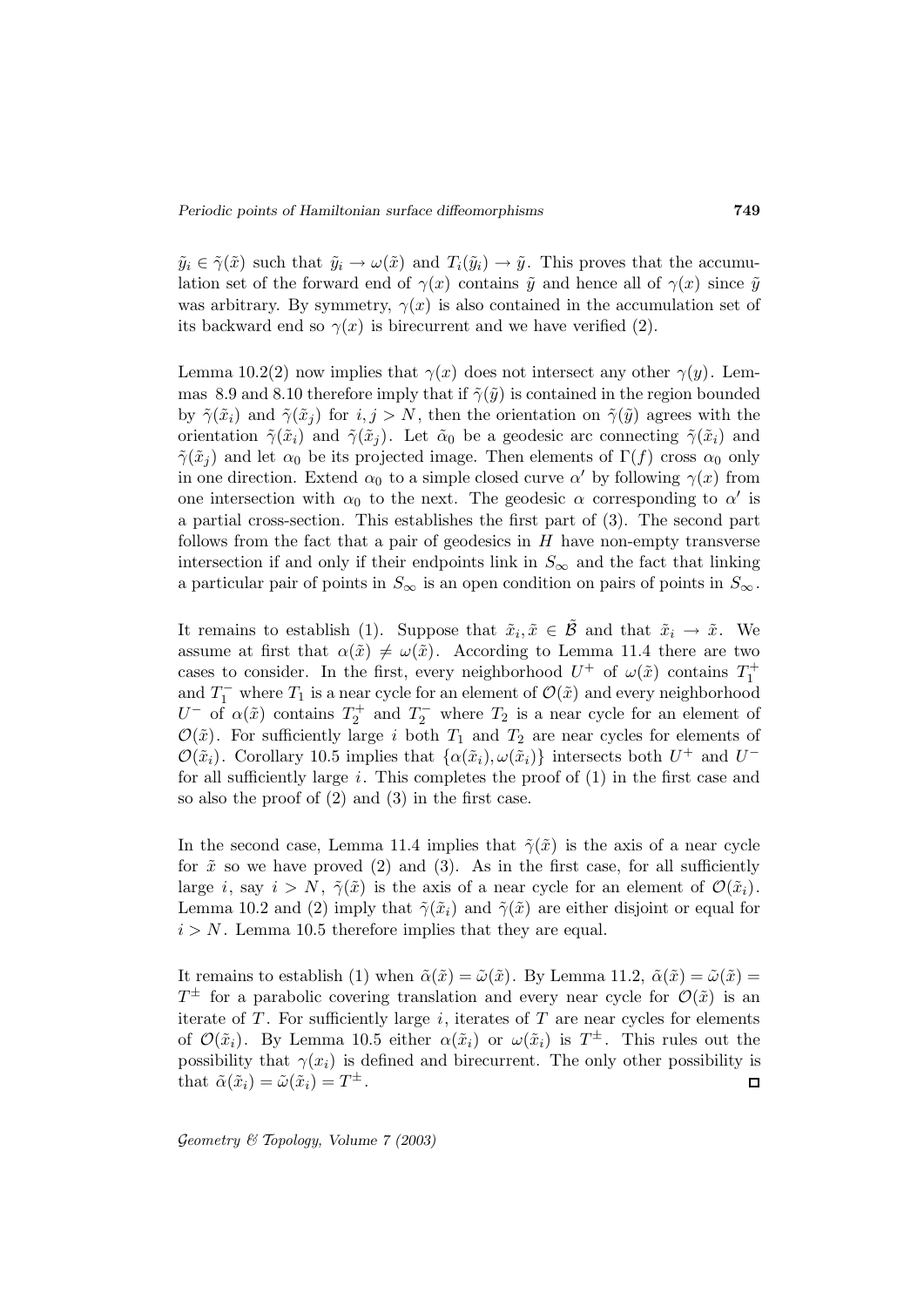# **12 Proof of Theorem 1.1**

The following result is implicit in the paper of Atkinson [1]. Since it is not explicit there we give the (short) proof here. This proof is essentially the same as an argument in [1].

**Proposition 12.1** *Suppose*  $T: X \rightarrow X$  *is an ergodic automorphism of a probability space*  $(X, \nu)$  *and let*  $\phi: X \to \mathbb{R}$  *be an integrable function with*  $\int \phi \, d\nu = 0$ . Let  $S(n,x) = \sum_{i=0}^{n-1} \phi(T^i(x))$ . Then for any  $\varepsilon > 0$  the set of x *such that*  $|S(n, x)| < \varepsilon$  *for infinitely many n is a full measure subset of X.* 

**Proof** Let A denote the set of x such that  $|S(n,x)| < \varepsilon$  for only finitely many n. We will show the assumption  $\mu(A) > 0$  leads to a contradiction. Suppose  $\mu(A) > 0$  and let  $A_m$  denote the subset of A such that  $|S(i, x)| < \varepsilon$  for m or fewer values of i. Then  $A = \bigcup A_m$  and there is an  $N > 0$  such that  $\mu(A_N) > p$ for some  $p > 0$ .

The ergodic theorem applied to the characteristic function of  $A_N$  implies that for almost all  $x$  and all sufficiently large  $n$  (depending on  $x$ ) we have

$$
\frac{card(A_N \cap \{T^i(x) \mid 0 \le i < n\})}{n} > p.
$$

We now fix an  $x \in A_N$  with this property. Let  $B_n = \{i \mid 0 \le i \le n \text{ and } T^i(x) \in$  $A_N$  and  $r = card(B_n)$ ; then  $r > np$ . Any interval in R of length  $\varepsilon$  which contains  $S(i, x)$  for some  $i \in B_n$  contains at most N values of  $\{S(j, x) : j > i\}.$ Hence any interval of length  $\varepsilon$  contains at most N elements of  $\{S(i, x) \mid i \in B_n\}.$ Consequently an interval containing the r numbers  $\{S(i, x) | i \in B_n\}$  must have length at least  $r \epsilon/N$ . Since  $r > np$  this length is  $> np \epsilon/N$ . Therefore

$$
\sup_{0 \le i \le n} |S(i, x)| > \frac{np\varepsilon}{2N},
$$

and hence by the ergodic theorem, for almost all  $x \in A_N$ 

$$
\left| \int \phi \ d\mu \right| = \lim_{n \to \infty} \frac{|S(n, x)|}{n} = \limsup_{n \to \infty} \frac{|S(n, x)|}{n} > \frac{p\varepsilon}{2N} > 0.
$$

This contradicts the hypothesis so our result is proven.

**Corollary 12.2** *Suppose*  $T: X \to X$  *is an automorphism of a Borel proba-* $\sum_{i=0}^{n-1} \phi(T^i(x))$  and suppose  $\mu(P) > 0$  where  $P = \{x \mid \lim_{n \to \infty} S(n,x) = \infty\}.$ *bility space*  $(X, \mu)$  *and*  $\phi: X \to \mathbb{R}$  *is an integrable function.* Let  $S(n, x) =$ *Let*

$$
\hat{\phi}(x) = \lim_{n \to \infty} \frac{S(n, x)}{n}.
$$

$$
\Box
$$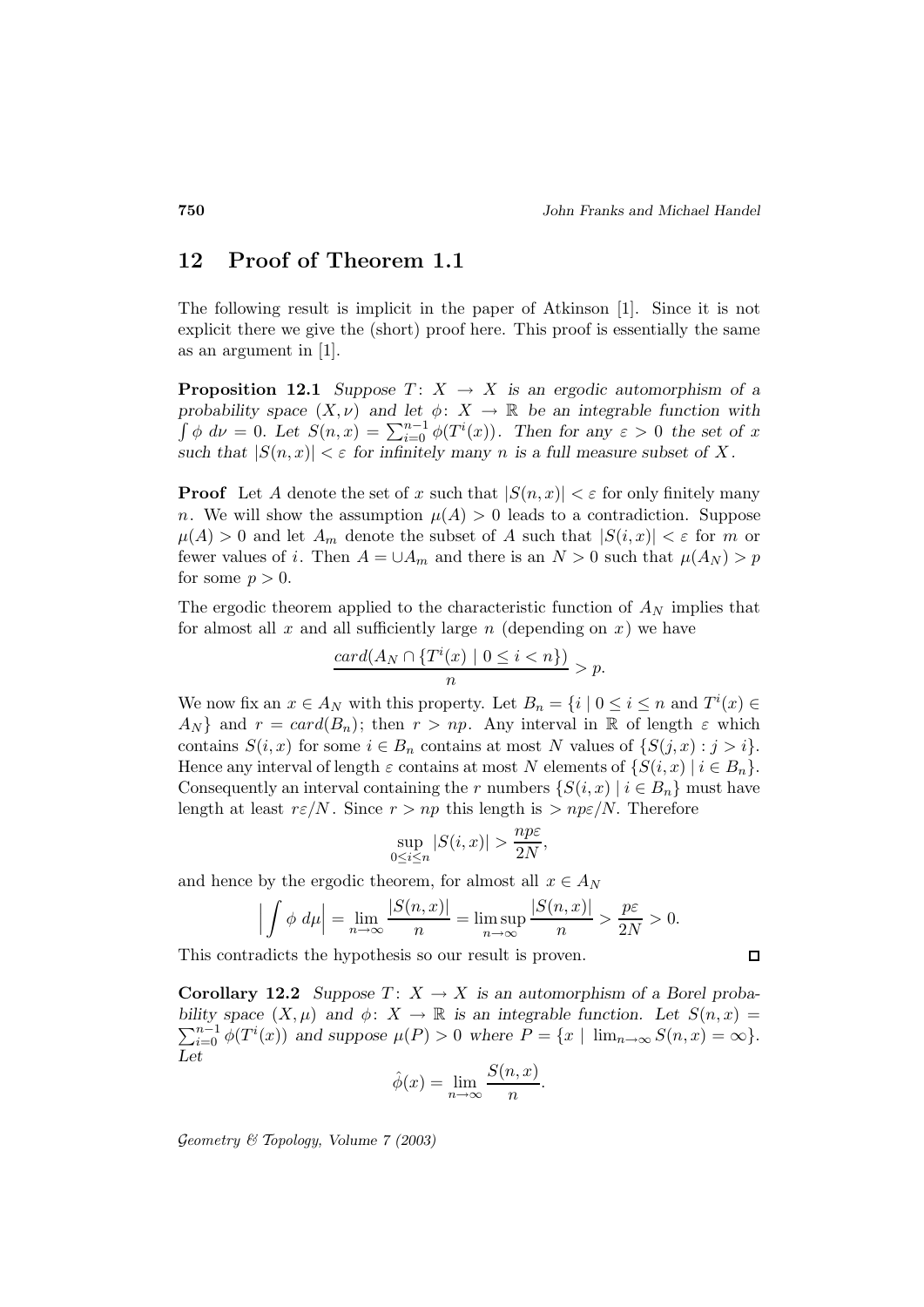*Then*  $\int_P \hat{\phi} d\mu > 0$ . *In particular*  $\hat{\phi}(x) > 0$  *for a set of positive*  $\mu$ -measure.

**Proof** By the ergodic decomposition theorem there is a measure m on the space  $\mathcal M$  of all T invariant ergodic Borel measures on X with the property that for any  $\mu$  integrable function  $\psi: X \to \mathbb{R}$  we have  $\int \psi \, d\mu = \int_{\mathcal{M}} I(\psi, \nu) \, dm$ where  $\nu \in \mathcal{M}$  and  $I(\psi, \nu) = \int \psi \, d\nu$ .

The set P is T invariant. Replacing  $\phi(x)$  with  $\phi(x)\mathfrak{X}_P(x)$ , where  $\mathfrak{X}_P$  is the characteristic function of P, we may assume that  $\phi$  vanishes outside P. Then clearly  $\phi(x) \geq 0$  for all x for which it exists. Let  $\mathcal{M}_P$  denote  $\{\nu \in \mathcal{M} \mid \nu(P) >$ 0}. If  $\nu \in M_P$  the fact that  $\hat{\phi}(x) \geq 0$  and the ergodic theorem imply that  $I(\phi, \nu) = \int \phi \ d\nu = \int \hat{\phi} \ d\nu \geq 0$ . Also Proposition 12.1 implies that  $\int \phi \ d\nu = 0$ is impossible so  $I(\phi, \nu) > 0$ . Then  $\mu(P) = \int I(\mathfrak{X}_P, \nu) dm = \int \nu(P) dm =$  $\int_{\mathcal{M}_P} \nu(P) dm$ . This implies  $m(\mathcal{M}_P) > 0$  since  $\mu(P) > 0$ .

Hence

$$
\int \hat{\phi} \, d\mu = \int \phi \, d\mu = \int I(\phi, \nu) \, dm \ge \int_{\mathcal{M}_P} I(\phi, \nu) \, dm > 0
$$

since  $I(\phi, \nu) > 0$  for  $\nu \in M_P$  and  $m(M_P) > 0$ .

We are now prepared to complete the proof of the following result from §1.

**Theorem 1.1** *Suppose*  $F: S \to S$  *is a non-trivial, Hamiltonian surface diffeomorphism and that if*  $S = S^2$  *then*  $Fix(F)$  *contains at least three points. Then* F *has periodic points of arbitrarily high period.*

**Proof** We first observe that F has infinite order. If  $R(F) \neq \emptyset$  then this follows from the fact that the isotopy class of F relative to  $Fix(F)$  has infinite order. If  $R(F) = \emptyset$  this follows from Lemma 6.3.

Suppose that the periods of points in  $Per(F)$  are bounded. We will show that this leads to a contradiction. Replacing  $F$  with an iterate we may assume  $Fix(F) = Per(F) \neq \emptyset$ . By [4] and Proposition 7.1,  $M = S \setminus Fix(F)$  is F invariant and  $f = F|_M : M \to M$  is isotopic to the identity.

No component of  $M$  can be a disk by Theorem 3.1. We first handle the case that some component  $U$  is an annulus. In this case by Lemma 5.1  $U$  can be compactified to a closed annulus U in such a way that f extends to the identity on at least one boundary component (this is where the assumption that  $Fix(f)$ ) has at least three points if  $S = S^2$  is used). If the lift of  $f|_{\bar{U}}$  which fixes points on the boundary were to have mean rotation number zero,  $f|_{\bar{U}}$  would have an

$$
\blacksquare
$$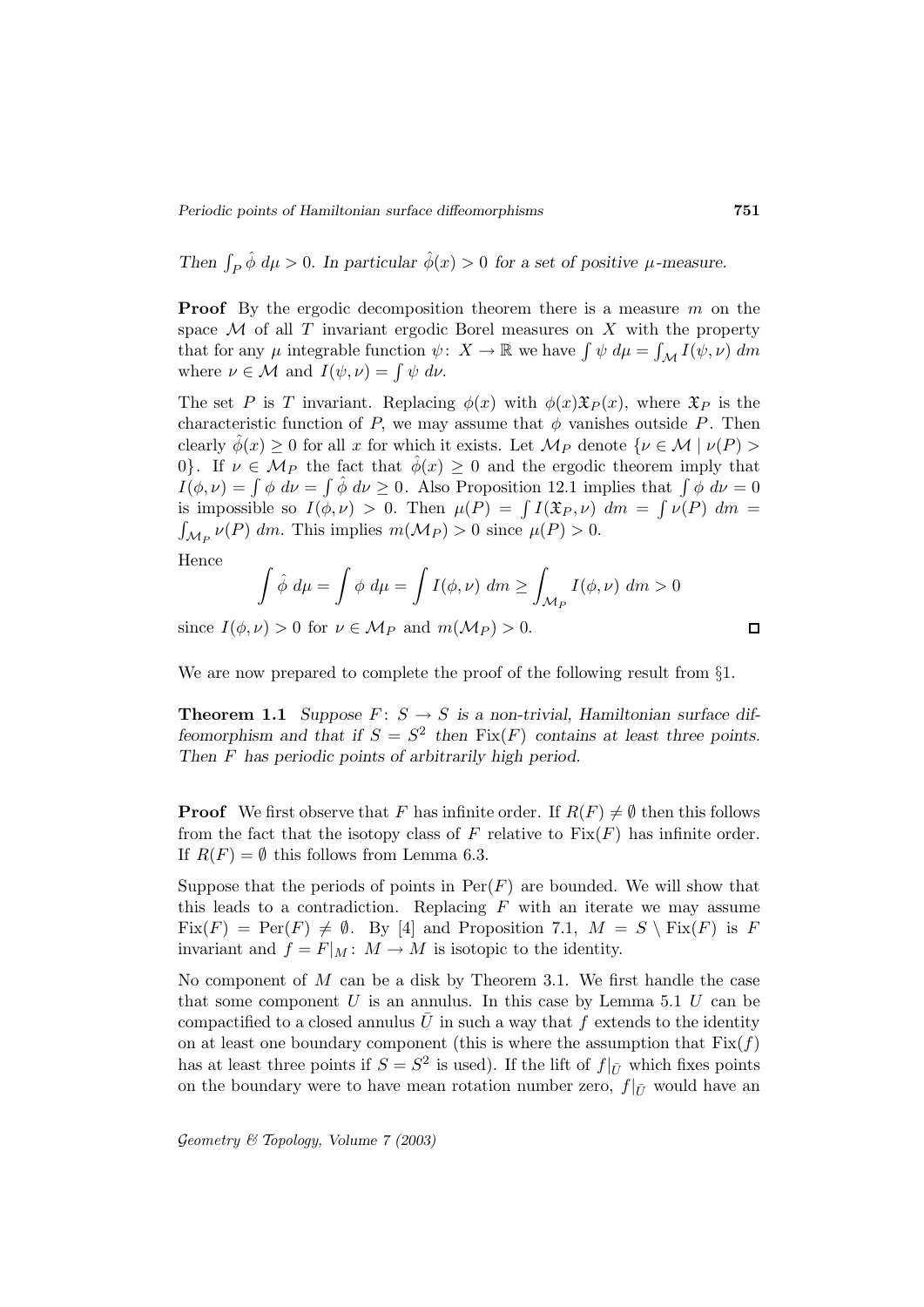interior fixed point by Theorem 2.1 of [15], which is impossible. Hence this lift has non-zero mean rotation number and consequently a point of non-zero rotation number. Also  $f|_{\bar{U}}$  is chain recurrent since it preserves a finite measure positive on open sets. It now follows from Theorem 3.2 that  $f$  has points of arbitrarily high period.

We are left with the case that all components of  $M$  have a hyperbolic structure. If M is not connected we replace it by one component. Let  $\tilde{f}$ :  $H \cup S_{\infty} \to H \cup S_{\infty}$ be the identity lift of  $f$ .

We continue with the notation of the previous sections. Recall that by the Poincaré recurrence theorem the set of birecurrent points of  $M$  has full measure. Since there are only countably many simple closed geodesics and isolated punctures in M, Lemma 11.2 and Lemma 11.6 imply that there is a set  $P \subset S$ of positive measure such that one of the following conditions is satisfied by all  $x \in P$ :

- (1)  $\gamma(x) = \gamma$  for some simple closed geodesic  $\gamma$
- (2)  $\mathcal{O}(x)$  rotates about c for some isolated puncture c
- (3)  $\gamma(x)$  crosses  $\alpha$  for some partial cross section  $\alpha$ .

We consider these possibilities in order.

First assume  $\gamma(x) = \gamma$  is a simple closed geodesic. Let  $\tilde{\gamma}$  be a lift of  $\gamma$  and let  $P(\tilde{\gamma}) = {\tilde{x} \in H : \tilde{x} \text{ projects into } P \text{ and } \tilde{\gamma}(\tilde{x}) = \tilde{\gamma}}.$  Recall that the canonical cyclic cover  $\hat{f}$ :  $\mathbb{A} \to \mathbb{A}$  associated to  $\gamma$  is induced from  $\hat{f}$  by taking the quotient space of  $H \cup S_{\infty}$  under the action of the indivisible covering translation T with axis equal to  $\tilde{\gamma}$ . By Lemma 5.4 it suffices to show that  $\tilde{f}$  considered as a lift of  $\hat{f}$  has points of two different rotation numbers. Denote the image of  $\tilde{P}(\tilde{\gamma})$  in A by  $\hat{P}$ . If  $T_0$  is another covering translation, not a power of T, then  $\tilde{\gamma}(T_0(\tilde{x})) = T_0(\tilde{\gamma}) \neq \tilde{\gamma}$  so the covering map  $\pi$ : Int(A)  $\rightarrow M$  restricts to a bijection between  $\hat{P}$  and  $P$ . In particular there is a finite measure  $\mu$  on P defined by  $\mu(A) = \omega(\pi(A))$ . The identity lift of f is a lift of f. We can now apply Corollary 12.2 to  $\hat{f}$ :  $\mathbb{A} \to \mathbb{A}$  with measure  $\mu$  and function  $\phi = \delta$ , a homological displacement function, so that  $\hat{\phi}(x) = \rho(x, \tilde{f})$ . It follows that there is a point of A with positive rotation number. Since any point of  $\partial A$  has zero rotation number for  $f$ , this completes the proof in the first case.

Next we consider the case that  $\mathcal{O}(x)$  rotates about c for some isolated puncture c. Recall from Definition 11.1 that this means if  $x \in P$  then for a lift  $\tilde{x} \in H$ there is a parabolic covering translation  $T$  whose fixed point  $p$  corresponds to c such that every near cycle for every point in  $\mathcal{O}(\tilde{x})$  is a positive iterate of T.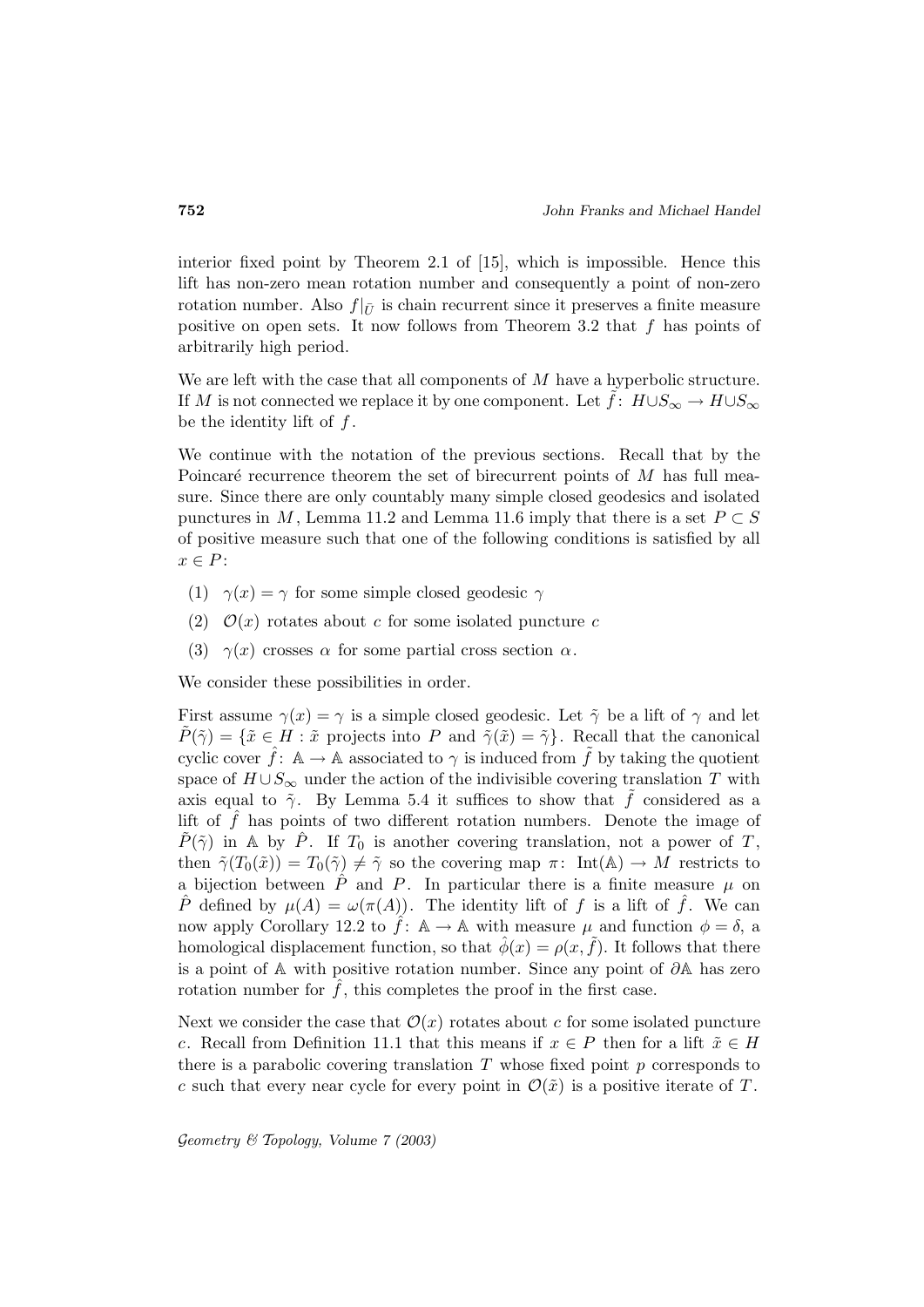Let  $\tilde{P}(p) = \{\tilde{x} \in H : \tilde{x} \text{ projects into } P \text{ and } \tilde{\omega}(\tilde{x}) = \tilde{\alpha}(\tilde{x}) = p\}.$  Let  $\hat{f} : \mathbb{A} \to \mathbb{A}$ be the canonical cyclic cover associated to  $\gamma$  and recall that  $\hat{f}|_{\text{intA}}$  is induced from  $\tilde{f}|_H$  by taking the quotient space under the action of T. As in the previous case the image  $\hat{P} \subset \mathbb{A}$  of  $\tilde{P}(p)$  has a finite invariant measure defined by  $\mu(A) =$  $\omega(\pi(A))$ . By Lemma 5.2 and Lemma 5.4 it suffices to show that  $\tilde{f}$  considered as a lift of  $\hat{f}$  has points of positive rotation number.

Let  $\hat{U} \subset \text{intA}$  be a lift of an open free disk  $U \subset M$  for f such that  $\mu(\hat{U}_P) > 0$ where  $\hat{U}_P = \hat{U} \cap \hat{P}$ . A full measure set of  $U_P = U \cap P$  is recurrent. But the fact that  $\mathcal{O}(x)$  rotates about c for  $x \in P$  means that if  $x \in U_P \cap f^k(U_P)$ , for  $k > 0$ , and  $\hat{x} \in \hat{U}_P \cap \pi^{-1}(x)$  then  $\hat{x} \in \hat{U}_P \cap \hat{f}^k(\hat{U}_P)$ . It follows that if  $\hat{V} = \cup_{n \geq 0} \hat{f}^n(\hat{U}_P)$ and  $V = \bigcup_{n \geq 0} f^n(U_P)$  then  $\pi|_{\hat{V}}: \hat{V} \to V$  is a measure preserving bijection on a set of full measure. In particular  $\mu(\hat{V})$  is finite.

Let  $\delta: \mathbb{A} \to \mathbb{R}$  be a homological displacement function for the lift  $\hat{f}$  and let  $\delta_U: U_P \to \mathbb{R}$  be defined by

$$
\delta_U(x) = \sum_{m=0}^{n-1} \delta(\hat{f}^m(x)).
$$

where  $x \in \hat{U}_P$ ,  $\hat{f}^n(x) \in \hat{U}_P$ , and  $\hat{f}^k(x) \notin \hat{U}_P$  for  $1 \leq k < n$ . Note in this case that if  $\tilde{U}_P$  is a lift of  $\tilde{U}_P$  and  $\tilde{x} \in \tilde{U}_P$  is a lift of x, then  $\tilde{f}^n(\tilde{x}) \in T^k(\tilde{U}_P)$  for some  $k > 0$ . Hence if we identify  $H_1(\mathbb{A}, R)$  with  $\mathbb{R}$  we can consider  $\delta_U$  as a real valued function which takes on only strictly positive integer values. In effect  $\delta_U$  is a homological displacement function for the first return map of f on  $U_P$ .

We claim that  $\int_{\hat{V}} \delta \, d\mu = \int_{\hat{U}_p} \delta_U \, d\mu$ . This can be seen by setting

$$
W_n = \{ x \in \hat{U}_P | \hat{f}^n(x) \in \hat{U}_P \text{ and } \hat{f}^k(x) \notin \hat{U}_P \text{ for } 0 < k < n \}
$$

and letting  $V_n = \bigcup_{m=0}^{n-1} \hat{f}^m(W_n)$ . Then

$$
\int_{W_n} \delta_U \, d\mu = \int_{W_n} \sum_{m=0}^{n-1} \delta(\hat{f}^m(x)) \, d\mu = \sum_{m=0}^{n-1} \int_{\hat{f}^m(W_n)} \delta \, d\mu = \int_{V_n} \delta \, d\mu.
$$

Since the  $W_n$ 's are pairwise disjoint as are the  $V_n$ 's and since  $\hat{U}_P = \cup W_n$  and  $\hat{V} = \bigcup V_n$  the claim  $\int_{\hat{V}} \delta \, d\mu = \int_{\hat{U}_p} \delta_U \, d\mu$  follows.

Hence

$$
\int_{\hat{V}} \rho(x,\tilde{f}) \, d\mu = \int_{\hat{V}} \delta \, d\mu = \int_{\hat{U}_p} \delta_U \, d\mu > 0,
$$

and it follows that  $\rho(x, \tilde{f}) > 0$  on a set of positive measure. Since  $\hat{f}$  is covered by the identity lift it has fixed points in the boundary of A and hence it has points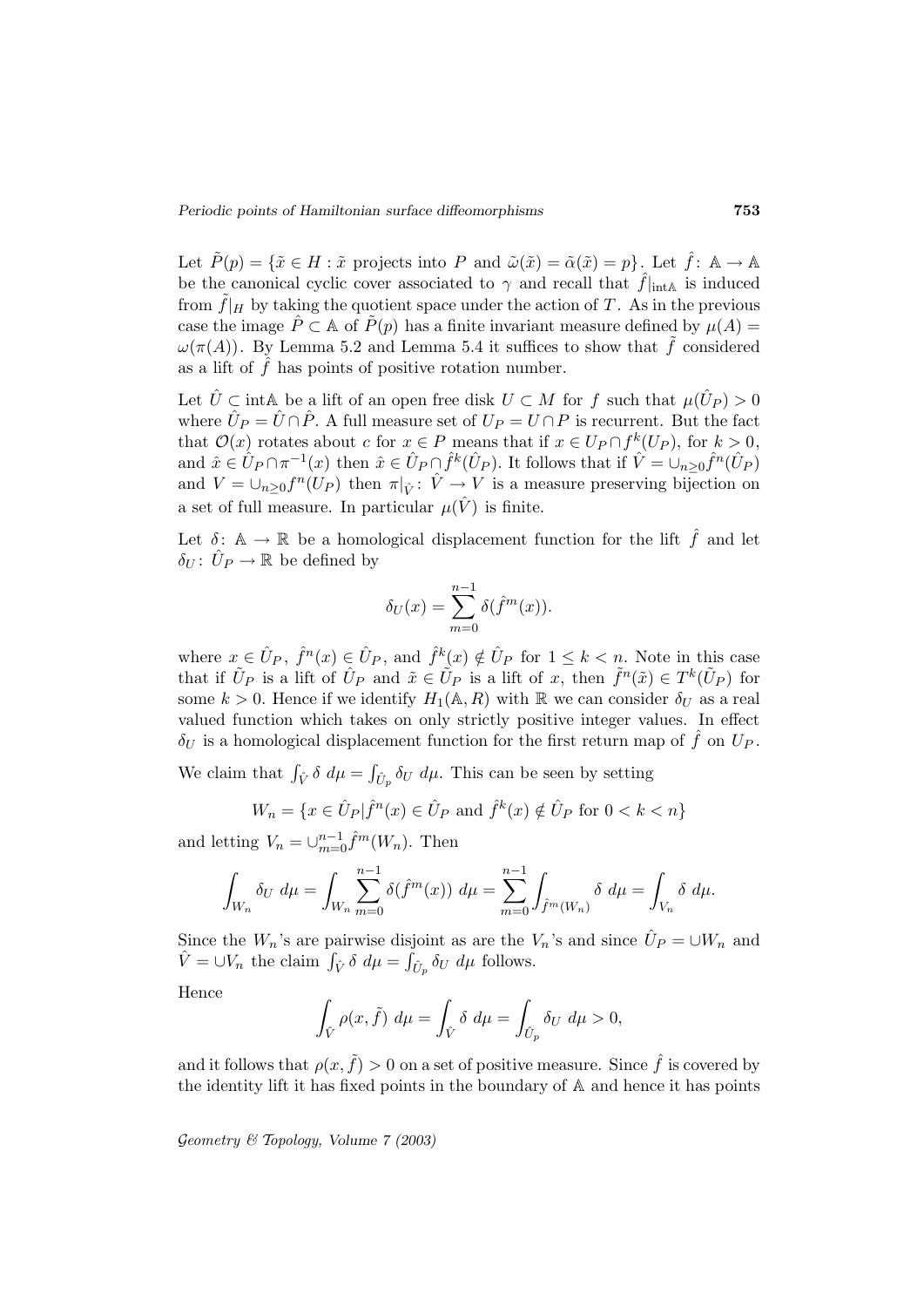of two distinct rotation numbers. By Lemma 5.4  $\hat{f}$  has points of arbitrarily high period.

We are left with the case that  $\gamma(x)$  crosses the partial cross section  $\alpha$ , which we will show contradicts the hypothesis that the flux homomorphism is zero. We assume that all crossings of  $\alpha$  by elements of  $\Gamma(f)$  are in the positive direction. Let  $F_t$  be an isotopy of S with  $F_0 = id$  and  $F_1 = F$ . Let  $\delta: S \to H_1(S, R)$  be a homological displacement function. Then

$$
\rho_{\mu}(F_t) \wedge [\alpha] = \int \rho(x, F_t) \wedge [\alpha] d\mu = \int \delta(x) \wedge [\alpha] d\mu.
$$

Also since there is no x for which  $\gamma(x)$  crosses  $\alpha$  in the negative sense we have  $\rho(x, F_t) \wedge [\alpha] \geq 0$  for all x in a full measure subset of S and hence

$$
\rho_{\mu}(F_t) \wedge [\alpha] = \int \rho(x, F_t) \wedge [\alpha] d\mu \ge \int_P \rho(x, F_t) \wedge [\alpha] d\mu.
$$

We want now to apply Corollary 12.2 with  $\phi(x) = \delta(x) \wedge [\alpha]$ , which will mean that  $\hat{\phi}(x) = \rho(x, F_t) \wedge [\alpha]$ . If  $S(n, x) = \sum_{i=0}^{n-1} \delta(F^i(x)) \wedge [\alpha]$  the fact that  $\gamma(x) = \gamma$  for all  $x \in P$  implies that  $\lim_{n \to \infty} S(n, x) = \infty$  for all  $x \in P$ . Thus by Corollary 12.2 we conclude

$$
\rho_{\mu}(F_t) \wedge [\alpha] \ge \int_P \rho(x, F_t) \wedge [\alpha] d\mu = \int_P \hat{\phi} d\mu > 0.
$$

Therefore by Proposition 2.11  $\mathcal{F}(F_t)([\alpha]) \neq 0$  contradicting the hypothesis that  $F$  is Hamiltonian. 口

**Proof of Theorem 1.3** Replacing  $F$  by a power we may assume that  $F$  has more than  $2g + 2$  fixed points where q is the genus of S. Let Q be a finite set consisting of more than  $2g + 2$  fixed points. By Theorem 1.1, we can choose a periodic point x whose period is  $p > 1$ . Letting  $P = Q \cup orb(x)$  we observe that the Thurston canonical form of  $F$  relative to  $P$  cannot be periodic. This is because any non-trivial periodic diffeomorphism of S can have at most  $2g+2$ fixed points (see [8]).

Hence some iterate of the Thurston canonical form of  $F$  relative to  $P$  must be reducible with either a pseudo-Anosov component or a non-trivial Dehn twist along a reducing curve. In either of these cases  $F<sup>p</sup>$  is not isotopic to the identity relative to  $P$ .  $\Box$ 

**Proof of Theorem 1.4** This is an immediate consequence of Theorem 1.3 and Proposition 7.1.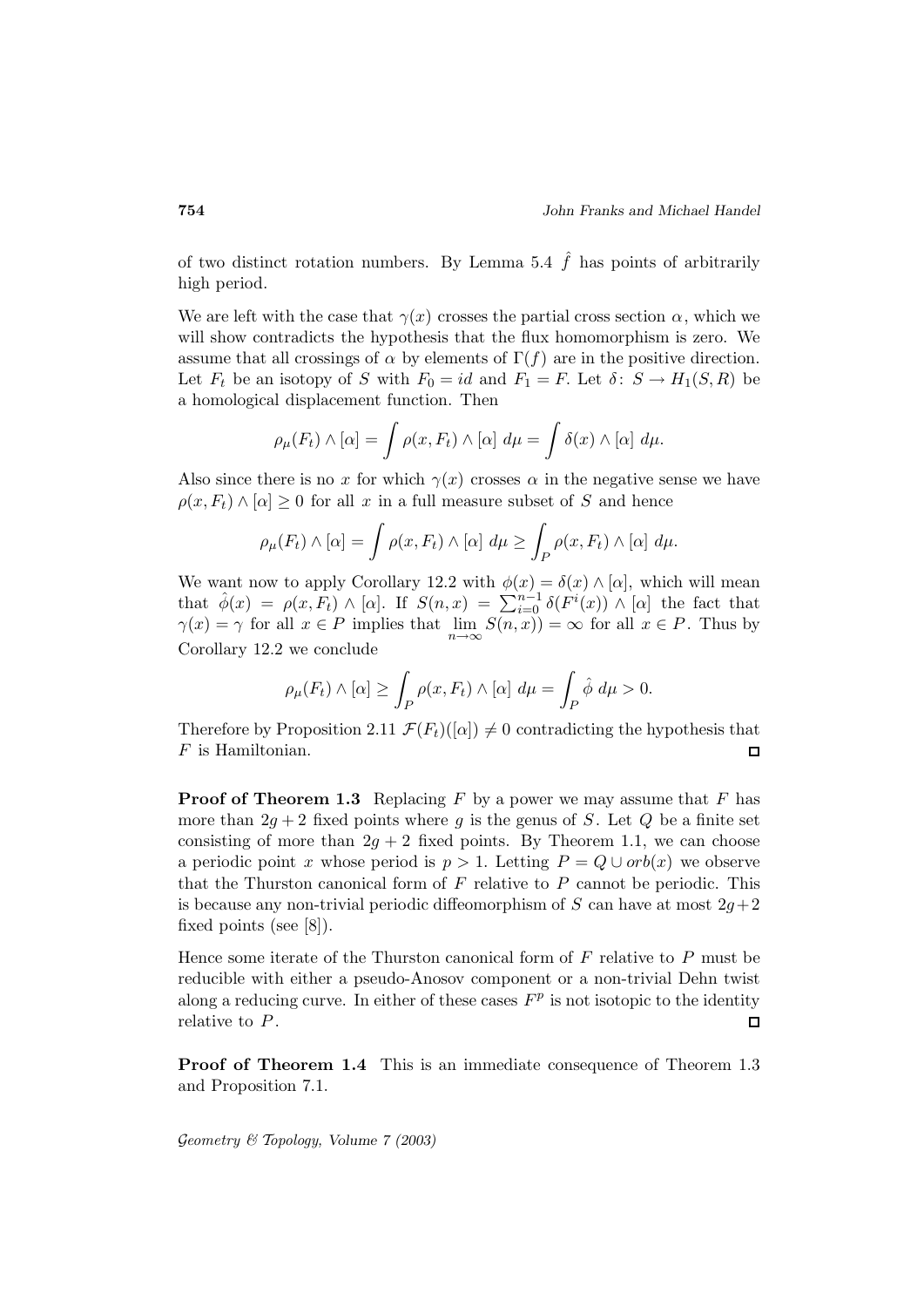#### **Acknowledgements**

John Franks is supported in part by NSF grant DMS0099640. Michael Handel is supported in part by NSF grant DMS0103435.

## **References**

- [1] **G Atkinson**, Recurrence of cocycles and random walks, J. Lond. Math. Soc. 13 (1976) 486-488
- [2] **A Banyaga**, The Structure of Classical Diffeomorphism Groups, Mathematics and its Applications Kluwer Academic Publishers, (1997)
- [3] **S Bleiler**, **A Casson**, Automorphisms of surfaces after Nielsen and Thurston, London Mathematical Society Student Texts, 9, Cambridge University Press (1988)
- [4] **M Brown**, **J Kister**, Invariance of complementary domains of a fixed point set, Proc. Amer. Math. Soc. 91 (1984) 503–504
- [5] **C Conley**, **E Zehnder**, The Birkhoff-Lewis Fixed point Theorem and a Conjecture of V.I. Arnold, Invent. Math. 73 (1983) 33–49
- [6] **C J Earle**, **J Eells**, The diffeomorphism group of a compact Riemann surface, Bull. Amer. Math. Soc. 73 (1967) 557–559
- [7] **A Fathi**, **F Laudenbach**, **V Poenaru**, Travaux de Thurston sur les surfaces, Asterisque 66–67 (1979)
- [8] **S.D Fisher**, **J Franks**, The Fixed Points of an Analytic Self Mapping, Proc. Amer. Math. Soc. 99 (1987) 76-78
- [9] **J Franks**, Homology and Dynamical Systems, Amer. Math. Soc. CBMS Regional Conference Series 49 (1982), 120 pages.
- [10] **J Franks**, Recurrence and fixed points of surface homeomorphisms, Ergod. Th. Dynam. Sys. 8\* (1988) 99–107
- [11] **J Franks**, *Generalizations of the Poincaré-Birkhoff Theorem*, Annals of Math. 128 (1988) 139–151
- [12] **J Franks**, Geodesics on  $S^2$  and periodic points of annulus homeomorphisms, Inventiones Math. 108 (1992) 403–418
- [13] **J Franks**, Area Preserving Homeomorphisms of Open Surfaces of Genus Zero, New York Jour. of Math. 2 (1996) 1–19
- [14] **J Franks**, Rotation vectors and fixed points of area preserving surface diffeomorphisms, Trans. Amer. Math. Soc. 348 (1996) 2637–2662
- [15] **J Franks**, Rotation numbers for Area Preserving Homeomorphisms of the Open Annulus, Proceedings of the International Conference Dynamical Systems and Related Topics, (K Shiraiwa, editor) World Scientific (1991) 123–128